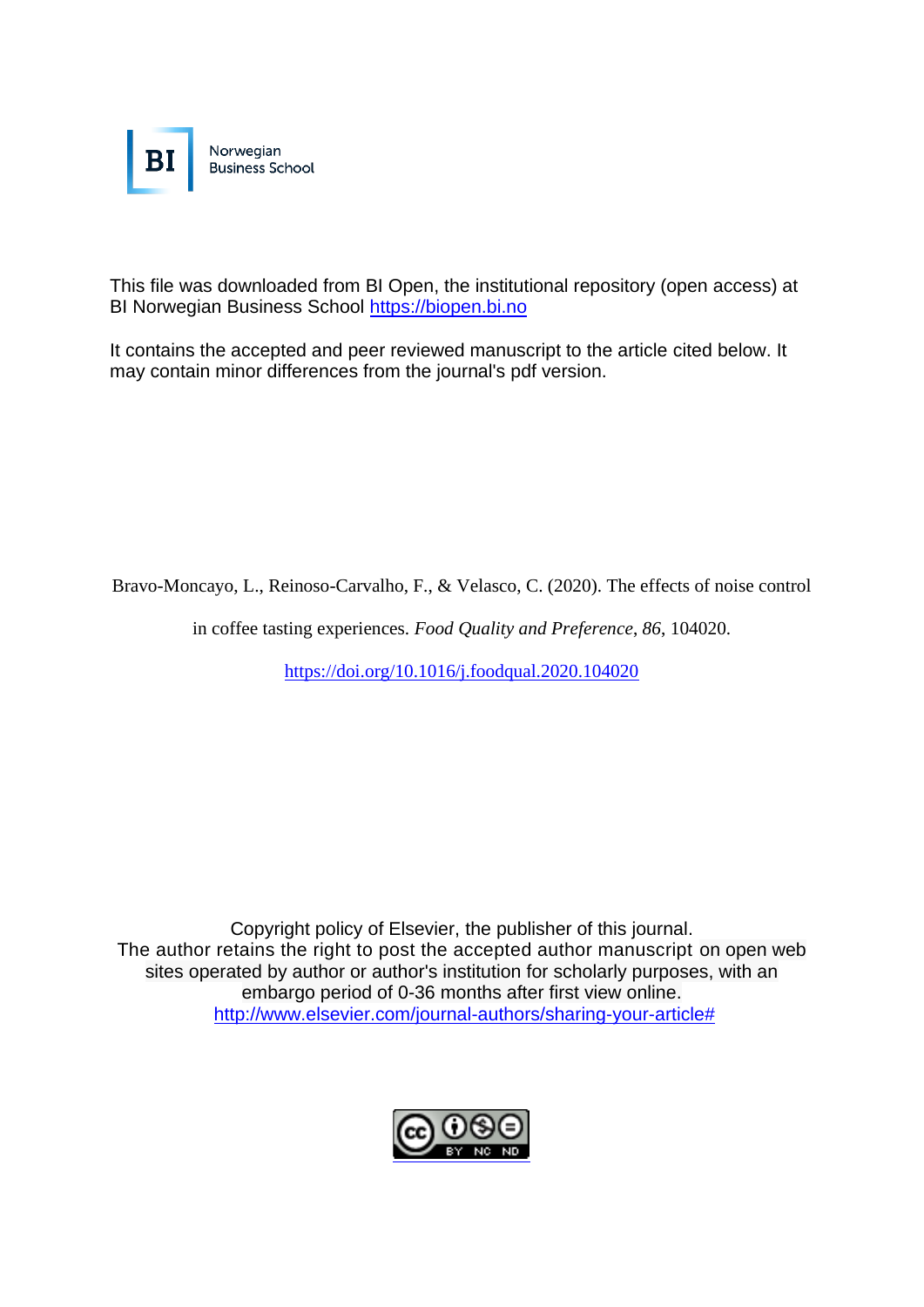**Title:** The effects of noise control in coffee tasting experiences

Luis Bravo-Moncayo<sup>+1</sup> [\(luis.bravo@udla.edu.ec](mailto:luis.bravo@udla.edu.ec)), Felipe Reinoso-Carvalho<sup>+\*2</sup> [\(f.sound@gmail.com\)](mailto:f.sound@gmail.com), Carlos Velasco<sup>3</sup> [\(carlos.velasco@bi.no](mailto:carlos.velasco@bi.no))

1 – Research Group in Acoustic Environments, Universidad de las Américas (UDLA), Quito, Ecuador.

2 – Universidad de los Andes School of Management, Bogotá, Colombia.

3 – Centre for Multisensory Marketing, Department of Marketing, BI Norwegian Business School, Oslo, Norway.

<sup>+</sup>Shared first co-authorship

\*Corresponding author: Felipe Reinoso-Carvalho [\(f.sound@gmail.com\)](mailto:f.sound@gmail.com). Postal address: Universidad de los Andes School of Management, Universidad de los Andes, Calle 21 # 1-20, Edificio SD, Room SD-940, Bogotá, Colombia.

## **Abstract**

The present research investigates the general effect of noise control in individual's eating and drinking experiences. In particular, the study applied passive vs active commercial headphone noise control techniques to an urban drinking situation. Here, each participant drank twice the same coffee while exposed to a louder  $(~85 \text{ dBA})$  vs less loud  $(-20 \text{ dBs})$  version of the same background noise of a food court in busy hours. Note that by loud, louder, and less loud, we are referring to differences in the sound level of the noise.

Results suggest that consumers tend to be less sensitive to specific sensory and hedonic attributes of the coffee under louder noise (sweetness, bitterness, acidity, flavor/aroma intensity, flavor-liking, sound-liking, flavor-sound-matching) and less willing to pay and purchase the coffee, relative to less loud sounds. This was more evident concerning the perceived bitterness and aroma intensity of the coffee. The effects reported are mainly attributed to the differences in noise level during taste, and discussed based on theory on crossmodal correspondences, and attention (e.g., louder noise may diminish the ability to attend to specific elements of the experience). When thinking of public health, for example, these results suggest that differences in urban noise level may moderate behavior during food/drink situations (e.g., potentially modulating sugar intake).

**Keywords:** Coffee, consumer behavior, flavor, noise control.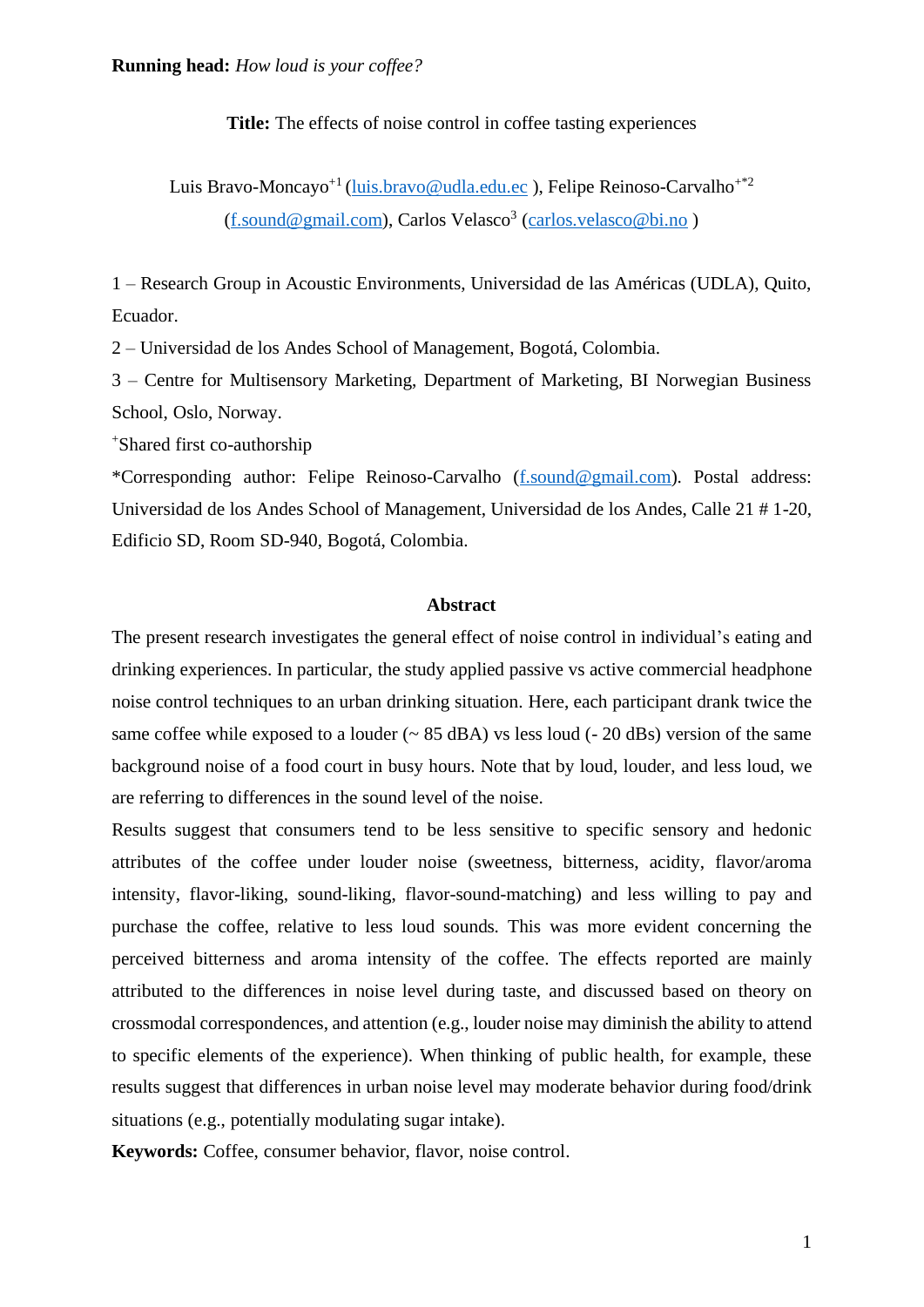#### **1. Introduction**

What is heard at more or less the same time that we eat or drink can influence the way in which we experience taste and flavor (e.g., see North et al., 1997, 1999; Zellner et al., 2017). There is a growing body of studies assessing the impact of food intrinsic sounds, such as those related to food/beverage preparation (Wheeler, 1938; see Knöferle & Spence, in press, for a recent review), food packaging manipulation (i.e., being opened; Spence & Wang, 2015a, 2017), and the consumption of food (such as mastication, e.g., Youssef et al., 2017; Zampini & Spence, 2004; see Spence, 2015, for a review), on people's sensory, hedonic, and purchasing evaluations of different foods/drinks. Importantly, there is also a growing body of research on product-extrinsic auditory contributions to food perception and consumer behavior (see Spence et al., 2019, for a review). Extrinsic sounds are not specific to the food or food packaging but instead are detached from the food object itself, while occurring at more or less the same time of a food/drink experience (think of music and/or noise).

In the present study, the effects of extrinsic sounds on product experiences, and in particular, concerning the effect of noise in tasting experiences, were studied. Contrary to music, for example, noise is usually present in daily situations, and is not typically subject to any particular customization, unless people have access to noise control (e.g., via headphones). From a listener's perspective, noise is commonly framed as a kind of unwanted sound, being usually perceived as unpleasant, while potentially judged as disruptive to hearing (Goines & Hagler, 2007). That said, researchers have been considering and investigating the implications that noise can have when it comes to eating and drinking since the late 1950's (i.e., Crocker, 1950; Pettit, 1958). For instance, Petit (1958) reflected on the role that noise can play in restaurants, while Crocker (1950) suggested that loud noise can work as a distractor from tasting (cf. the latter with Peynaud, 1987).

Overall, understanding the role of noise in eating/drinking environments is important (e.g., Lebo et al., 1994; Novak et al., 2010; see Spence, 2014, for a review), considering that many people all over the world are exposed to noise in one way or another, and in many cases to unhealthy levels of it (Hänninen et al., 2014; Rusnock & Bush, 2012; WHO, 2011). Studying noise, and its influence on food perception and behavior, is not only relevant considering its ubiquitous nature in human environments, but also given the number of new technologies and sound developments that now facilitate noise control and sound delivery (Brown & Evans, 2011). Smartphones, for instance, usually come equipped with noise suppression technology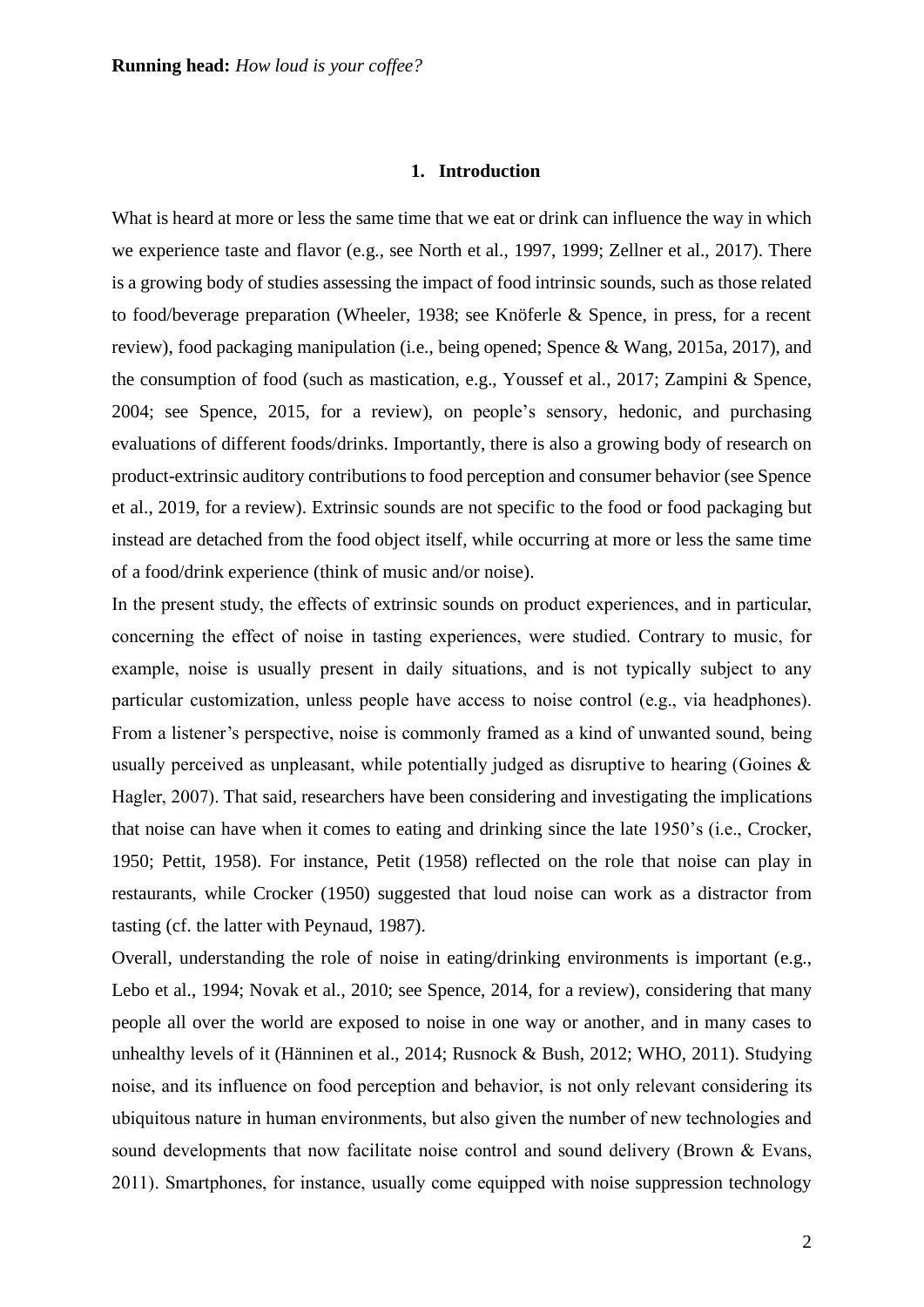(Poddar, 2018; see also **note 4).** In this sense, if food and beverage firms look to effectively manage noise as part of their individual customer experience design strategies, the technology that the customer carries (such as headphones) may be used to facilitate the experiences that they want to deliver.

Intriguingly, compared to the growing literature on the effects that customized sounds, such as music, can bring to the multisensory tasting experience (e.g., Crisinel et al., 2012; Kantono et al., 2016a, b, c, 2018, 2019; Reinoso-Carvalho et al., 2019; Reinoso Carvalho et al., 2015, 2016, 2017; Wang & Spence, 2018; Ziv, 2018, just to mention a few), only a handful of studies have been conducted to better understand the specific effects that noise can prompt in tasting experiences (e.g., Alamir et al., 2020; Biswas et al., 2019; Havermans & Hendriks, 2019; Stafford et al., 2013; Woods et al., 2011; Yan and Dando, 2015).

#### **1.1.Theoretical framework**

# **1.1.1. The role of noise in the experience of foods and drinks**

Research suggests that loud noise can influence specific aspects of a tasting experience (e.g., Rahne et al., 2018; Trautmann et al., 2017). For example, using different everyday snacks (such as chips), Woods et al. (2011) showed that the perception of sweet and salty tastes, as well as the perception of crunchy food, is reduced under the influence of loud white noise (in this case, presented over headphones at around 80-85 dB). Yan and Dando (2015), inspired by early predictions forwarded by Spence et al. (2014), reported that sweetness and umami perception, tends to be affected by noise associated with commercial airplanes (80-85 dB). In this study, it was further confirmed the idea that noise can actually diminish sweetness perception and enhance umami perception (cf. Velasco et al., 2014). Stafford et al. (2013) also suggested that noise can diminish the ability to discriminate alcohol strength. In the latter study, noise was framed as distraction produced by either music, some kind of storytelling (namely shadow auditory stimulus), and a mix of both. More recently, Alamir et al. (2020) further suggested that non-acoustic factors (gender, noise sensitivity, and age) can have an impact on the liking of the food in the presence of background noise.

But why would noise influence food experiences, and in particular, taste perception? If one thinks of loud noise as something that distracts, or even irritates (when compared to a pleasant sound), it could hypothesized that loud noise can somehow affect cognitive processes, such as attention (Brocolini et al., 2016; Chandler & Sweller, 1992; Hygge et al., 2002; Sweller, 1988), while acting as a crossmodal distractor, or masking stimulus (e.g., see Hockey, 1970; Kou et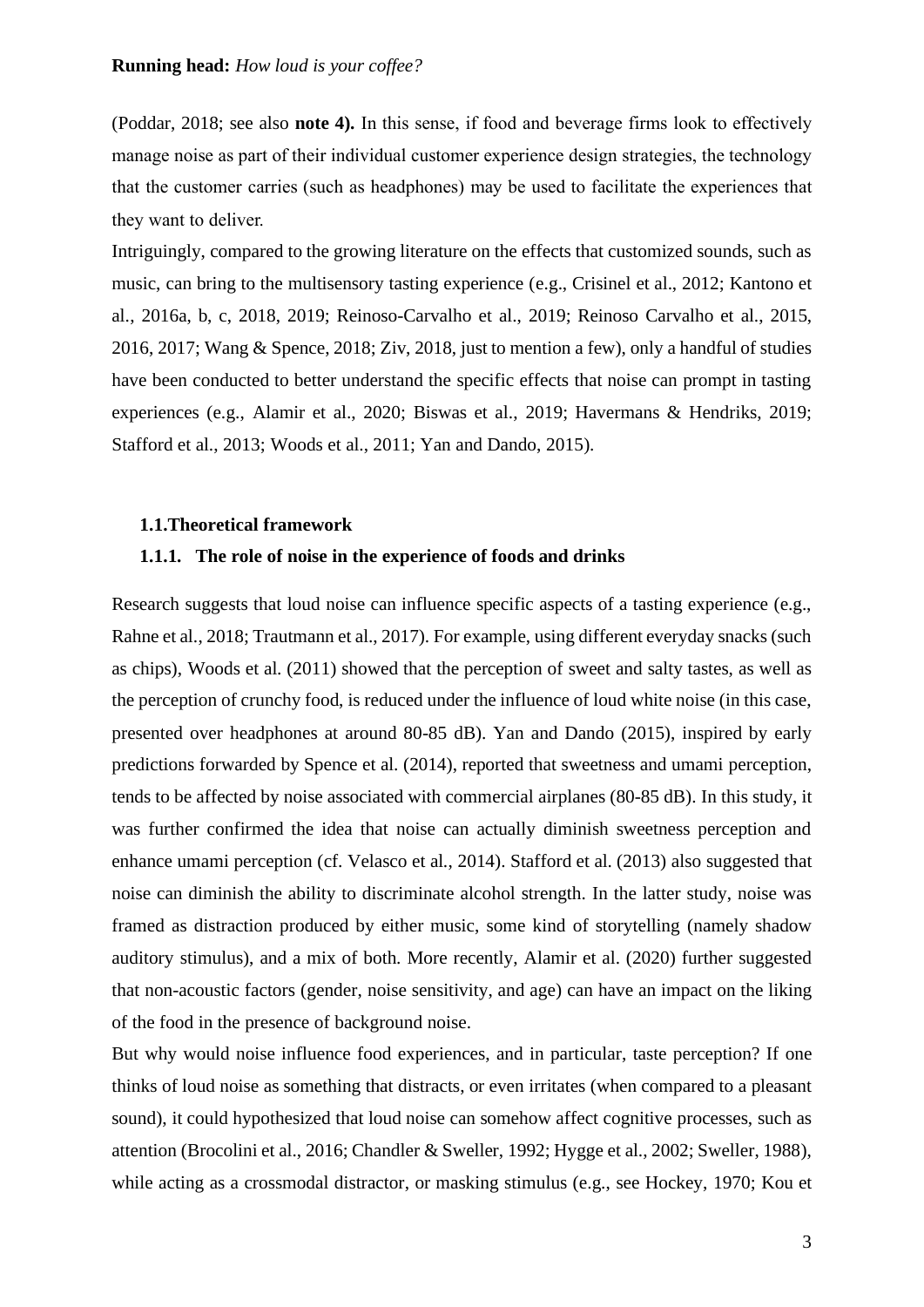al., 2018; Plailly et al., 2008; Spence, 2014; Spence & Wang, 2015b; Wesson & Wilson, 2010, 2011). Stafford et al. (2012), for instance, suggested that alcohol strength discrimination is impaired by those that tend to be distracted by sounds. Wine tasters also argue that hearing can potentially interfere with the other senses, where silent environments are considered necessary for concentration. Wine tasters actually suggest avoiding high levels of noise, since noise can divert attention while tasting (Peynaud, 1987; Spence & Wang, 2015b).

In light of the above considerations, in the present study, it was decided to assess the effects that noise can trigger in the tasting experience, where a clear research gap is being addressed for the first time. Previous literature has indeed addressed the role of noise in the experience of food/drink products. However, most of these previous studies have either compared some kind of noise-related distractive condition versus 'silence' (Yan & Dando, 2015), different versions of different noises (Stafford et al., 2012; 2013), music vs noise (Biswas et al., 2019), or noises that do not actually represent, say, eating/drinking realistic situations - e.g., MRI noise (Havermans & Hendriks, 2019), or white noise (Woods et al., 2011). Hence, in the present study it was hypothesized, first, that sensory and hedonic aspects of a tasting experience would be different when being stimulated by a louder, as compared to a less loud, and controlled, eating/drinking realistic version of the same noise (by loud, louder, and less loud, we are referring to differences in the sound level of the noise.). In particular, in H1, it was hypothesized that *the participants would tend to be less sensitive to specific taste and flavor characteristics of a particular tasting experience (e.g., the bitterness, sweetness, acidity, and aroma of coffee) when there is a louder noise, as compared to being stimulated by the less loud version of the same noise. Such lack of sensitivity would also affect how much people end-up liking the tasting experience, their willingness to pay, and purchase intention, for the food/drink at stake.*

Since there are, in fact, different ways to control and, consequently, reduce noise exposure, as a second part of the research question of this assessment, it was decided to narrow the scope of the study by comparing commercial/available noise control techniques applied individually to the listener.

#### **1.1.2. Noise control and taste/flavor perception**

Noise control is commonly used to reduce the impact of urban noise on people (see Harris, 1957, for an early reference on the topic). There is a wide range of noise control solutions, where the impact of noise can be measured and/or controlled from the most various perspectives (i.e., via sounds barriers/baffles; Kutz, 2004; room acoustics; Kuttruff, 2016;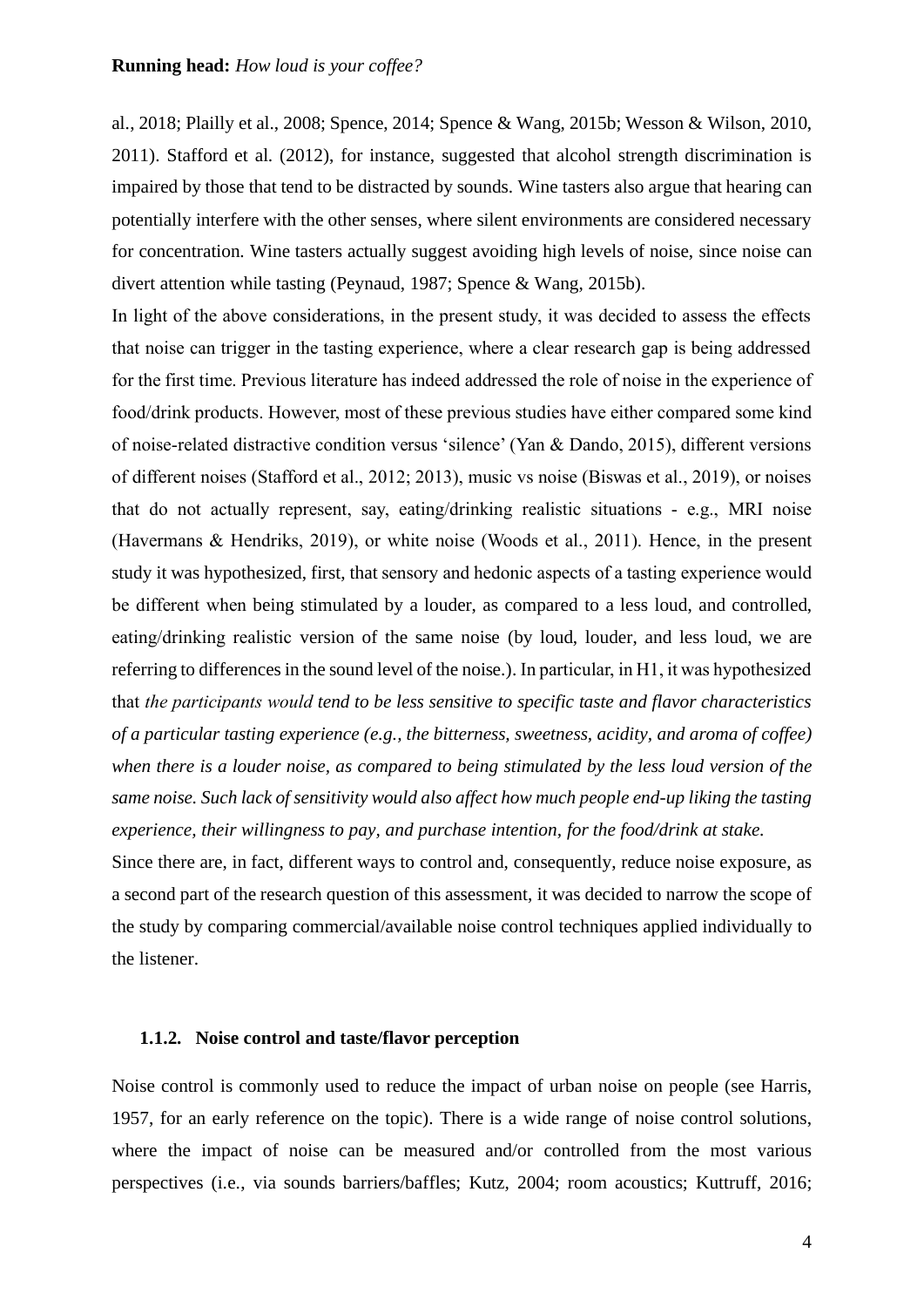environmental approaches; Alamir et al., 2019; applied individually to the listener by means of earplugs and/or safety earmuffs; see Hänsler & Schmidt, 2006, for an overview).

In this study, it was decided to compare noise control techniques applied individually to the listener. When considering such noise control techniques, it may be of essence to not only to understand the way people generally experience noise directly from their environment, but also how that happens through earphones/headphones (from now onwards both will be referred as simply headphones). Even though headphones do not allow the exposure of the whole body to noise, the use of headphones is growing exponentially. The latter is mainly driven by the increase use of portable audio systems such as smartphones, tablets, and portable music players (see **note 1**). This market as a whole has grown during the last decade and is forecasted to almost double its size by 2025, when compared to 2018 (Flynt, 2019; see also **note 2**).

In summary, although there may be different ways to control noise, here, it was decided to rely on commercial headphones as means to achieve noise control for the individual listener in a common eating/drinking urban situation. Headphones can actually be thought as an affordable solution to provide a controlled reduction of external noise during parts of the food/drink individual customer journey (Lemon & Verhoef, 2016). Noise cancelling techniques applied to headphones have become a common feature in commercial audiovisual electronics (Møller at al., 1995), where passive (mostly block-out based) and/or active (based on electro-acoustic circuits that eliminate the physical soundwave before it hits the ear; Elliott & Nelson, 1993; Kuo & Morgan, 1999) technologies are used for such purposes.

Whereas passive noise control is efficient for eliminating high-frequencies, active noise control is efficient for eliminating low-frequencies instead. Therefore, one could assume that, if each of these solutions is applied independently via headphones as, e.g., a mean for attenuating an existing loud noise while eating/drinking (say, in a bar, café, or restaurant), the resultant controlled noises would be somehow opposite in terms of audible frequency range. Based on the literature of crossmodal correspondences (that is, the associations that people make between features across the senses; Spence, 2011), the latter may potentially trigger different perceptual effects on a multisensory tasting experience, which may also rise the possibility for further sound/noise customization (Knöferle & Spence, 2012; Spence et al., 2019). In fact, several studies have demonstrated that different frequency ranges tend to be associated with specific taste/flavors, such as sweetness, bitterness, acidity, and even the strength of alcohol (e.g., Holt-Hansen, 1968, 1976; Reinoso Carvalho et al., 2016; Rudmin & Capelli, 1983; Winter et al., 2019). In particular, high frequencies have been shown to enhance the perceived sweetness, whereas low frequencies tend to enhance perceived bitterness of different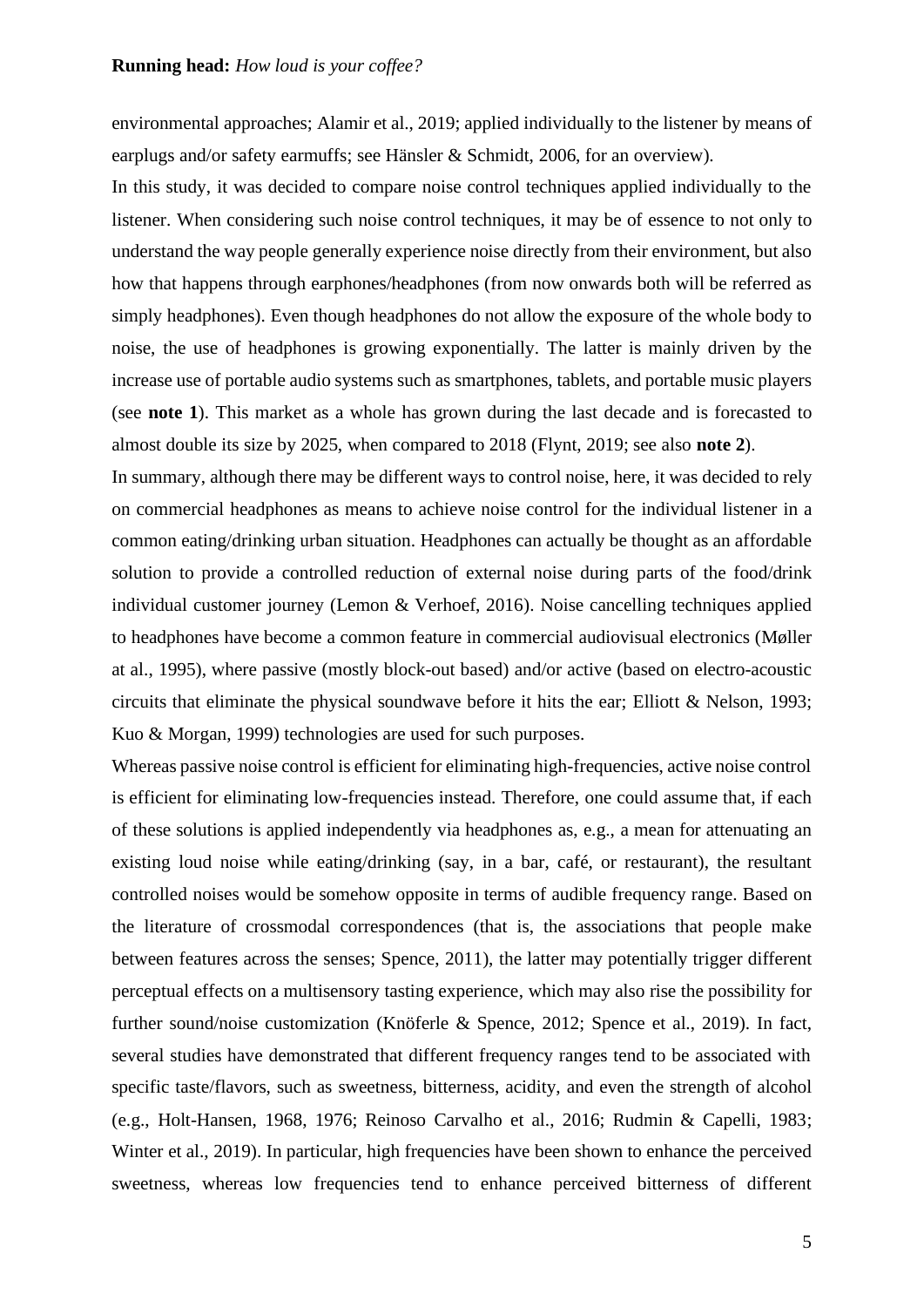food/drink products, such as beers (e.g., Reinoso Carvalho et al., 2016), and chocolates (e.g., Reinoso Carvalho et al., 2015; 2017).

Therefore, as H2, it was hypothesized that *passive noise control applied to the individual listener, via headphones, to reduce the sound level of urban noise (as being efficient for eliminating high-frequencies) may influence specific taste parameters of a tasting experience, such as bitterness. Active noise control applied in the same way, and to the same urban noise (as being efficient for eliminating low-frequencies), may influence other tastes such as sweetness.*

#### **1.2 The present study**

In the present research, the effects of listening to a loud vs a less-loud versions of the same noise on the tasting experience were studied. These effects were assessed via commercial and available headphone noise control techniques (passive vs active), applied into the individual listener in a common eating/drinking urban situation (in this case, the typical background noise of a food court in busy hours). Here, coffee was used as tasting stimuli. Coffee was chosen as a type of drink that is widely consumed individually, and across different urban situations involving headphones (think of general travelling/displacement, shopping, bars/restaurants, entertainment, work, etc.). What is more, to our knowledge, this is the first-time coffee is being used as tasting stimuli while assessing the effects of noise in the multisensory tasting experience.

# **2. Materials and methods**

# **2.1.Participants**

A total of 384 participants between 18 and 65 years old (Mean of age = 32 years old,  $SD = 10$ ) joined the study (56 % males, and 44 % females), which took place in a room inside the campus of Universidad de las Américas (Quito, Ecuador) between July and September, 2019. The participants were selected by means of convenience sampling, and randomly assigned to one of the two existing experimental conditions ( $n = 192$  on each condition). The sample size was determined *a priori* via power analysis, using Friedman's simplified determinations of statistical power (see Friedman, 1982). Considering 95% confidence ( $\alpha$ =0.05), effect size of 0.20, and a power effect of at least 0.8, the suggested sample size, per condition, would be approximately 190 participants.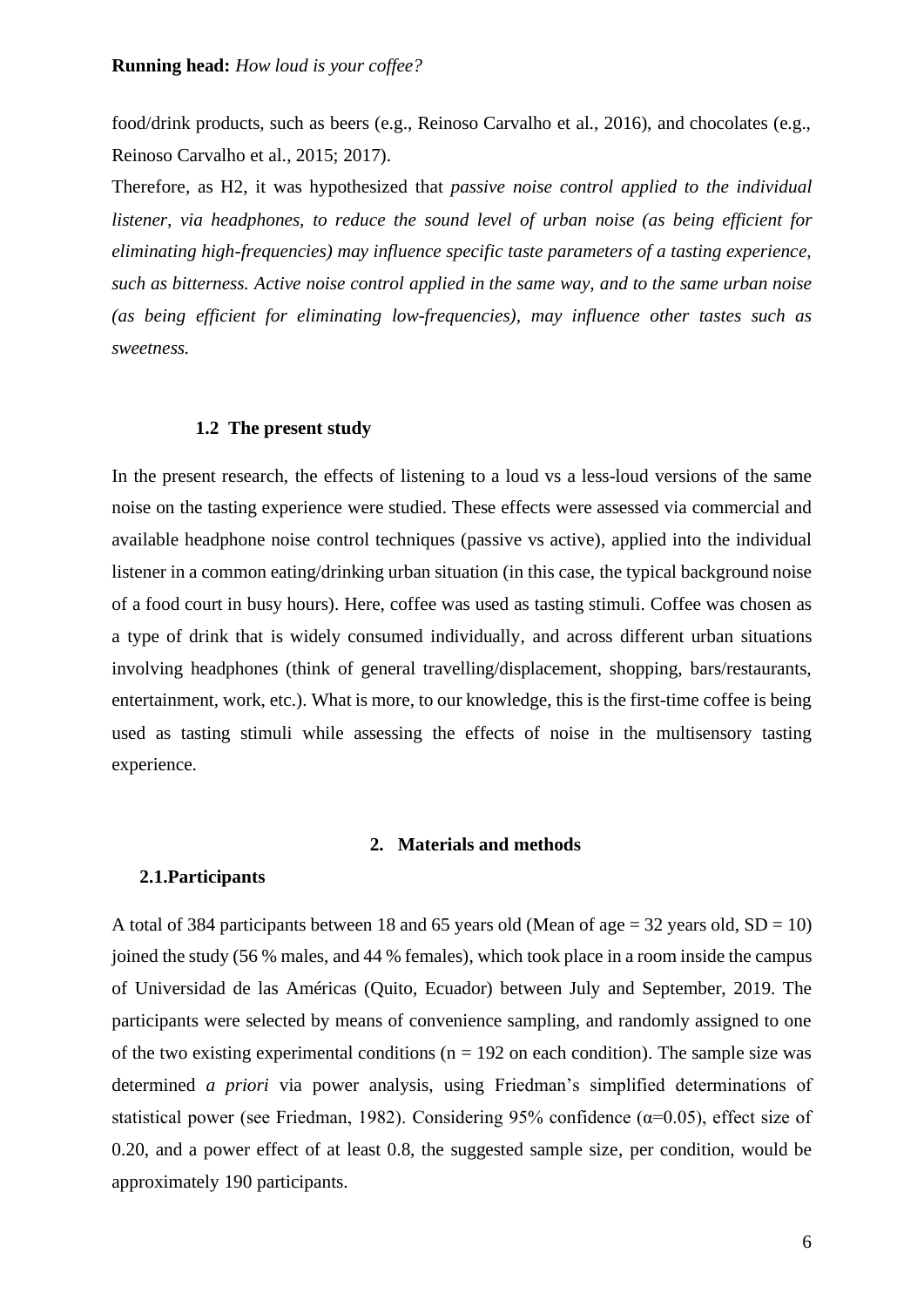#### **2.2. Apparatus and materials**

# **2.2.1. Tasting stimulus**

The coffee sample (tasting stimulus) was a blended Arabica green beans, medium roasted, and at medium grinding, harvested from the Ecuadorian highlands (at 1500 – 2100 meters above sea level; Type A: cupping 84/100). It was supplied by Galletti coffee house [\(http://www.cafegalletti.com/\)](http://www.cafegalletti.com/). The coffee brew preparation was carried out by a professional barista from Galletti, using an 11L percolator with ozonized water. 40 g of ground coffee per liter of water were used, without added sugar. The water was heated up until 85 °C. Once the percolator finished the brew, the mixture was allowed to rest for 5 minutes, and was settled into two vacuum thermoses, in order to keep the temperature and flavor stables during the experimental hours (maximum 4 experimental hours a day).

#### **2.2.2. Sound stimuli**

Three different versions of the same noise (sound stimuli) were produced before the experiment for this study (baseline unfiltered noise - UBN; passive-controlled noise - PBN, and activecontrolled noise - ABN). Each of these three sounds had approximately 1-minute length. For the production of these sounds, urban ambient noise samples and equivalent sound pressure levels (SPL, measured in  $L_{Aeq}$ ) were recorded and registered simultaneously at the food court of a shopping mall in high occupancy hours (e.g., lunch-time), using a NH4 ZOOM recorder, and NTI-Audio XL2 sound level meter. Specific fragments of such recordings were chosen and mixed using Avid Pro Tools 10.

A baseline version of this audio mix was chosen as the baseline background noise (UBN). Waves Q10 equalizing filters were further applied to this baseline mix, in order to simulate – and produce – two extra background noise approaches before the experiment took place (PBN and ABN). The equalization baseline for PBN was the rough-average frequency response of a standardized wearable passive absorbing material [\(https://www.3m.com/3M/en\\_US/worker](https://www.3m.com/3M/en_US/worker-health-safety-us/personal-protective-equipment/foam-earplugs/)[health-safety-us/personal-protective-equipment/foam-earplugs/](https://www.3m.com/3M/en_US/worker-health-safety-us/personal-protective-equipment/foam-earplugs/), retrieved on January 16<sup>th</sup>, 2020). The equalization baseline for ABN was the frequency response information from a wellknown commercial headphones brand (Sennheiser; see **note 3**), along with more technical details extracted from the corresponding literature (e.g., Elliot & Nelson, 1993; Kuo & Morgan, 1999). In summary, the passive noise control technique was simulated by mostly reducing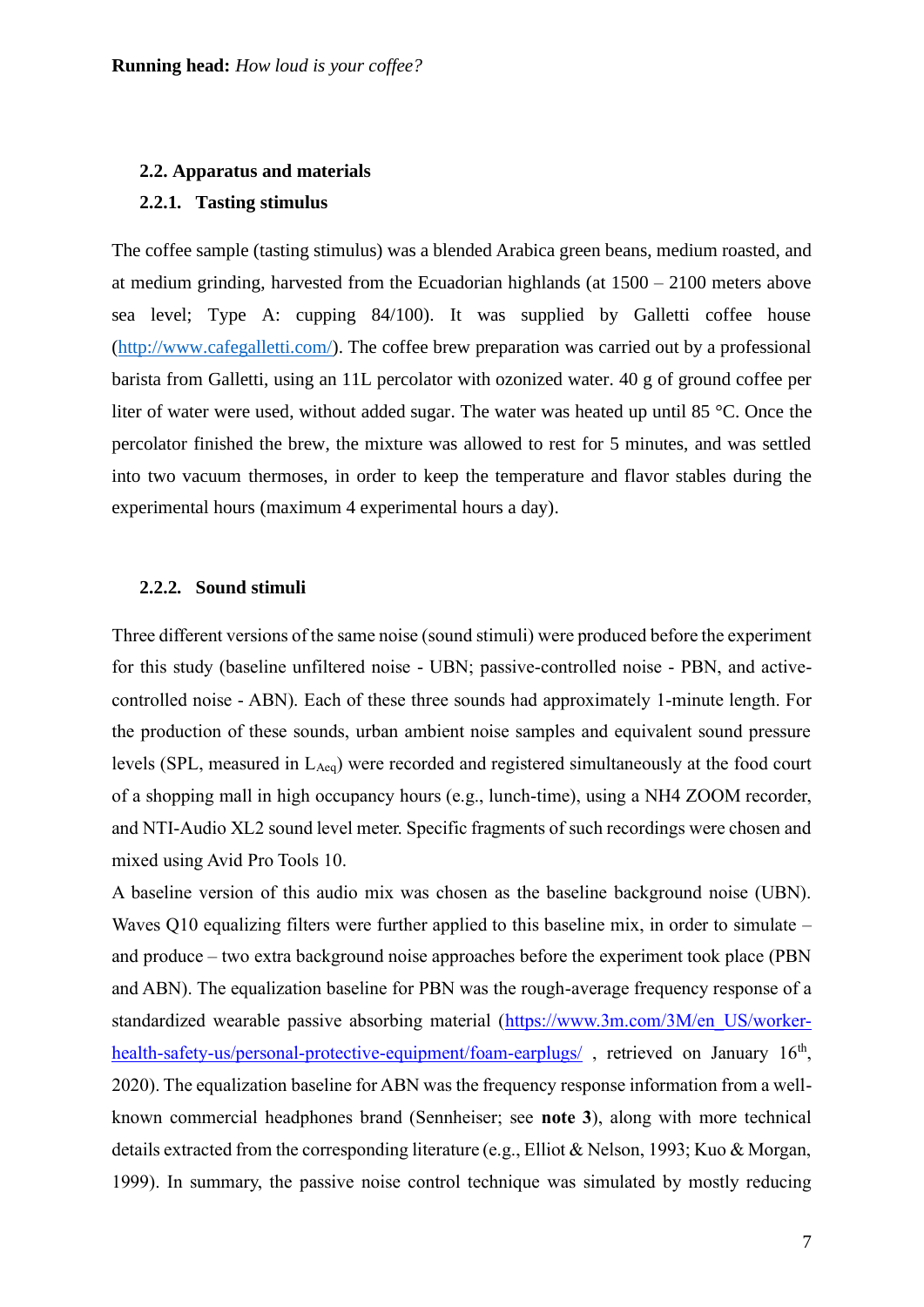sound level, along with extra subtle reductions at mid-high frequencies. The active noise control technique was simulated by reducing low frequencies instead, while keeping it at somewhat similar intensity as the passive one (see **Table B**, in the Annex, for details on the equalization that was applied).

The UBN was used as referential point for the calibration of the experimental hearing systems and set at approximately  $85 +/- 6$  dBA. The value of  $85$  dBA was defined following different healthcare indicators which suggest that long exposure to sounds above such SPL can be harmful and provoke hearing loss (Blahd et al., 2018; see also <http://dangerousdecibels.org/education/information-center/noise-induced-hearing-loss/> retrieved on January 16<sup>th</sup>, 2020). Note also that, while 85 dBA is somewhat loud (e.g., typically associated with heavy traffic), it is not uncommon for consumers to eat and drink in such contexts (just imagine a busy restaurant or bar street, and/or a crowded gathering with live music playing).

The calibration process was conducted in a quiet room using a Neumann KU100 artificial/dummy head. During calibration, the three experimental noise stimuli were loaded in the on-line experimental questionnaire to be used during the experiment (via Qualtrics). This questionnaire was accessed via Wi-Fi network on the GUI – Graphical user interface (in this case, a Samsung Galaxi Tab A6). All the headphones to be used during the experiment (Sennheiser HD 280 PRO) were connected to the GUI's sound output. These headphones were set in the dummy head, and the inner microphones of such dummy head were connected to the NTI-Audio XL2 sound level meter. The equivalent A-weighted sound pressure level  $(L_{Aeq})$  which was simultaneously measured while performing the recordings at the food court with a free-field microphone and class 1 measurement equipment - was used to adjust the sound volume in the experimental reproduction GUI setting. Once the sound volume performed the expected 85 +/- 6 dBA setting level (which was being monitored via the aforementioned sound level meter), the volume control of the GUI was turned-off, and locked, in order to ensure that all participants had the same level during the experiment (see **Figure C**, in the Annex, for a visual inspection of the calibration setting).

The average SPL of the UBN was expected to be approximately  $20 +1$ - 6 dBs louder than the PBN, and ABN, SPLs. Considering that it is usually necessary to add 6-10 dBs to double the SPL intensity of a sound source (Poulton & Stevens, 1955), one could assume that the UBN would be perceived, at least, between 2 to 4 times louder than the PBN/ABN ones. During the experiment, these sounds were played without any extra active noise cancelling technique via headphones.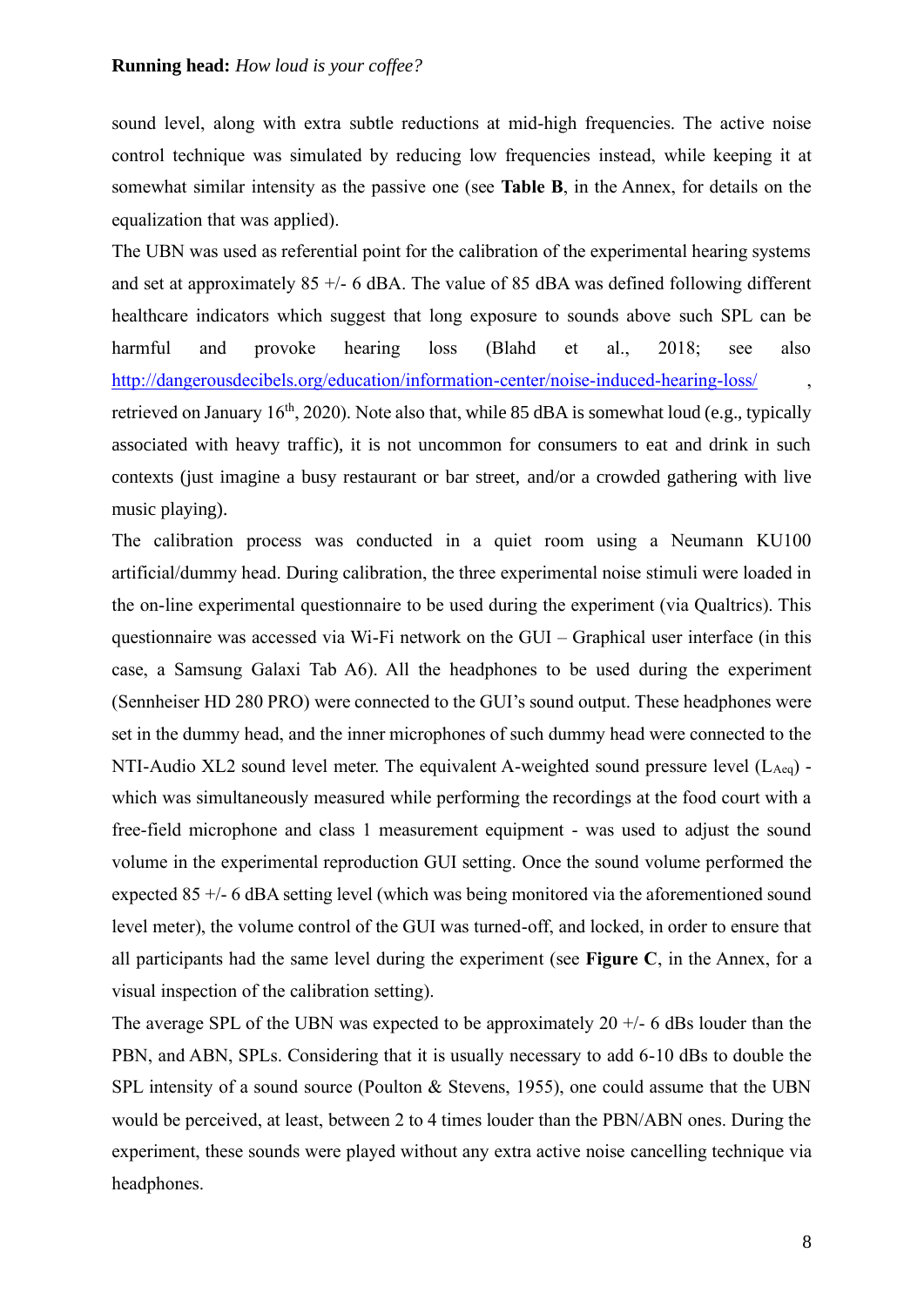The overall levels of the acoustic descriptors such as Leq, L10 and L90 (the three in dBA), and the loudness parameter related to SPL (obtained using PsySound3 software) are shown in **Table 1**. The spectral content of the three experimental sounds, as they were heard from the headphones during the experiment (including calibration) are shown in **Figure 1**. The sounds, as they were played in the experiment (except for calibration), can be accessed via the following link [https://soundcloud.com/sonictaste/sets/background-noise-experiments.](https://soundcloud.com/sonictaste/sets/background-noise-experiments)

**Table 1.** Main SPL acoustic/psychoacoustic descriptors for each experimental noise, extracted during calibration. Here, it is possible to appreciate that the main differences are between the UBA (in bold), and the other two.

| Descriptor                       | <b>UBN</b><br>Baseline unfiltered noise | <b>PBN</b><br>Passive-controlled noise | ABN<br>Active-controlled noise |  |
|----------------------------------|-----------------------------------------|----------------------------------------|--------------------------------|--|
| LAeq (equivalent continuous      | 85.1                                    | 65.6                                   | 62.9                           |  |
| sound level in dBA)              |                                         |                                        |                                |  |
| L10 (sound level exceeded 10%)   |                                         |                                        |                                |  |
| of the time of the measurement   | 87.4                                    | 67.7                                   | 64.7                           |  |
| period in dBA)                   |                                         |                                        |                                |  |
| L90 (sound level exceeded 90%    |                                         |                                        |                                |  |
| of the time of the measurement   | 72.5                                    | 63.0                                   | 57.8                           |  |
| period in dBA)                   |                                         |                                        |                                |  |
| Loudness (Subjective perception) | 70.9                                    |                                        |                                |  |
| of sound pressure - Sone)        |                                         | 34.6                                   | 30.4                           |  |

**Figure 1.** Spectral content of the three experimental sounds in octave bands (UBN, PBN, ABN), as they were heard from the headphones during the experiment and including calibration. Y-axis shows values in dBA, whereas X-axis shows values in Hertz (Hz).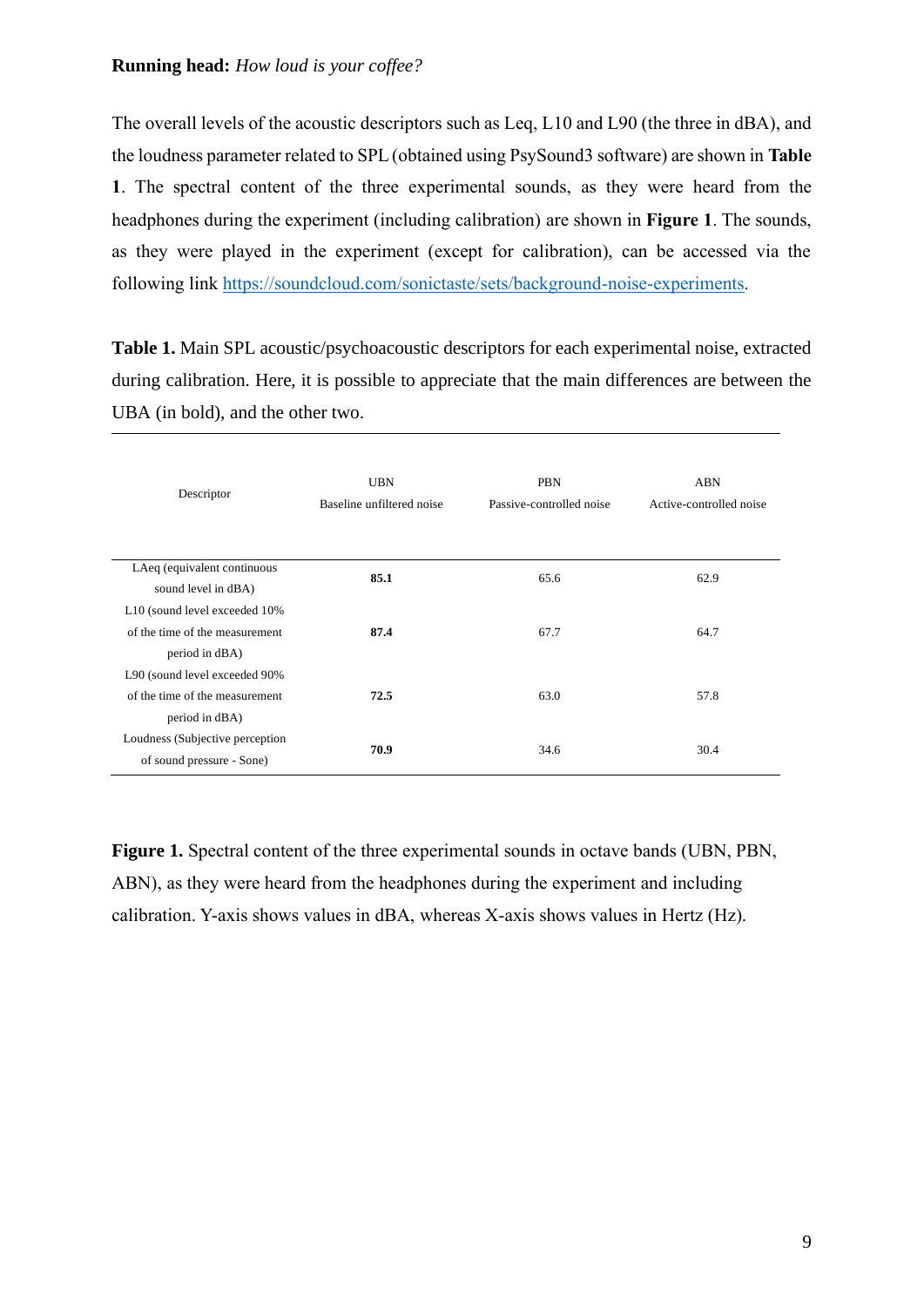



# **2.3. Design and procedure**

At all times, all of the participants were exposed to similar controlled environmental conditions, including comfortable room temperature, low background noise  $($   $\sim$  40 dBA), and stable lighting (see **Figure A**, in the annex, for visual inspection of the experimental room). Those people that were passing near the study area during experimental hours, were invited to take part in the study. As an incentive to join, they were told that they would be participating in a short experiment involving tasting coffee and listening to sounds. There were 6-8 experimental booths operating at all times, where participants were able to work individually. The experimental setting was organized in order for the participants to not be able to listen to each other. The participants were also instructed to perform the experiment individually. The experiment lasted no more than 10 minutes in total.

One batch of experimental coffee was prepared for each experimental day, following the exact same procedure. During experimental hours, the coffee was kept inside two vacuum thermoses. In order to keep the temperature and flavor of the coffee stable, the participants had access to each cup of coffee a few seconds prior they had to start the tasting process.

Prior to and after tasting each coffee sample, the participants were instructed to clean their palates with tap water. During the experiment, the participants tasted the same coffee twice from a cup (in total, no more than two experimental doses of around 5 cl each; all experimental cups were identical). They were not informed that they were actually tasting the same coffee twice. During each tasting, they listened to the unfiltered (UBN) version of the noise vs one of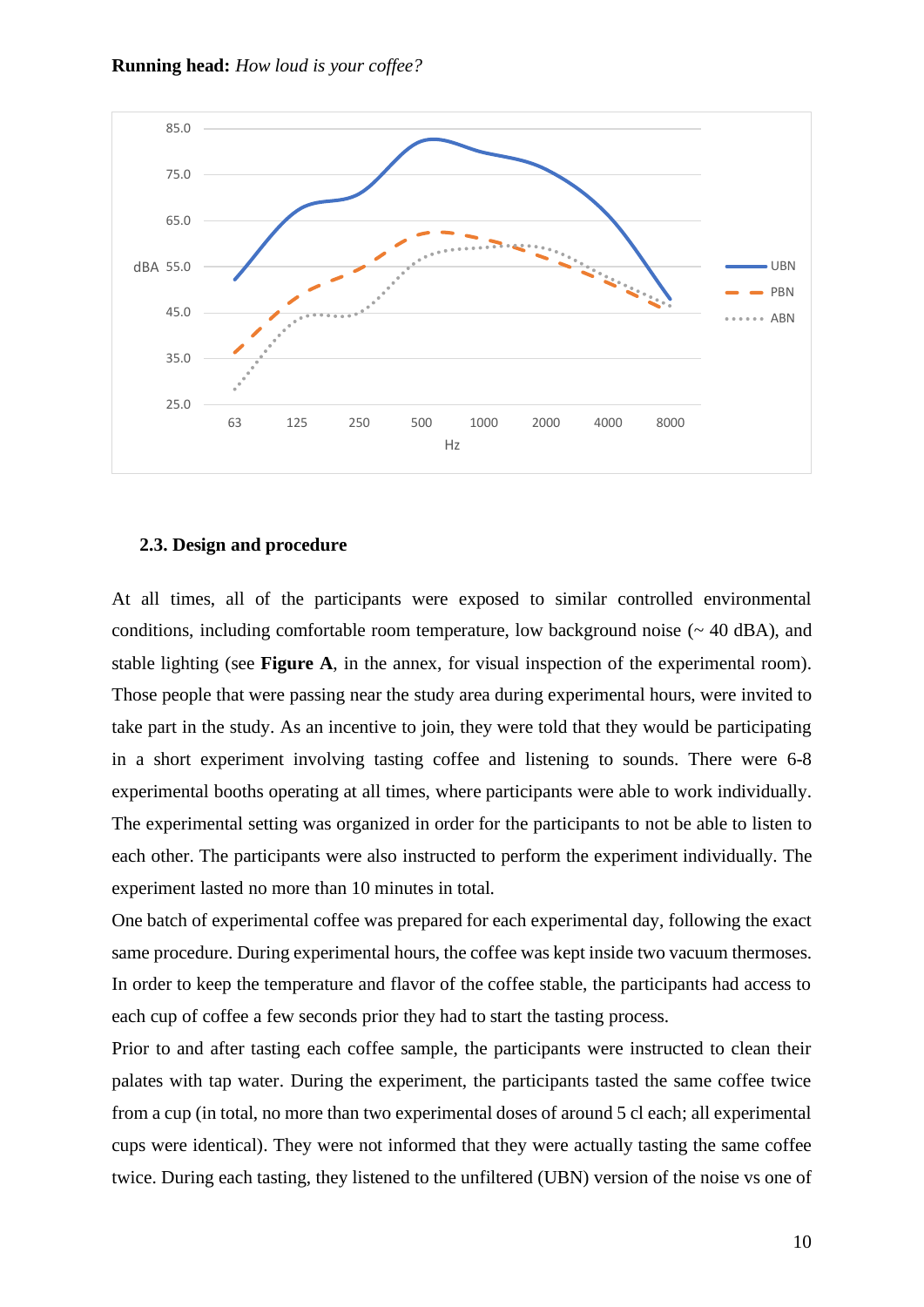the two available filtered versions (passive  $-$  PBN  $-$  or active  $-$  ABN  $-$  controlled, depending on which condition they were randomly assigned to). Hence, all participants were exposed to the unfiltered version of the baseline noise, but only half to each of the two filtered version ones. The decision of presenting a contrasting pair of auditory stimuli in a within-participants design was based on the often-relative nature of crossmodal correspondences, where contrast is often crucial to capture the relative compatibility of the stimuli (Parise & Spence, 2013; Spence 2019b). Note also that the participants were randomly assigned to each of these two conditions ( $1 = UBN$  vs PBN, or  $2 = UBN$  vs ABN). Prior to the tasting process, the participants were also advised to focus on the most evident flavor attributes of the coffee while listening to each sound.

The tasting evaluation was based on a self-report questionnaire implemented electronically via Qualtrics [\(https://www.qualtrics.com/\)](https://www.qualtrics.com/). While designing this questionnaire, potential tendency of survey respondents to answer questions in a way that they think it should be answered (Furnham, 1986; Nederhof, 1985) were tackled by subdividing the questionnaire into two main tasks, with the first evaluative task focusing on ratings, and the second on sorting (Harzing et al., 2009). By offering two different tasks to participants (sorting vs ranking), we would be potentially reducing such type of response bias, by having 2 different tools to assess the consistency on the answers of the participants. In the first task (rating), after each coffee tasting, the participants were asked to answer questions related to such coffee-sound experience based on continuous rating scales. Variables assessed by the questionnaire involved hedonic (coffee liking, sound liking, matching between sound and coffee flavor), sensory (flavor attributes of coffee, such as sweetness, bitterness, acidity, flavor intensity, aroma intensity, temperature), and purchasing (purchase intention, willingness to pay – WTP) aspects of the experience. In the second task of the questionnaire (sorting), the participants were asked to compare both coffee tastings. That is, after tasting both samples, the participants had to contrast both experiences by sorting which of the variables mentioned above were more/less/equally present on both tastings. The questionnaire also requested the participants to report basic demographical data (see **Table D**, in the Annex, for a more detailed description of the questionnaire).

The presentation of the sounds was randomized and coded with combinations of alphabetical letters, in order to avoid order bias effects (Stone et al., 2012). The order of presentation of the questions, and of the choices of the multiple-choice type of answers, were also fully randomized.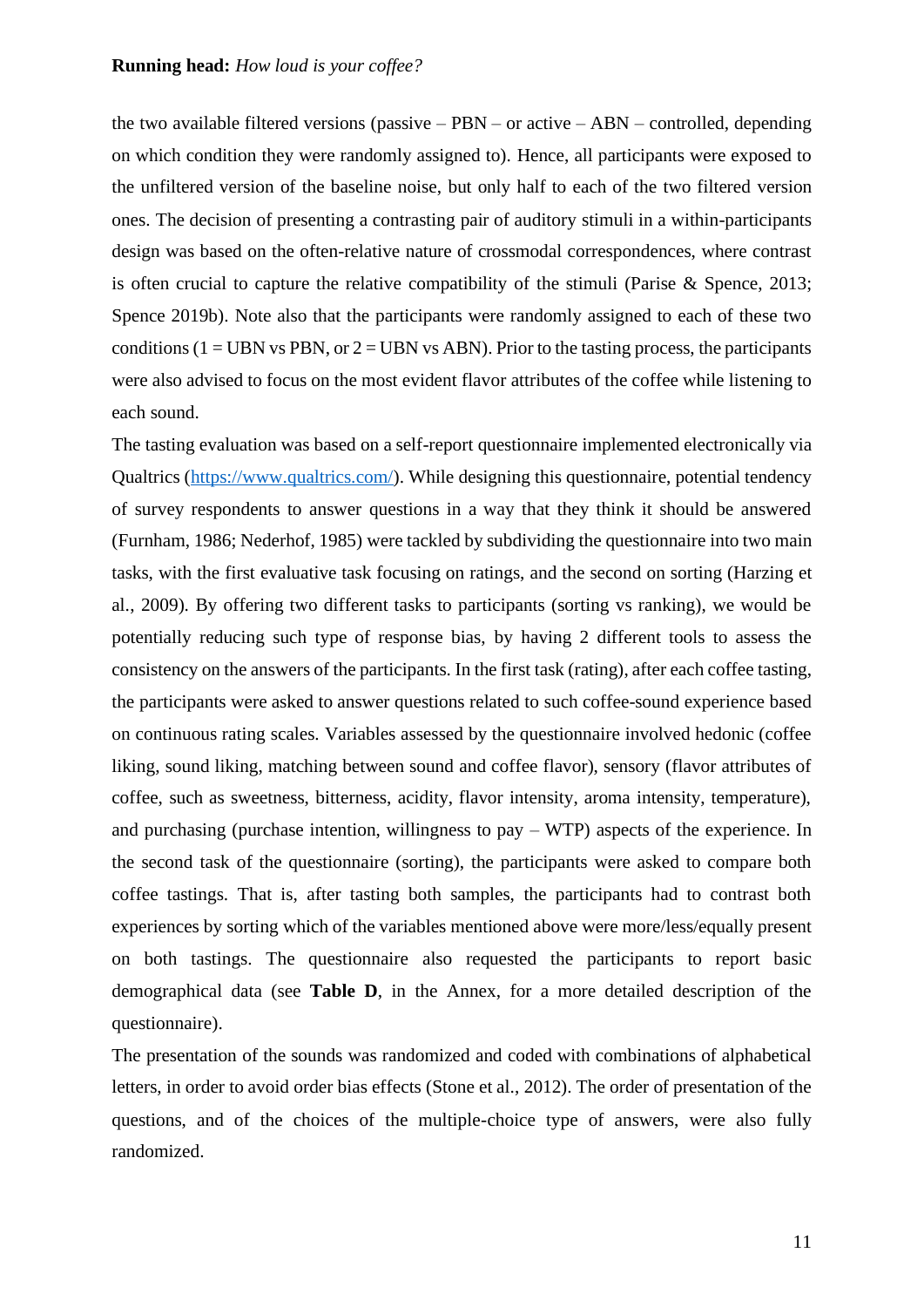# **2.4. Data analysis**

The analysis of the sorting task was based on a descriptive overview of the frequencies chosen by the participants. The rating task data were analyzed by means of a mixed design multivariate analysis of variance (MANOVA), with the two combinations of experimental sounds – louder vs less loud noises (1=UBN vs PBN; 2=UBN vs ABN) as between-participant factors, and type of noise (UBN vs PBN/ABN), as within participants factors. The dependent variables included hedonic (coffee liking, sound liking, matching between sound and coffee flavor), and sensory (flavor attributes of coffee, such as sweetness, bitterness, acidity, aroma intensity) dimensions. Four main control factors were also considered during the analysis, and included as covariates (age, gender, coffee liking, and order of the presentation of the sounds).

The control for age was used since the age range of the sample was wide. Moreover, it has been acknowledged that taste/flavor sensitivities tend to evolve over a lifespan (Cowart, 1981; Spence, 2012). Age-related hearing loss is also widespread knowledge (Newman et al., 1990). Gender was also controlled since it has been recently suggested that there are gender differences in olfactory abilities (Sorokowski et al., 2019; though, see also Spence, 2019a), being smell a key sense in flavor perception (e.g., Stevenson et al., 2000). Note also that there are differences on the morphology of the ear of women vs men (Sullivan et al., 2010), and differences in the resonating frequency of a women and men's ear canal (Staab, 2014). There seem to exist certain gender differences in age-related hearing loss as well (Sharashenidze et al., 2007; see also Almir et al., 2020, for an extra overview on how some of these non-acoustic factors can affect hedonic response to food when accompanied by noise).

Coffee liking was controlled, considering the between participant factor, as well as while assuming that people that do not like coffee, do not usually drink it. Hence, such consumers would be potentially less aware of its flavor attributes (or perhaps less biased by it), when compared to those that like, and drink coffee (e.g., Masi et al., 2015).

The palate suffers from desensitization effects, where first position preference bias is recurrent (Dean, 1980). Moreover, and since the presentation of the stimuli was randomized, but not counter-balanced, the order of the presentation of the sounds was controlled during analysis as well. Bonferroni corrections were applied for the corresponding post-hoc analyses. All the aforementioned analyses were conducted using SPSS 26.

#### **3. Results**

# **3.1. General comparative rankings of both coffee tastings**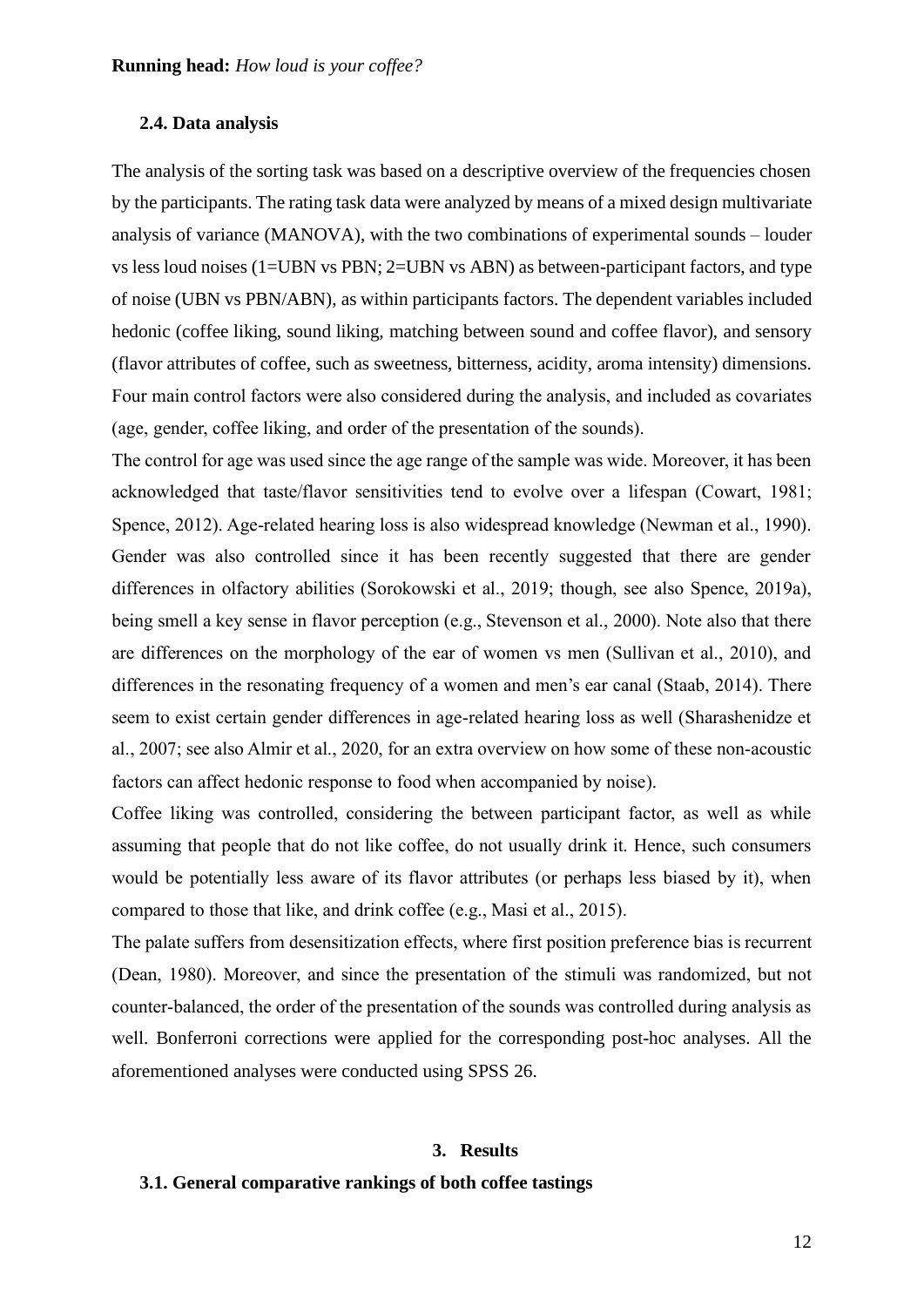More than twice the amount of the participants sorted the coffee under the influence of PBN/ABN as the better and more expensive alternative, when compared to the same coffee while listening to UBN (see H1). Moreover, when asked under which sound specific characteristics of the coffee were more present, once again, more than 50% of the participants chose PBN/ABN, over UBN (see H1). The only rankings that did not achieve more than 50% of agreement in choices were temperature and sweetness. In the case of sweetness, such outcome may be related to the fact that the coffee did not contain added sugar, providing no sweetness threshold to begin with. **Tables 2A/2B** shows more details on these ratings.

Table 2A. Frequencies of comparative multiple-choice rankings (after both tastings) in condition UBN vs PBN. Frequencies in bold are those that achieved more than 50% of agreement in choices.

| Variable                                             |                                                         |                 | Frequency (%)   |                          |
|------------------------------------------------------|---------------------------------------------------------|-----------------|-----------------|--------------------------|
|                                                      |                                                         | Coffee with UBN | Coffee with PBN | Equally in both tastings |
| Which coffee do you think was better?                |                                                         | 19.8            | 64.6            | 15.6                     |
| Which coffee do you think is the most expensive one? |                                                         | 20.8            | 58.3            | 20.8                     |
|                                                      | Quality of flavor                                       | 21.4            | 64.1            | 14.6                     |
|                                                      | Sweetness                                               | 19.3            | 50.0            | 30.0                     |
|                                                      | <b>Bitterness</b>                                       | 28.6            | 56.3            | 15.1                     |
| Please select which                                  | Acidity                                                 | 24.0            | 54.7            | 21.4                     |
| characteristics of the experience                    | Flavor intensity                                        | 22.9            | 60.9            | 16.1                     |
| were more present during the                         | Aroma intensity                                         | 24.5            | 59.9            | 15.6                     |
| coffee tasting                                       | Temperature                                             | 17.7            | 43.8            | 38.5                     |
|                                                      | Quality of sound                                        | 24.5            | 62              | 13.5                     |
|                                                      | A better association between<br>sound and coffee flavor | 16.1            | 64.1            | 19.8                     |

Table 2B. Frequencies of comparative multiple-choice rankings (after both tastings) in condition UBN vs ABN. Frequencies in bold are those that achieved more than 50% of agreement in choices.

|                                                      |                   |                 | Frequency (%)                          |      |
|------------------------------------------------------|-------------------|-----------------|----------------------------------------|------|
| Variable                                             | Coffee with UBN   | Coffee with ABN | Present<br>equally in both<br>tastings |      |
| Which coffee do you think was better?                |                   | 18.6            | 62.9                                   | 18.6 |
| Which coffee do you think is the most expensive one? | 15.5              | 54.1            | 30.4                                   |      |
| Please select which                                  | Quality of flavor | 21.6            | 63.4                                   | 14.4 |
| characteristics of the experience                    | <b>Sweetness</b>  | 19.6            | 47.9                                   | 32.5 |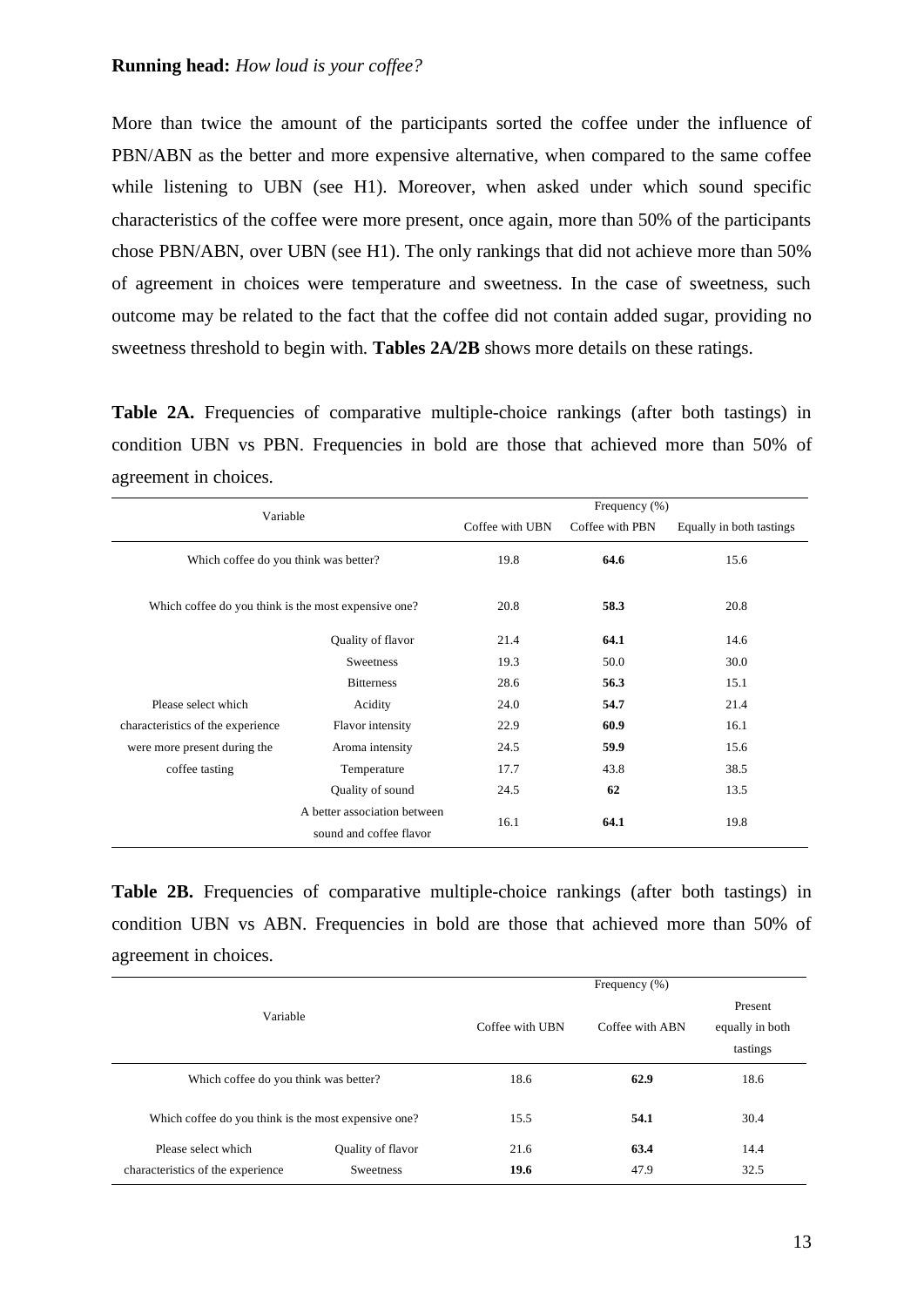| were more present during the | <b>Bitterness</b>            | 29.9 | 52.6 | 17.5 |
|------------------------------|------------------------------|------|------|------|
| coffee tasting               | Acidity                      | 23.7 | 52.6 | 23.7 |
|                              | Flavor intensity             | 23.2 | 61.3 | 15.5 |
|                              | Aroma intensity              | 22.7 | 56.7 | 20.6 |
|                              | Temperature                  | 21.1 | 38.7 | 40.2 |
|                              | Quality of sound             | 26.3 | 60.8 | 12.9 |
|                              | A better association between | 20.6 | 63.9 | 15.5 |
|                              | sound and coffee flavor      |      |      |      |

# **3.2. Particular ratings after each coffee tasting**

**Table 3** shows all the details on the general results of the multivariate test. In general, the multivariate tests show a main effect ( $p \le 0.001$ ), with an interaction effect with age ( $p \le 0.001$ ) at between-participants level (see **note 5** for details on age effect). In general, the coffee was averagely rated as low in sweetness ( $M = 22.86$ ,  $SD = 3.76$ ), medium in bitterness ( $M = 54.18$ ,  $SD = 3.63$ ), acidity (M = 42.16, SD = 3.71), flavor intensity (M = 56.57, SD = 3.54), aroma intensity ( $M = 52.67$ ,  $SD = 3.67$ ), and high in temperature ( $M = 70.08$ ,  $SD = 3.77$ ). The coffee liking average rating was  $M = 52.09$ ,  $SD = 3.88$ , sound liking was  $M = 42.45$ ,  $SD = 4.19$ , flavor-sound matching was  $M = 51.48$ ,  $SD = 4.00$ , purchase intention was  $M = 47.48$ ,  $SD =$ 3.70, and WTP was  $M = 1.70$ ,  $SD = 0.15$  (the latter in local currency, meaning US dollars). A main effect of type of noise was also detected ( $p = 0.026$ ), but no effects were observed at for the interaction of type of noise with the combination of the noises ( $p = 0.778$ ). The aforementioned results suggest that there were significant differences between UBN vs PBN/ABN ratings (see H1), but no differences between PBN vs ABN ratings (see H2). No effects were observed for the interaction of type of noise with age ( $p = 0.100$ ), gender ( $p =$ 0.070), coffee liking ( $p = 0.559$ ), nor order of the presentation of sounds ( $p = 0.146$ ).

**Table 3.** Summary of the results of the multivariate test of the mixed design MANOVA, with the two combinations of experimental sounds – intercept (1=UBN vs PBN; 2=UBN vs ABN) as between-participant factors, and type of noise (UBN vs PBN/ABN), as within participants factors, including controls for gender, age, coffee liking, and order of the presentation of sounds effects (only Pillai's trace test being reported). Values in bold indicate a significant different at 95% confidence.

Multivariate Tests<sup>a</sup>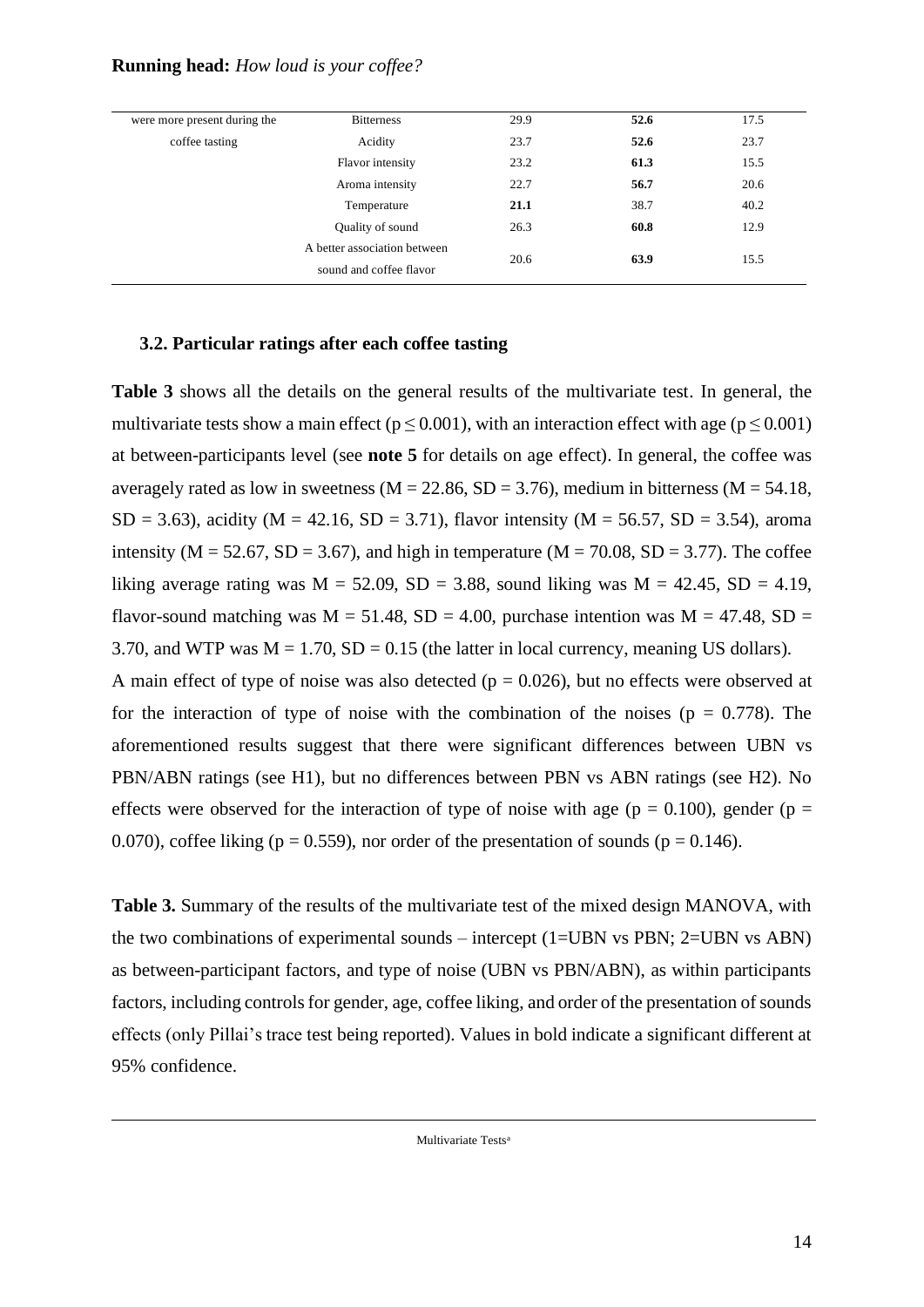|                        |                                                                          | $\mathbf F$        | Sig. (p) | Partial Eta Squared |
|------------------------|--------------------------------------------------------------------------|--------------------|----------|---------------------|
|                        |                                                                          |                    |          |                     |
|                        |                                                                          |                    |          |                     |
|                        | Gender                                                                   | 0.531 <sup>b</sup> | 0.882    | 0.016               |
| Between                | Age                                                                      | 3.153 <sup>b</sup> | < 0.001  | 0.086               |
| participants           | Coffee liking                                                            | 1.238 <sup>b</sup> | 0.260    | 0.036               |
|                        | Order of presentation of sounds                                          | 1.391 <sup>b</sup> | 0.175    | 0.040               |
|                        | Combination of noises (1=UBN vs<br>PBN; 2=UBN vs ABN)                    | 1.089 <sup>b</sup> | 0.369    | 0.032               |
|                        | <b>Type of Noise (UBN vs</b><br>PBN/ABN)                                 | 2.014 <sup>b</sup> | 0.026    | 0.057               |
|                        | Noise * Gender                                                           | 1.706 <sup>b</sup> | 0.070    | 0.049               |
|                        | Noise * Age                                                              | 1.588 <sup>b</sup> | 0.100    | 0.045               |
| Within<br>participants | Noise * Coffee liking                                                    | .881 <sup>b</sup>  | 0.559    | 0.026               |
|                        | Noise * Order of presentation of<br>sounds                               | 1.456 <sup>b</sup> | 0.146    | 0.042               |
|                        | Type of noise * Combination of<br>noises (1=UBN vs PBN; 2=UBN vs<br>ABN) | 0.659 <sup>b</sup> | 0.778    | 0.019               |

a. Design: Intercept + Gender + Age + Coffee liking + Order of presentation of sounds + Combination of noises (1=UBN vs PBN; 2=UBN vs ABN). Within participants design: Noise

b. Exact statistic

c. Computed using alpha = .05

Overall, the participants rated the coffee as more bitter ( $p = 0.020$ ), and as having a more intense aroma ( $p = 0.045$ ), while listening to the filtered versions of the noise (either PBN or ABN), when compared to UBN. The intercepts related to such differences in bitterness (Mean<sub>PBN</sub> - Mean<sub>UBN</sub> = 10.105, SD = 6.709; Mean<sub>ABN</sub> - Mean<sub>UBN</sub> = 8.102, SD = 6.709), and in aroma intensity (Mean<sub>PBN</sub> - Mean<sub>UBN</sub> = 10.313, SD = 6.494; Mean<sub>ABN</sub> - Mean<sub>UBN</sub> = 9.275, SD  $= 6.494$ ) indicate an average of 8-10% difference in ratings. The analysis also suggests a significant difference in terms of temperature ( $p = 0.006$ , Mean<sub>PBN</sub> - Mean<sub>UBN</sub> = 2.503, SD = 6.518; Mean<sub>ABN</sub> - Mean<sub>UBN</sub> =  $-$  0.388, SD = 6.518). Note that such significance is obtained after including the control variables in the model and thus the small intercept (see **Table E,** in the Annex, for an overview of the preliminary results obtained without considering the effects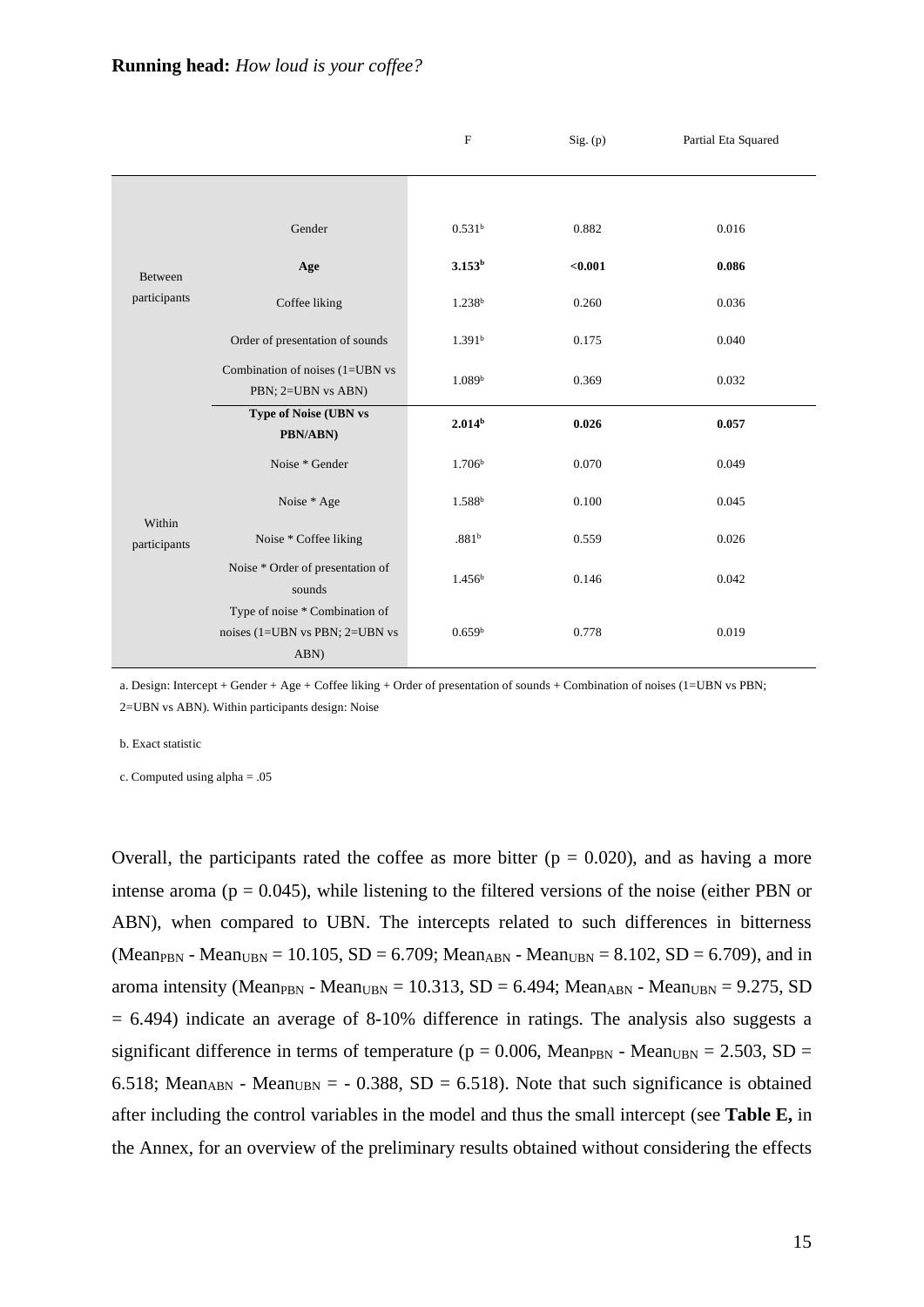of the covariates). None of the other differences achieved statistical significance (see **Table 4** for more details). **Table 5** also summarizes all of the corresponding Means, SE, and intercepts.

**Table 4.** Summary of the results of the univariate tests for within-participants effects, including all the dependent variables that were measured (sphericity assumed; Field, 2013). Values in bold indicate a significant difference at 95% confidence.

|                       |                        | Univariate Tests |          |                     |
|-----------------------|------------------------|------------------|----------|---------------------|
|                       |                        | ${\bf F}$        | Sig. (p) | Partial Eta Squared |
| Type of Noise (UBN vs | Flavor liking          | 2.301            | 0.130    | 0.006               |
| PBN/ABN)              | Sweetness              | 0.116            | 0.733    | 0.000               |
|                       | <b>Bitterness</b>      | 5.462            | 0.020    | 0.014               |
|                       | Acidity                | 0.137            | 0.712    | 0.000               |
|                       | Flavor intensity       | 2.821            | 0.094    | 0.007               |
|                       | <b>Aroma Intensity</b> | 4.060            | 0.045    | 0.011               |
|                       | Temperature            | 7.689            | 0.006    | 0.020               |
|                       | Sound liking           | 3.344            | 0.068    | 0.009               |
|                       | Flavor sound matching  | 1.762            | 0.185    | 0.005               |
|                       | Purchase intention     | 1.232            | 0.268    | 0.003               |
|                       | <b>WTP</b>             | 0.557            | 0.456    | 0.001               |

a. Computed using alpha = .05

**Table 5.** Mean with corresponding 95% confidence interval, and intercept (Mean<sub>PBN/ABN</sub> -Mean<sub>UBN</sub>) of the ratings of each dependent variable. Values in bold indicate a significant difference within the corresponding PBN/ABN vs UBN ratings, and at 95% confidence.

|                           |                   |            |             | 95% Confidence interval |              |                         |
|---------------------------|-------------------|------------|-------------|-------------------------|--------------|-------------------------|
| <b>DEPENDENT VARIABLE</b> | <b>CONDITION</b>  | SOUND      | <b>MEAN</b> | <b>LOWER</b>            | <b>UPPER</b> | <i><b>INTERCEPT</b></i> |
| <b>Sweetness</b>          | <b>UBN vs PBN</b> | <b>UBN</b> | 19.716      | 16.773                  | 22.659       | 5.644                   |
|                           |                   | <b>PBN</b> | 25.360      | 21.687                  | 29.033       |                         |
|                           | <b>UBN vs ABN</b> | UBN        | 21.201      | 18.258                  | 24.143       | 3.976                   |
|                           |                   | <b>ABN</b> | 25.177      | 21.503                  | 28.850       |                         |
| <b>Bitterness</b>         | <b>UBN vs PBN</b> | <b>UBN</b> | 48.669      | 45.314                  | 52.023       | 10.105                  |
|                           |                   | <b>PBN</b> | 58.774      | 55.468                  | 62.081       |                         |
|                           | <b>UBN vs ABN</b> | <b>UBN</b> | 50.587      | 47.232                  | 53.941       | 8.102                   |
|                           |                   | <b>ABN</b> | 58.689      | 55.383                  | 61.996       |                         |
| Acidity                   | <b>UBN vs PBN</b> | <b>UBN</b> | 40.031      | 36.765                  | 43.297       | 6.581                   |
|                           |                   |            |             |                         |              |                         |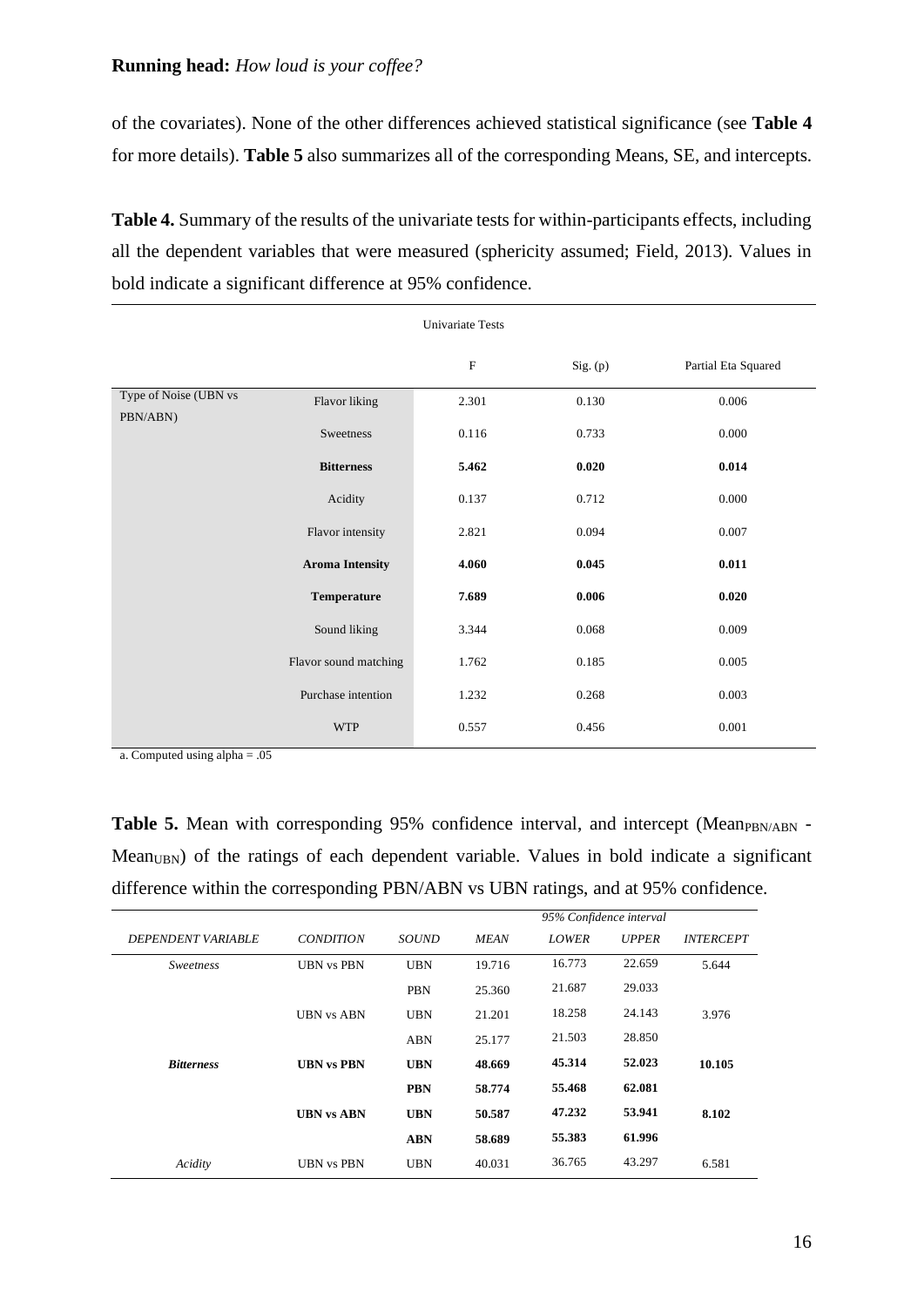|                       |                   | PBN        | 46.612 | 43.248 | 49.977 |          |
|-----------------------|-------------------|------------|--------|--------|--------|----------|
|                       | <b>UBN</b> vs ABN | <b>UBN</b> | 38.803 | 35.536 | 42.069 | 4.371    |
|                       |                   | <b>ABN</b> | 43.174 | 39.810 | 46.538 |          |
| Flavor intensity      | <b>UBN</b> vs PBN | <b>UBN</b> | 48.084 | 44.649 | 51.519 | 16.246   |
|                       |                   | PBN        | 64.330 | 61.185 | 67.475 |          |
|                       | <b>UBN</b> vs ABN | <b>UBN</b> | 51.713 | 48.278 | 55.148 | 10.452   |
|                       |                   | <b>ABN</b> | 62.165 | 59.020 | 65.310 |          |
| Flavor liking         | <b>UBN vs PBN</b> | <b>UBN</b> | 46.434 | 42.981 | 49.888 | 12.669   |
|                       |                   | PBN        | 59.103 | 55.557 | 62.649 |          |
|                       | <b>UBN</b> vs ABN | <b>UBN</b> | 46.649 | 43.195 | 50.102 | 9.545    |
|                       |                   | <b>ABN</b> | 56.194 | 52.648 | 59.740 |          |
| Coffee temperature    | <b>UBN vs PBN</b> | <b>UBN</b> | 67.331 | 64.072 | 70.590 | 2.503    |
|                       |                   | <b>PBN</b> | 69.834 | 66.663 | 73.005 |          |
|                       | <b>UBN</b> vs ABN | <b>UBN</b> | 71.778 | 68.519 | 75.037 | $-0.388$ |
|                       |                   | <b>ABN</b> | 71.390 | 68.219 | 74.561 |          |
| Aroma intensity       | <b>UBN vs PBN</b> | <b>UBN</b> | 47.777 | 44.530 | 51.024 | 10.313   |
|                       |                   | <b>PBN</b> | 58.090 | 54.719 | 61.461 |          |
|                       | <b>UBN</b> vs ABN | <b>UBN</b> | 47.760 | 44.513 | 51.007 | 9.275    |
|                       |                   | <b>ABN</b> | 57.035 | 53.664 | 60.406 |          |
| Sound liking          | <b>UBN</b> vs PBN | <b>UBN</b> | 33.806 | 30.276 | 37.335 | 19.211   |
|                       |                   | PBN        | 53.017 | 49.152 | 56.883 |          |
|                       |                   |            |        |        |        |          |
|                       | <b>UBN</b> vs ABN | <b>UBN</b> | 33.205 | 29.675 | 36.734 | 16.559   |
|                       |                   | <b>ABN</b> | 49.764 | 45.898 | 53.629 |          |
| Sound-flavor matching | <b>UBN vs PBN</b> | <b>UBN</b> | 45.863 | 42.201 | 49.526 | 10.242   |
|                       |                   | <b>PBN</b> | 56.105 | 52.588 | 59.623 |          |
|                       | <b>UBN vs ABN</b> | <b>UBN</b> | 48.199 | 44.537 | 51.861 | 7.571    |
|                       |                   | <b>ABN</b> | 55.770 | 52.252 | 59.287 |          |
| Purchase intention    | <b>UBN</b> vs PBN | <b>UBN</b> | 41.143 | 37.821 | 44.465 | 13.065   |
|                       |                   | PBN        | 54.208 | 50.831 | 57.585 |          |
|                       | <b>UBN</b> vs ABN | <b>UBN</b> | 41.414 | 38.092 | 44.736 | 11.727   |
|                       |                   | <b>ABN</b> | 53.141 | 49.764 | 56.518 |          |
| <b>WTP</b>            | <b>UBN vs PBN</b> | <b>UBN</b> | 1.522  | 1.411  | 1.634  | 0.248    |
|                       |                   | PBN        | 1.770  | 1.641  | 1.899  |          |
|                       | <b>UBN</b> vs ABN | UBN        | 1.616  | 1.504  | 1.728  | 0.286    |

# **4. Discussion**

In this study, for the first time, the effect of two very common, commercial, and different, headphone noise control techniques (active vs passive), on taste/flavor perception of coffee, while under the influence of stereotypical urban noise (in this case, the noise of a food court in busy hours), were analyzed.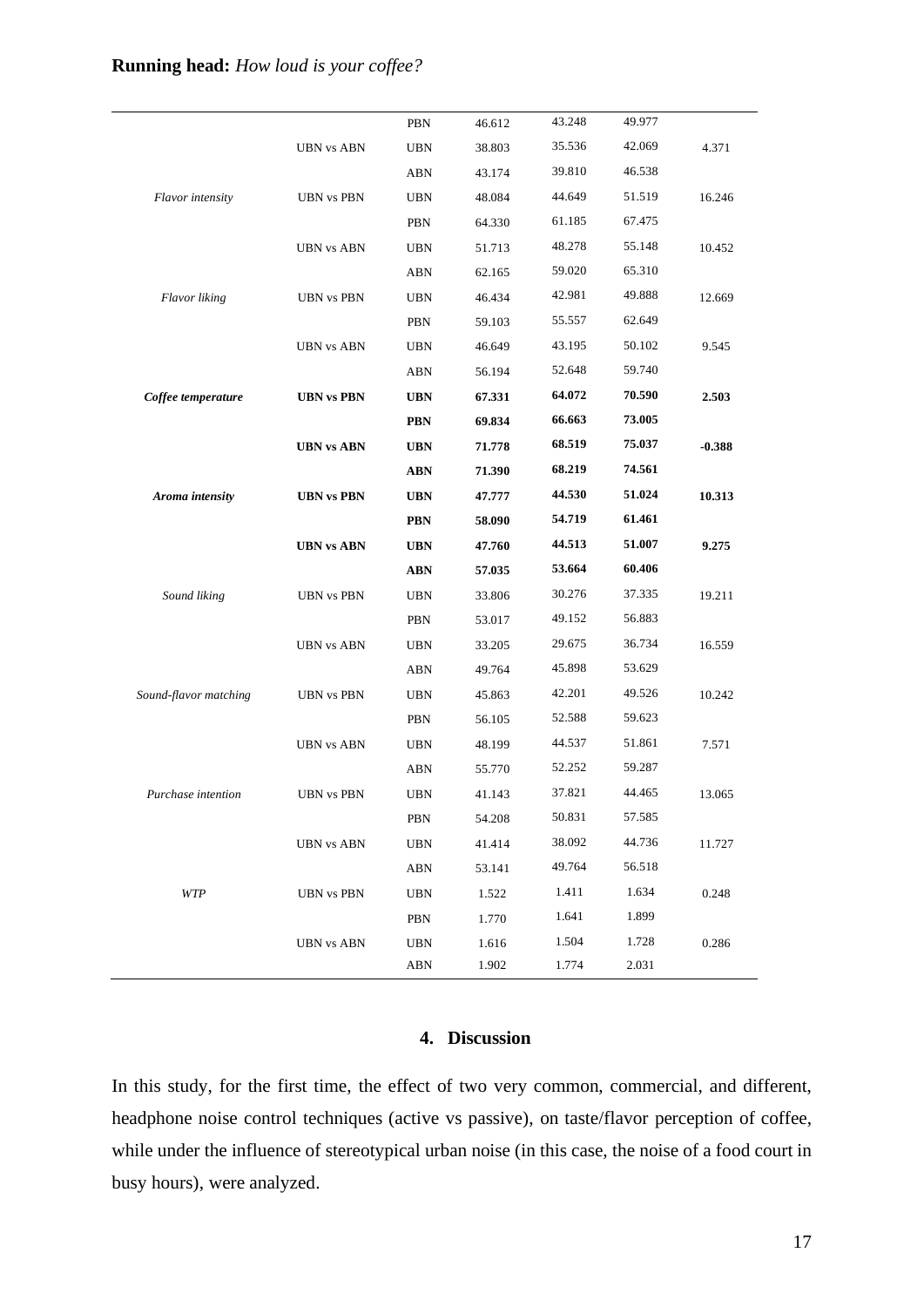#### **4.1. Louder vs less loud background noise (H1)**

In general, when the same participants were asked to compare both coffee experiences (under the influence of the louder noise, vs under the influence of the controlled and less-loud one), more than half of the participants perceived the coffee as better and more expensive under the influence of the less-loud and controlled version of the same noise. Similarly, specific sensory, hedonic, and purchasing aspects were thought to be less present with the louder noise by more than half of the population (think of sweetness, bitterness, acidity, flavor/aroma intensity of the coffee; see **Tables 2A/2B**).

In addition, when the participants were asked to rate each coffee tasting experience, individually, they tended to rate the same coffee as significantly less bitter, and as having a less intense aroma, when tasted with the louder noise, as compared to the less-loud and controlled noise ratings (presumably the two most evident sensations during the coffee tasting; see **Table 5)**.

The obtained results suggest that a loud noise tend to reduce the overall sensitivity of the coffee experience, and this is most clear concerning the bitterness and aroma intensity (see H1). While the sorting task suggests that the louder noise tends to reduce the overall sensitivity of the coffee experience in most of the attributes being here evaluated relative to the other conditions, the rating task suggests that the most evident coffee sensations tend to outstand under the lessloud-controlled version of the noise, (see H1).

But how to interpret the differences between the results of the rating task and the sorting task? Considering that the sorting task focused on contrasting the two coffees as a function of a given dimension, this task automatically involved a reference point. In that sense, the judgements became relative to the two coffee conditions at hand. The rating task, on the other hand, may be typically based on the participant's own, internal, reference point (see Sherif et al., 1958, for an early reference on contrast/assimilation theory, and on how internal reference points influence judgements depending on external anchors). This would also be in line with the theory on crossmodal correspondences which suggests that contrast, or more specifically relative compatibility, is often crucial for correspondences. In other words, it has been argued that crossmodal correspondences tend to arise from relative compatibility rather than absolute judgements (Parise & Spence, 2013; Spence 2019b).

Considering the literature on noise and perception, we hypothesize that the aforementioned effects principally rised from noise triggering distraction and/or masking effects (Hockey,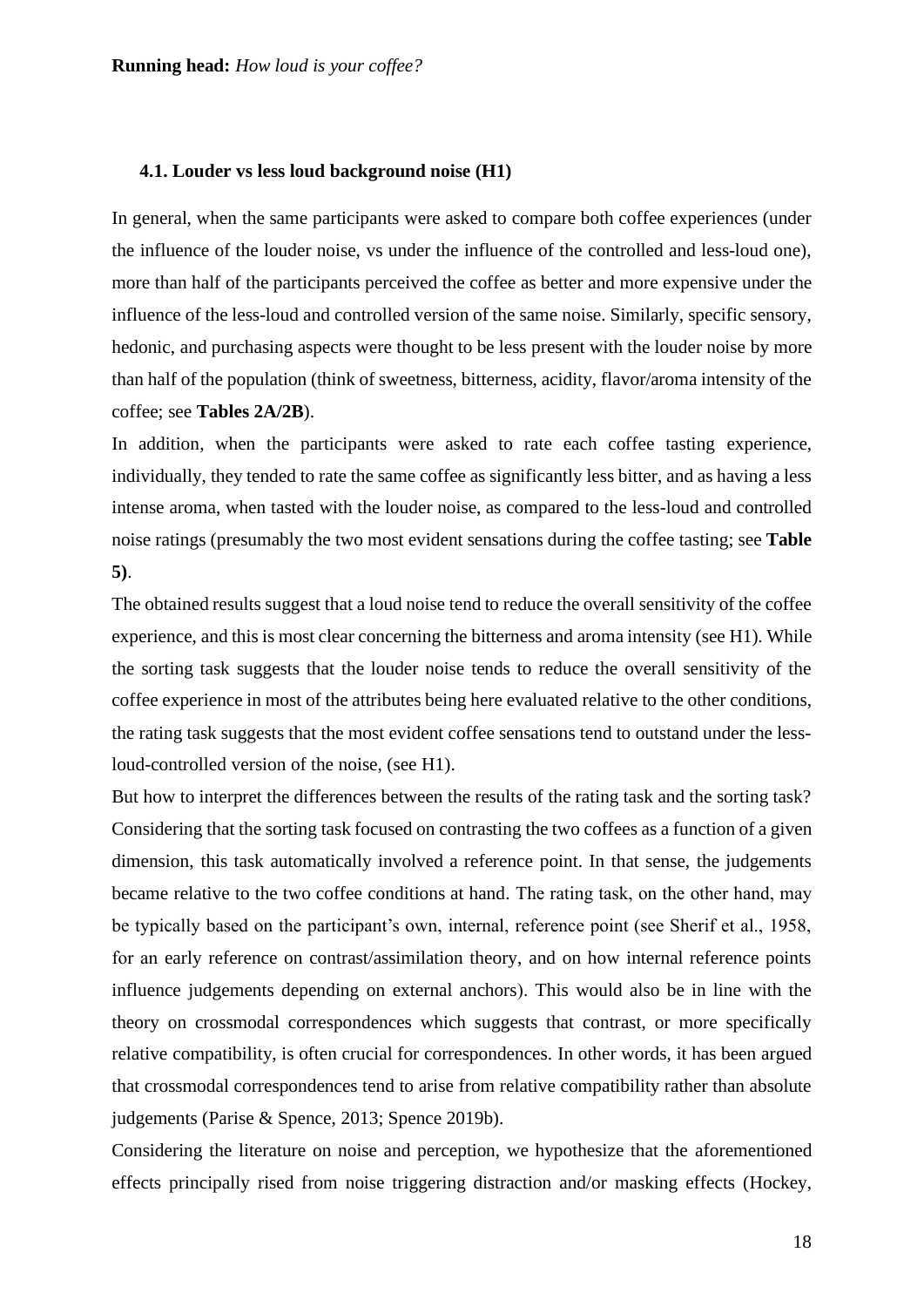1970; Kou et al., 2018; Plailly et al., 2008; Spence, 2014; Wesson & Wilson, 2010, 2011). Results related to H1 suggest that the effects being reported may be directly related to cognitive load as well (e.g., Robinson, 2020). For instance, loud noise could be affecting the cognitive performance of the brain by creating heavy cognitive load that potentially reduces the overall brain response towards, in this case, a tasting experience (Le Van Quyen, 2019). As a matter of fact, it has been previously reported that memory load influences taste and flavor sensitivity (Hoffmann-Hensel et al., 2017; Liang et al., 2018). Ling et al.'s assessment (2018), for example, suggests that the higher the memory load, less is the taste sensitivity.

It is also plausible to hypothesize that the differences in attention via noise can mediate sensation transference effects (Spence & Shankar, 2010; see also Cheskin, 1972, for a notion on sensation transference). As suggested by the results presented in **Tables 2A/2B**, most participants ranked the same coffee as better, and as more expensive, when accompanied by the less-loud versions of the noise. In parallel, the less-loud noise was also evaluated as a betterquality type of sound by the majority, and as a sound that matched best with the coffee's flavor.

# **4.2 Active vs passive noise control techniques applied via headphones (H2)**

Part of the present research also intended to see if passive vs active headphone commercial noise-controlling techniques would prompt distinct perceptual effects on the coffee tasting experience (see H2). This does not seem to be the case, as the differences observed across the effects triggered by PBN and ABN were not statistically significant (see **Table 3**). Hence, we did not find evidence in our data to back H2. The fact that H2 was not supported may have to do with the fact that, contrary to music, noise is notsomething that people usually pay attention to, unless it becomes potentially distracting/disturbing (as it seems to be the case with UBN). In this sense, one could argue that neither of the noise-related sounds were actually drawing the participants' attention toward specific aspects of the coffee experience in order to, e.g., trigger observable crossmodal correspondences (cf., Reinoso-Carvalho et al., 2015, 2016, 2017; Wang & Spence, 2016; Wang et al., 2017). In other words, in this study, noise may have acted as a task irrelevant sound effect (see Beaman, 2005; Felicia, 2011; Macken et al., 1999), whereas crossmodal correspondences seem to demand some kind of meaning from the different sensory signals to begin with (as in semantic priming; see McNamara, 2005). Another plausible element that may have influenced the null results of H2, which future research could consider, is how noticeable the different noise control techniques were perceived by the user via headphones, when compared to each other and, e.g., via loudspeakers. If one is far more noticeable than the other, perhaps this may contribute to guide the effects being reported.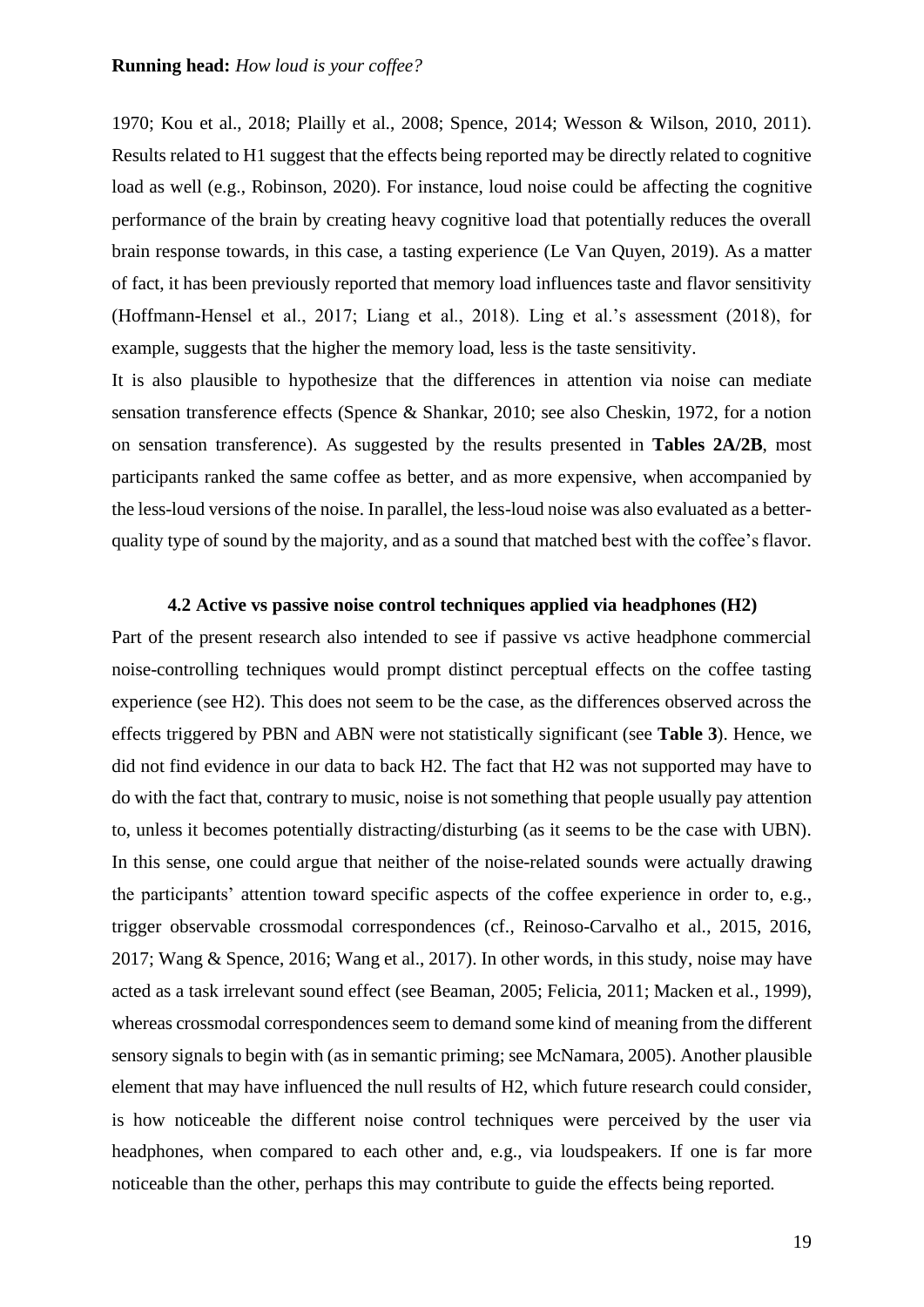As the main contributions of this article, first, it is suggested that loud noise affects attention, while triggering distraction and consequently reducing the overall sensitivity of a tasting experience. This is here being reported and measured from a perceptual perspective, using specific sensory, hedonic, and purchasing indicators. Secondly, this study also suggests that commercial noise-controlling techniques, commonly available through headphones (being headphones more and more common during individual urban experiences), can be effectively applied to mitigate the negative effects that a loud urban noise may trigger in the individual experience of foods/drinks (in this case, coffee).

#### **4.3. Practical implications**

Loud noise might be constantly bringing negative effects in usual food/drink experiences. The results here obtained show tangible and generalizable consequences concerning how urban and noisy soundscapes that customers may experience can affect an important part of the food/drink individual customer journey, and in this particular case, the flavor experience of coffee (cf. Keller & Spence, 2017; Liu et al., 2018; Mamalaki et al., 2017, where complementary results have been tested for different food/drinks, and different scenarios of consumption). Interestingly, the particular market for headphones that include environmental noise suppression technology (Poddar, 2018; see also **note 6**) is expected to continue gaining a bigger cut of the whole headphones market (Mulligan, 2018; Sohail, 2019; Wood, 2020). Therefore, one could think that the further adoption of such headphones by the general population could allow us to rethink the way coffee – and other food/drink – experiences can be better customized and, why not, enhanced. When thinking of public health, for example, these results suggest that loud vs less loud urban noise can moderate behavior during food/drink situations. For instance, a person that is constantly – and perhaps unaware – under the influence of a very noisy urban environment while drinking coffee, may unconsciously be driven towards consuming a potentially unnecessary stronger coffee, with excessive added sugar. In fact, excessive sugar consumption is a major health problem (Lustig et al., 2012).

Practical food managerial implications could also be explored in this sense. Food/drink coffee brands could, for instance, strategically rely on noise-control solutions while thinking about the experience of their customers, since the growing market of headphones suggests that such audio systems tend to be more and more present during different situations of individual coffee consumption. Here, music customization with crossmodal correspondences in minds could also play a complementary and interesting role, where a 'sweet' or a 'bitter' song may prompt more robust multisensory effects when accompanied by the quiet environment that such gadgets are

20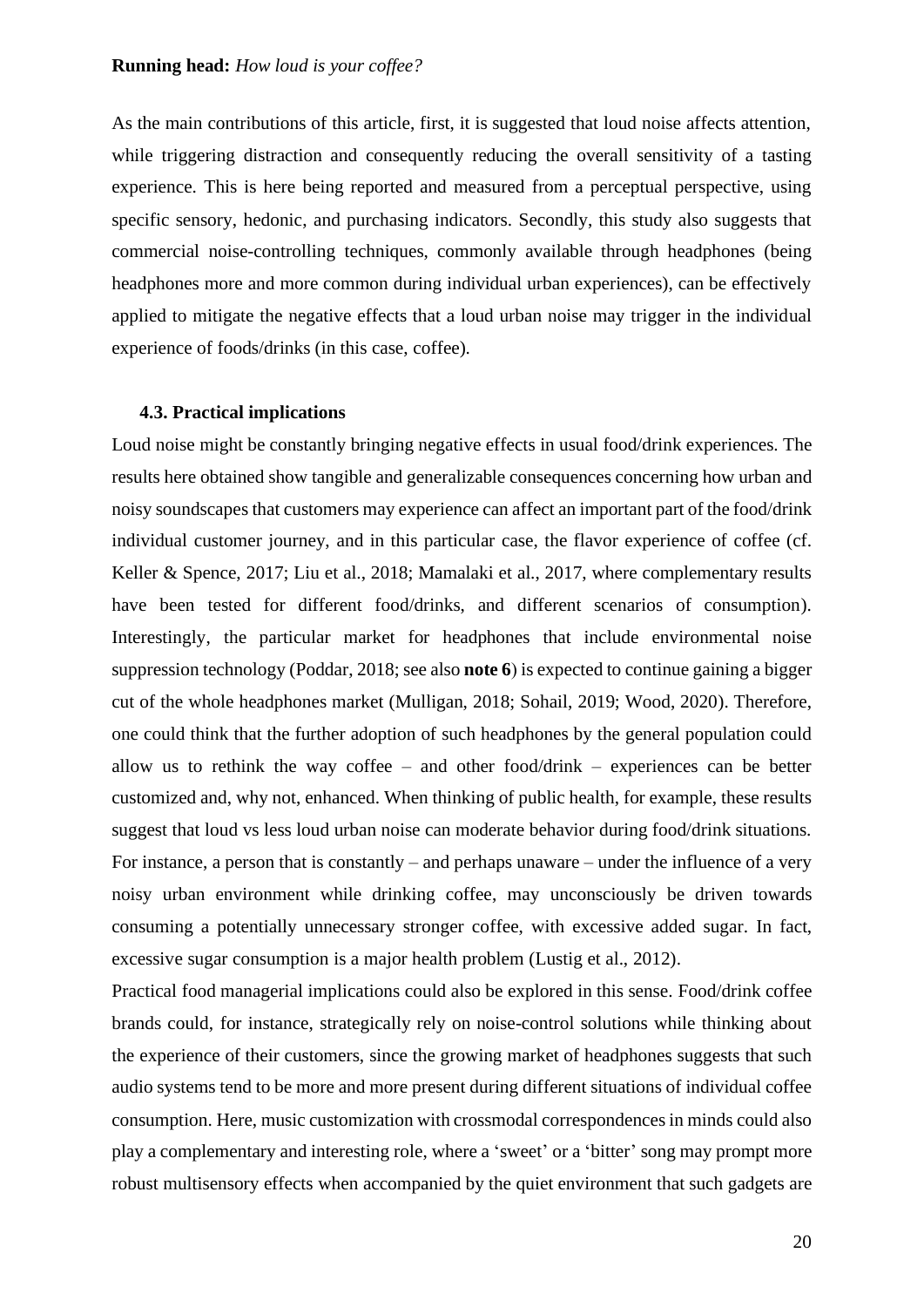able to provide to the individual listener (Blecken, 2017; Lowe et al., 2017, 2018; Spence, 2017).

Interesting to note as well that the bitterness and the aroma of the coffee were principally and significantly affected when coffee was tasted and evaluated in environments where there was no noise control vs when there was noise control (see **Tables 4 and 5**). The latter results may have implications for cafes, roasters, and others stakeholders in the business of coffee experiences, who may want to consider noise as a possible element to control during the customer experience. There are, for instance, more particular exercises involving baristas, roaster, and others usually performing tasting where they rate coffee quality and sensory attributes, and who may want to consider noise as a necessary element to control.

The results associated with the task in which participants had to sort the coffees as a function of the different dimensions being assessed may also inspire the different stakeholders involved of coffee experiences. The latter, actually, may not be limited to experts since there seems to be a general growing interest among certain groups to explore the different varieties of specialty coffee (Johnson, 2019). If those professionals and consumers look to have neater evaluations based on sorting different coffees against each other, they may consider the role of noise, and encourage noise control during tasting (something that wine tasters already seem to be aware of; Peynaud, 1987; Spence & Wang, 2015b).

#### **4.4. Limitations and future work**

The coffee used in this study did not contain added sugar. Since coffee is a product that a large proportion of consumers drink with added sugar, future similar studies could look for to replicate these findings with different coffee formulas, recipes, and/or even different food/drink products. The results obtained could also be further replicated with different types of noises being controlled by the same active/passive techniques. Future studies could try to reassess the obtained findings without headphones as well by, e.g., using a system of loudspeakers. This could also be further analyzed across rooms with different types of acoustic performances. The participants also seem to have perceived some changes in the appreciation of the temperature of the coffee. However, overall results suggest that such differences in appreciation of temperature were not conclusive (cf. temperature ratings in **Table 5** vs those in **Tables 2A/2B**). Even though the coffee temperature was controlled during experimental hours, such control may not have been enough. Perhaps a future similar study could look into better ways to assess such variable (e.g., by means of a cup that has a temperature control). In this study there were no direct measurements of cognitive performance in order to robustly validate that the effects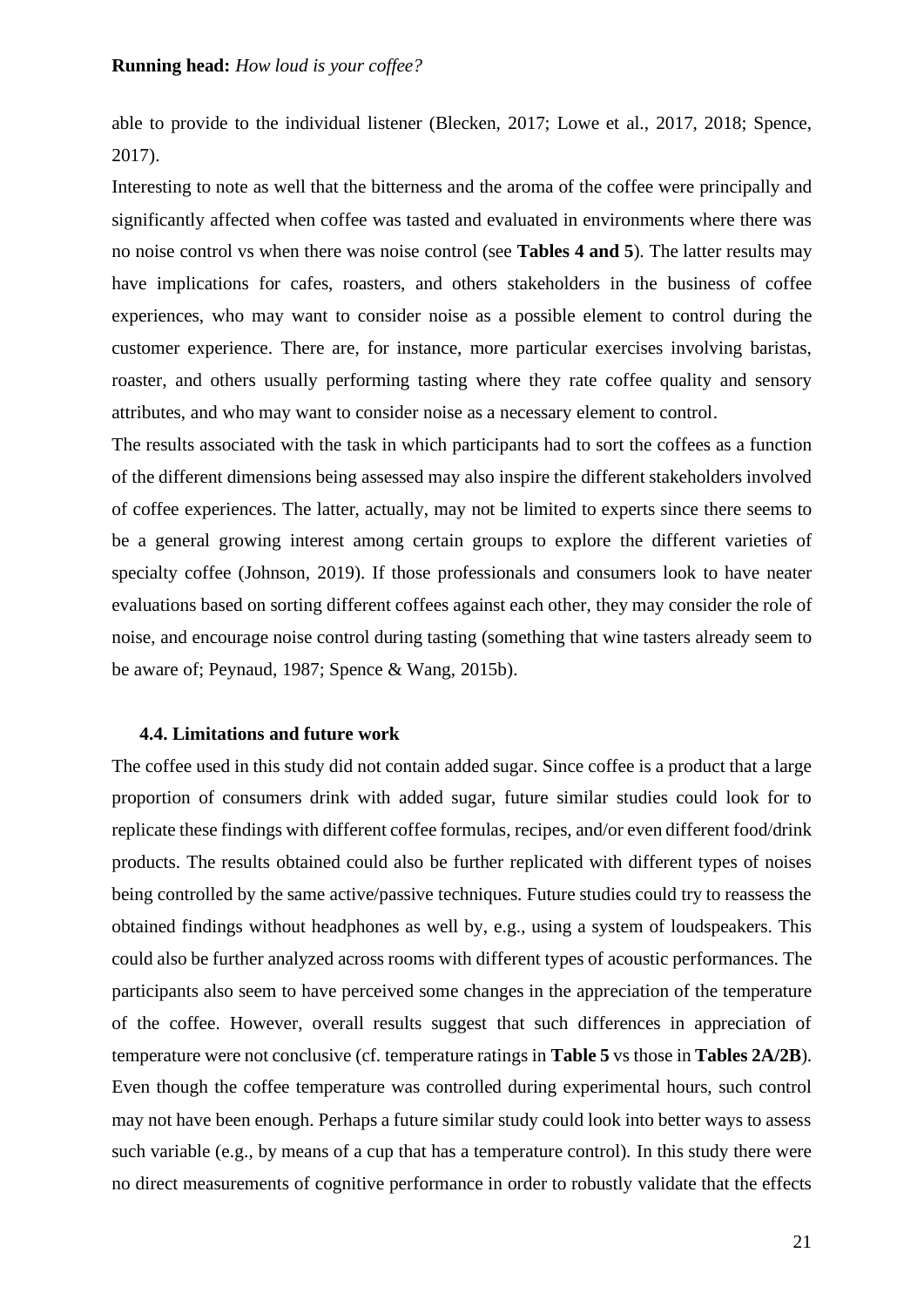being reported could be directly related to cognitive load (e.g., Robinson, 2020). Nevertheless, future similar works could explore such insights by complementing behavioral data with physiological measurements, such as task-invoked pupillary response and/or skin conductance (cf., Granhholm et al., 1996; Hoffman-Hensel et al., 2017; Skulmowski & Rey, 2017). Finally, in this study, the participants were asked to rate the sound, and this may have facilitated the obtained effects. Future studies could indagate similar research questions while not asking ratings on the sounds, in order to further reflect on how noise would affect perception in such tasting contexts in a more naturalistic fashion.

# **Acknowledgements**

The authors would like to thank Jean Pierre García, for assistance during data collection, Cynthia Peñafiel for assistance during the experimental design, and Cristina Cevallos for providing the coffee.

# **Ethical statement**

This study was carried out in accordance with the recommendations posed by the ethics committee of research with human beings – CEISH/UDLA (Memorandum of January 28th, 2020). All of the participants gave their written informed consent prior to starting the study.

# **Conflict of interest**

This study involved the payment for the material and services provision of Galletti coffee house.

# **Funding statement**

LB was supported by UDLA internal funding scheme for research projects (SOA.LBM.19.01). FR was supported by Universidad de los Andes' FAPA internal funding scheme (FAPA N.32).

# **Notes**

[1] <https://www.ameriresearch.com/product/earphones-headphones-market/> , retrieved on January 16<sup>th</sup>, 2020.

[2] [https://www.marketwatch.com/press-release/at-78-cagr-earphones-and-headphones](https://www.marketwatch.com/press-release/at-78-cagr-earphones-and-headphones-market-size-is-expected-to-exhibit-us-26500-million-by-2025-2019-10-04)[market-size-is-expected-to-exhibit-us-26500-million-by-2025-2019-10-04](https://www.marketwatch.com/press-release/at-78-cagr-earphones-and-headphones-market-size-is-expected-to-exhibit-us-26500-million-by-2025-2019-10-04) , retrieved on January 16<sup>th</sup>, 2020.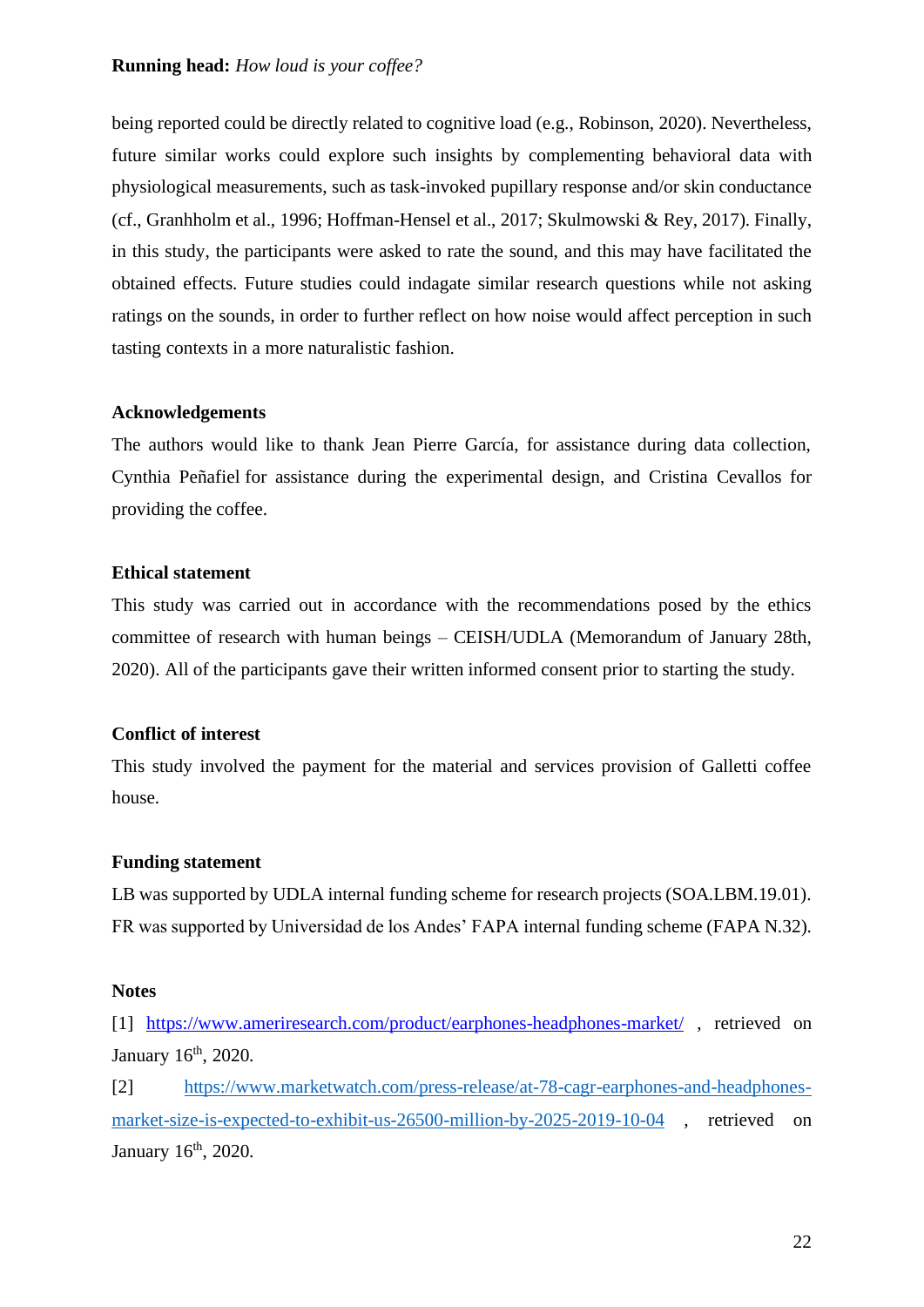- [3] [https://en-us.sennheiser.com/news-a-whole-new-world-at-the-touch-of-a-button](https://en-us.sennheiser.com/news-a-whole-new-world-at-the-touch-of-a-button-sennheisers-noisegard-technology)[sennheisers-noisegard-technology](https://en-us.sennheiser.com/news-a-whole-new-world-at-the-touch-of-a-button-sennheisers-noisegard-technology), retrieved on January 16<sup>th</sup>, 2020.
- [4] A significant interaction effect at between-participants level, as a function of age, was found for flavor liking ( $p = 0.010$ ), purchase intention ( $p \le 0$ ), and WTP ( $p = 0.001$ ) general ratings.
- [5]  $\frac{http://www.digital journal.com/pr/2998914}{http://www.digitaljournal.com/pr/2998914}$ , retrieved on January 16<sup>th</sup>, 2020.
- [6]<https://support.apple.com/en-us/HT210643>, retrieved on January  $16<sup>th</sup>$ , 2020.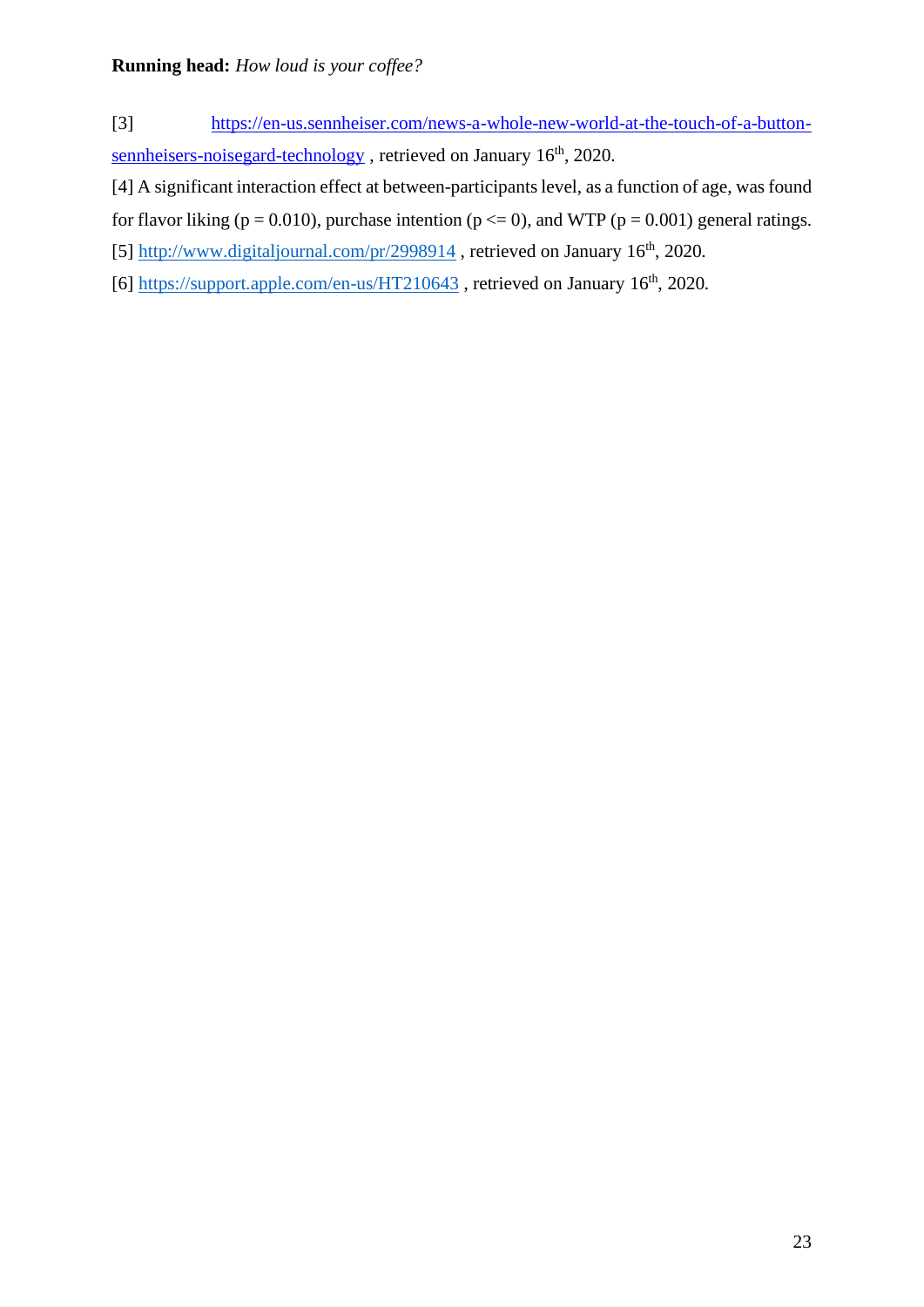#### **5. References**

Alamir, M. A., AlHares, A., Hansen, K. L., & Elamer, A. (2020). The effect of age, gender and noise sensitivity on the liking of food in the presence of background noise. *Food Quality and Preference 84*, 103950.

Alamir, M. A., Hansen, K. L., Zajamsek, B., & Catcheside, P. (2019). Subjective responses to wind farm noise: A review of laboratory listening test methods. *Renewable and Sustainable Energy Reviews*, *114*, 109317.

Beaman, C. P. (2005). Auditory distraction from low-intensity noise: a review of the consequences for learning and workplace environments. *Applied Cognitive Psychology: The Official Journal of the Society for Applied Research in Memory and Cognition*, *19*(8), 1041- 1064.

Biswas, D., Lund, K., & Szocs, C. (2019). Sounds like a healthy retail atmospheric strategy: effects of ambient music and background noise on food sales. *Journal of the Academy of Marketing Science*, *47*(1), 37-55.

Blahd, W. H., O'Brien, B., Myer III, C. M. (2018). Harmful noise levels. *Healthwise, October 21st* . <https://www.healthlinkbc.ca/health-topics/tf4173>

Blecken, D. (2017). Hold the sugar: a Chinese café brand is offering audio sweeteners. *Campaign*, *February 13th .* [https://www.campaignasia.com/video/hold-the-sugar-a-chinese](https://www.campaignasia.com/video/hold-the-sugar-a-chinese-cafe-brand-is-offering-audio-sweeteners/433757)[cafe-brand-is-offering-audio-sweeteners/433757.](https://www.campaignasia.com/video/hold-the-sugar-a-chinese-cafe-brand-is-offering-audio-sweeteners/433757)

Brocolini, L., Parizet, E., & Chevret, P. (2016). Effect of masking noise on cognitive performance and annoyance in open plan offices. *Applied Acoustics*, *114*, 44-55.

Brown, R., & Evans, L. (2011, November). Acoustics and the smartphone. In *Proceedings of ACOUSTICS 2011*.

[http://www.acoustics.asn.au/conference\\_proceedings/AAS2011/papers/p106](http://www.acoustics.asn.au/conference_proceedings/AAS2011/papers/p106)

Chandler, P., & Sweller, J. (1992). The split‐attention effect as a factor in the design of instruction. *British Journal of Educational Psychology*, *62*(2), 233-246.

Cheskin, L. (1972). *Marketing success: How to achieve it*. Cahners Books, Boston, MA, USA. Crocker, E. C. (1950). The technology of flavors and odors. *Confectioner*, *34 (January)*, 7-8, 36-37.

Cowart, B. J. (1981). Development of taste perception in humans: sensitivity and preference throughout the life span. *Psychological bulletin*, *90*(1), 43.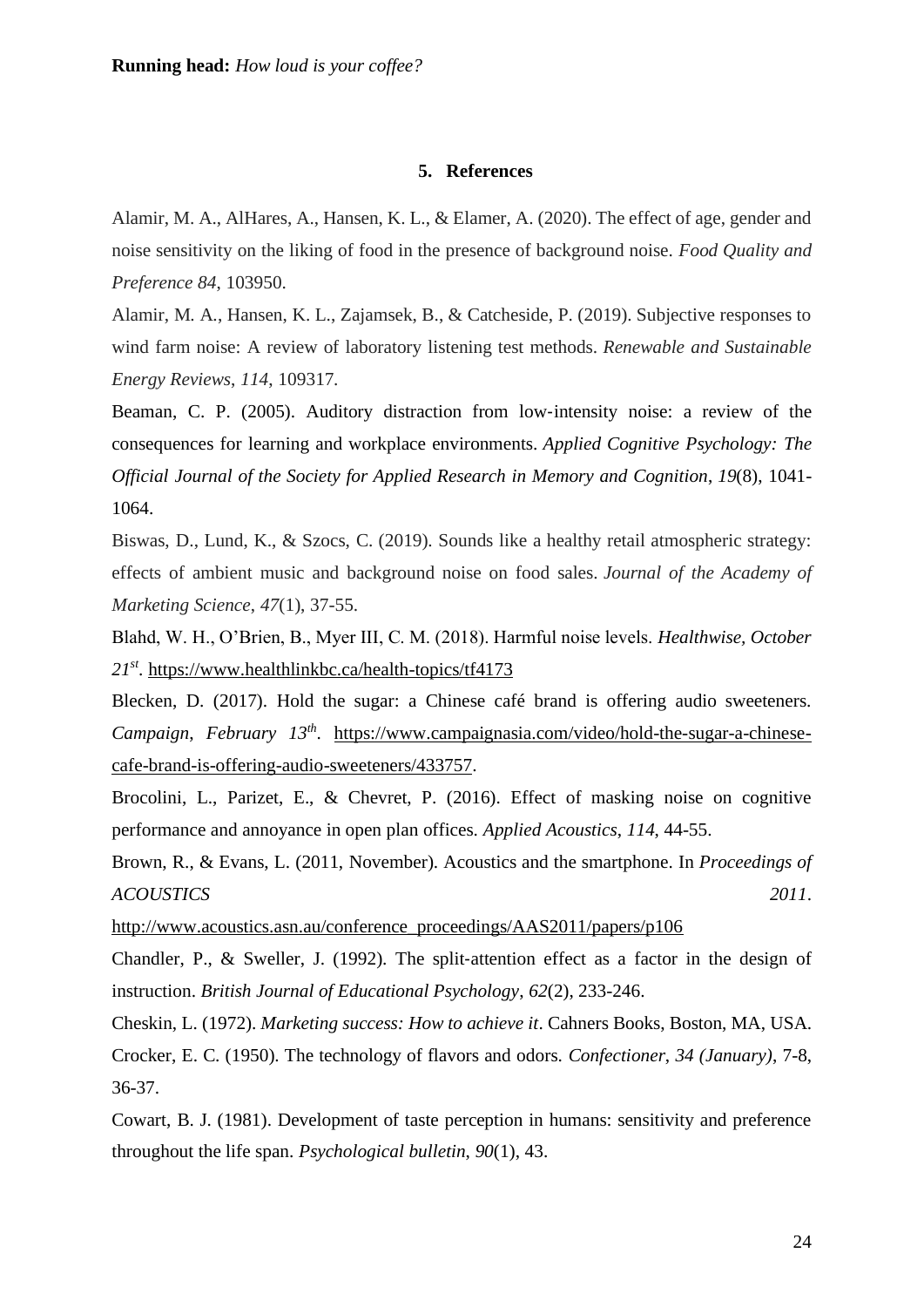Crisinel, A.-S., Cosser, S., King, S., Jones, R., Petrie, J., & Spence, C. (2012). A bittersweet symphony: Systematically modulating the taste of food by changing the sonic properties of the soundtrack playing in the background. *Food Quality and Preference*, *24*, 201-204.

Dean, M. L. (1980). Presentation order effects in product taste tests. *The Journal of psychology*, *105*(1), 107-110.

Elliott, S. J., & Nelson, P. A. (1993). Active noise control. *IEEE signal processing magazine*, *10*(4), 12-35.

Felicia, P. (Ed.). (2011). *Handbook of Research on Improving Learning and Motivation through Educational Games: Multidisciplinary Approaches: Multidisciplinary Approaches*. iGi Global: Hershey, PA, USA.

Field, A. (2013) Discovering statistics using IBM SPPSS statistics. Sussex, UK: Sage.

Flynt, J. (2019). All ears: 27 surprising statistics about headphones. *3dinsider, June 28th* . <https://3dinsider.com/headphone-statistics/>

Friedman, H. (1982). Simplified determinations of statistical power, magnitude of effect and research sample sizes. *Educational and Psychological Measurement*, *42*(2), 521-526.

Furnham, A. (1986). Response bias, social desirability and dissimulation. *Personality and individual differences*, *7*(3), 385-400.

Goines, L., & Hagler, L. (2007). Noise pollution: a modem plague. *Southern Medical Journal*, *100*(3), 287-94.

Hänninen, O., Knol, A. B., Jantunen, M., Lim, T. A., Conrad, A., Rappolder, M., ... & Torfs, R. (2014). Environmental burden of disease in Europe: assessing nine risk factors in six countries. *Environmental health perspectives*, *122*(5), 439-446.

Hänsler, E., & Schmidt, G. (Eds.). (2006). *Topics in acoustic echo and noise control: selected methods for the cancellation of acoustical echoes, the reduction of background noise, and speech processing*. Springer Science & Business Media.

Harris, C. M. (Ed.). (1957). *Handbook of noise control*. California, USA: McGraw-Hill.

Harzing, A. W., Baldueza, J., Barner-Rasmussen, W., Barzantny, C., Canabal, A., Davila, A., Espejo, A., Ferreira, R., Giroud, A., Koester, K., & Liang, Y. K. (2009). Rating versus ranking: What is the best way to reduce response and language bias in cross-national research? *International Business Review*, *18*(4), 417-432.

Havermans, R. C., & Hendriks, A. E. (2019). Does MRI Acoustic Noise Affect Chemosensory Perception? *Chemosensory Perception*, 1-8.

Hockey, G. R. J. (1970). Effect of loud noise on attentional selectivity. *Quarterly Journal of Experimental Psychology*, *22,* 28-36.

25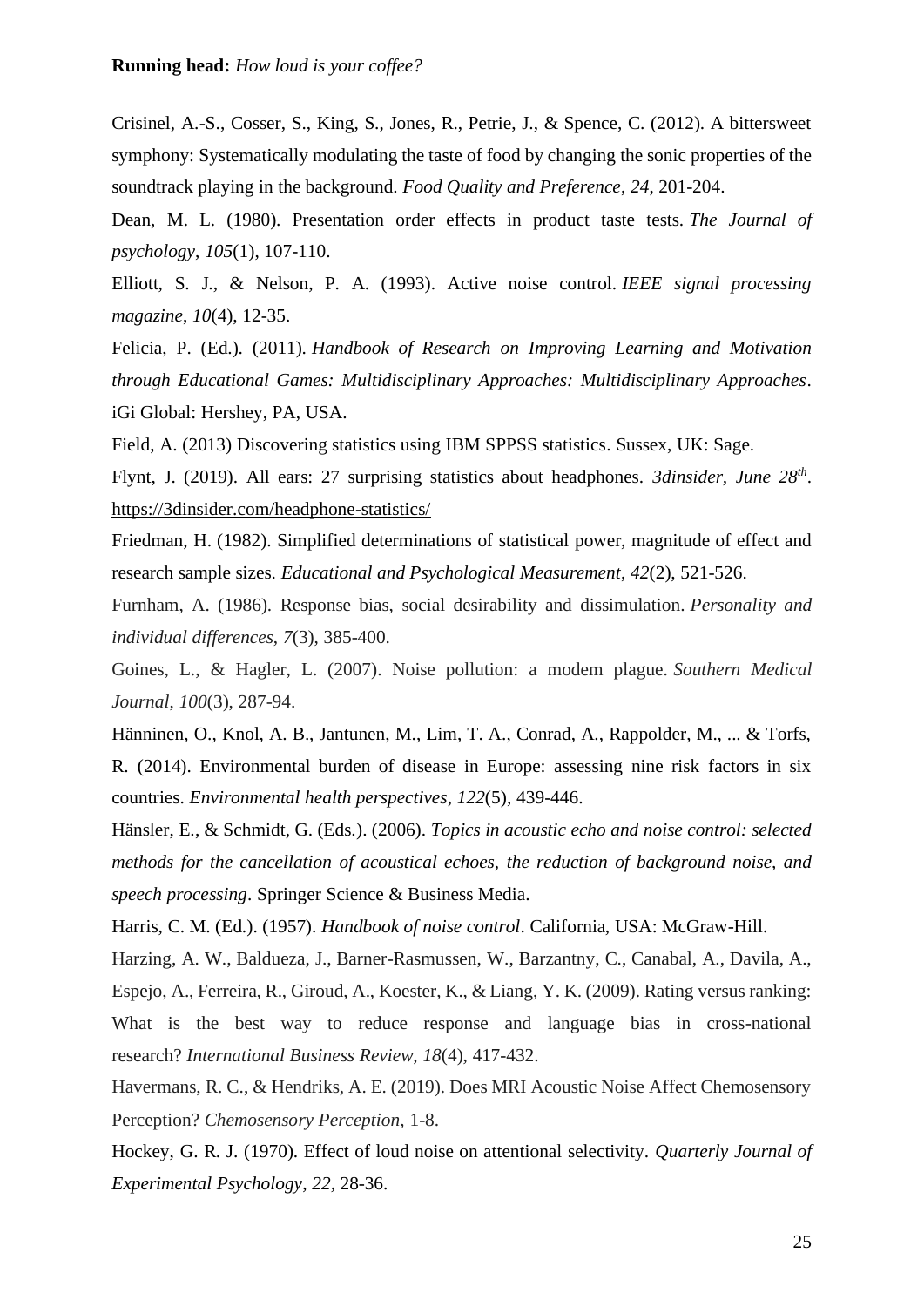Hoffmann-Hensel, S. M., Sijben, R., Rodriguez-Raecke, R., & Freiherr, J. (2017). Cognitive load alters neuronal processing of food odors. *Chemical senses*, *42*(9), 723-736.

Holt-Hansen, K. (1968). Taste and pitch. *Perceptual and Motor Skills*, *27*, 59-68.

Holt-Hansen, K. (1976). Extraordinary experiences during cross-modal perception. *Perceptual and Motor Skills*, *43*, 1023-1027.

Hygge, S., Evans, G. W., & Bullinger, M. (2002). A prospective study of some effects of aircraft noise on cognitive performance in schoolchildren. *Psychological science*, *13*(5), 469- 474.

Johnson, R. (2019). Specialty coffee market to hit \$ 83.5 billions by 2025 – Insights on key trends, value chain analysis, impact indicators, growth drivers, recent initiatives and business opportunities: Adroit Market Research. *Globe Newswire*, August  $23^{rd}$ . [https://www.globenewswire.com/news-release/2019/08/23/1905887/0/en/Specialty-Coffee-](https://www.globenewswire.com/news-release/2019/08/23/1905887/0/en/Specialty-Coffee-Market-to-Hit-83-5-Billion-by-2025-Insights-On-Key-Trends-Value-Chain-Analysis-Impact-Indicators-Growth-Drivers-Recent-Initiatives-and-Business-Opportunities-Adroi.html)[Market-to-Hit-83-5-Billion-by-2025-Insights-On-Key-Trends-Value-Chain-Analysis-Impact-](https://www.globenewswire.com/news-release/2019/08/23/1905887/0/en/Specialty-Coffee-Market-to-Hit-83-5-Billion-by-2025-Insights-On-Key-Trends-Value-Chain-Analysis-Impact-Indicators-Growth-Drivers-Recent-Initiatives-and-Business-Opportunities-Adroi.html)

[Indicators-Growth-Drivers-Recent-Initiatives-and-Business-Opportunities-Adroi.html](https://www.globenewswire.com/news-release/2019/08/23/1905887/0/en/Specialty-Coffee-Market-to-Hit-83-5-Billion-by-2025-Insights-On-Key-Trends-Value-Chain-Analysis-Impact-Indicators-Growth-Drivers-Recent-Initiatives-and-Business-Opportunities-Adroi.html) .

Kantono, K., Hamid, N., Shepherd, D., Hsuan, Y., Lin, T., Brard, C., Grazioli, G., & Carr, B. T. (2018). The effect of music on gelato perception in different eating contexts. *Food Research International*, *113*, 43-56.

Kantono, K., Hamid, N., Shepherd, D., Lin, Y. H. T., Skiredj, S., & Carr, B. T. (2019). Emotional and electrophysiological measures correlate to flavour perception in the presence of music. *Physiology & Behavior, 199,* 154-164.

Kantono, K., Hamid, N., Shepherd, D., Yoo, M. J. Y., Carr, B. T., & Grazioli, G. (2016a). The effect of background music on food pleasantness ratings. *Psychology of Music*, *13*, 1-15.

Kantono, K., Hamid, N., Shepherd, D., Yoo, M. J. Y., Grazioli, G., & Carr, T. (2016b). Listening to music can influence hedonic and sensory perceptions of gelati. *Appetite, 100*, 244- 255.

Kantono, K., Hamid, N., Shepherd, D., Lin, Y. H. T., Yakuncheva, S., Yoo, M. J., ... & Carr, B. T. (2016c). The influence of auditory and visual stimuli on the pleasantness of chocolate gelati. *Food Quality and Preference*, *53*, 9-18.

Keller, S., & Spence, C. (2017). Sounds delicious: A crossmodal perspective on restaurant atmospherics and acoustical design. *The Journal of the Acoustical Society of America*, *142*, 2594-2595.

Knöferle, K., & Spence, C. (in press). Sound in the context of (multi-)sensory marketing. In S.-L. Tan (Ed.), *Oxford Handbook of Music and Advertising*. Oxford, UK: Oxford University Press.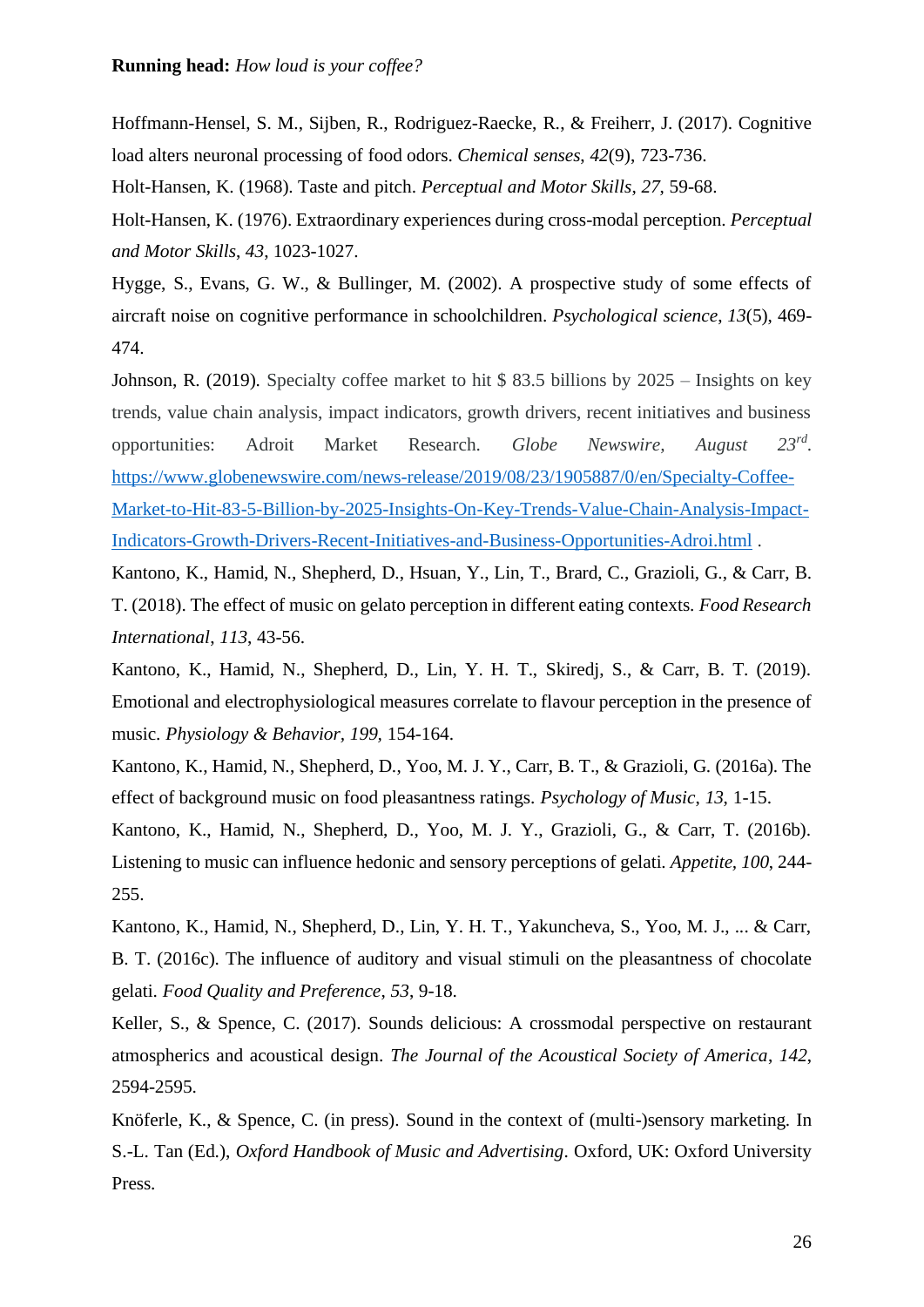Knöferle, K. M., & Spence, C. (2012). Crossmodal correspondences between sounds and tastes. *Psychonomic Bulletin & Review, 19*, 992-1006.

Kou, S., McClelland, A., & Furnham, A. (2018). The effect of background music and noise on the cognitive test performance of Chinese introverts and extraverts. *Psychology of Music*, *46*, 125-135.

Kuo, S. M., & Morgan, D. R. (1999). Active noise control: a tutorial review. *Proceedings of the IEEE*, *87*(6), 943-973.

Kuttruff, H. (2016). *Room acoustics*. Boca Raton, FL, USA: Crc Press.

Kutz, M. (2004). *Handbook of transportation engineering* (Vol. 768). New York, NY, USA:: McGraw-Hill.

Le Van Quyen, M. (2019). *Cerveau et silence*. Paris, France: Flammarion.

Lebo, C. P., Smith, M. F., Mosher, E. R., Jelonek, S. J., Schwind, D. R., Decker, K. E., Kruzemark, H. J., & Kurz, P. L. (1994). Restaurant noise, hearing loss, and hearing aids. *Western Journal of Medicine*, *161*(1), 45.

Lemon, K. N., & Verhoef, P. C. (2016). Understanding customer experience throughout the customer journey. *Journal of marketing*, *80*(6), 69-96.

Liang, P., Jiang, J., Ding, Q., Tang, X., & Roy, S. (2018). Memory load influences taste sensitivities. *Frontiers in psychology*, *9*.

Liu, S., Meng, Q., & Kang, J. (2018). Effects of children characteristics on sound environment in fast food restaurants in China. Paper presented at *Euronoise 2018*, Crete.

Lowe, M. L., & Haws, K. L. (2017). Sounds big: The effects of acoustic pitch on product perceptions. *Journal of Marketing Research*, *54*, 331-346.

Lowe, M., Ringler, C., & Haws, K. (2018). An overture to overeating: The cross-modal effects of acoustic pitch on food preferences and serving behaviour. *Appetite*, *123*, 128-134.

Lustig, R. H., Schmidt, L. A., & Brindis, C. D. (2012). The toxic truth about sugar. *Nature*, *482*(7383), 27-29.

Macken, W. J., Mosdell, N., & Jones, D. M. (1999). Explaining the irrelevant-sound effect: Temporal distinctiveness or changing state? *Journal of Experimental Psychology: Learning, Memory, and Cognition*, *25*(3), 810.

MacKinnon, D. P., Krull, J. L., & Lockwood, C. M. (2000). Equivalence of the mediation, confounding and suppression effect. *Prevention science*, *1*(4), 173-181.

Mamalaki, E., Zachari, K., Karfopoulou, E., Zervas, E., & Yannakoulia, M. (2017). Presence of music while eating: Effects on energy intake, eating rate and appetite sensations. *Physiology & Behavior*, *168*, 31-33.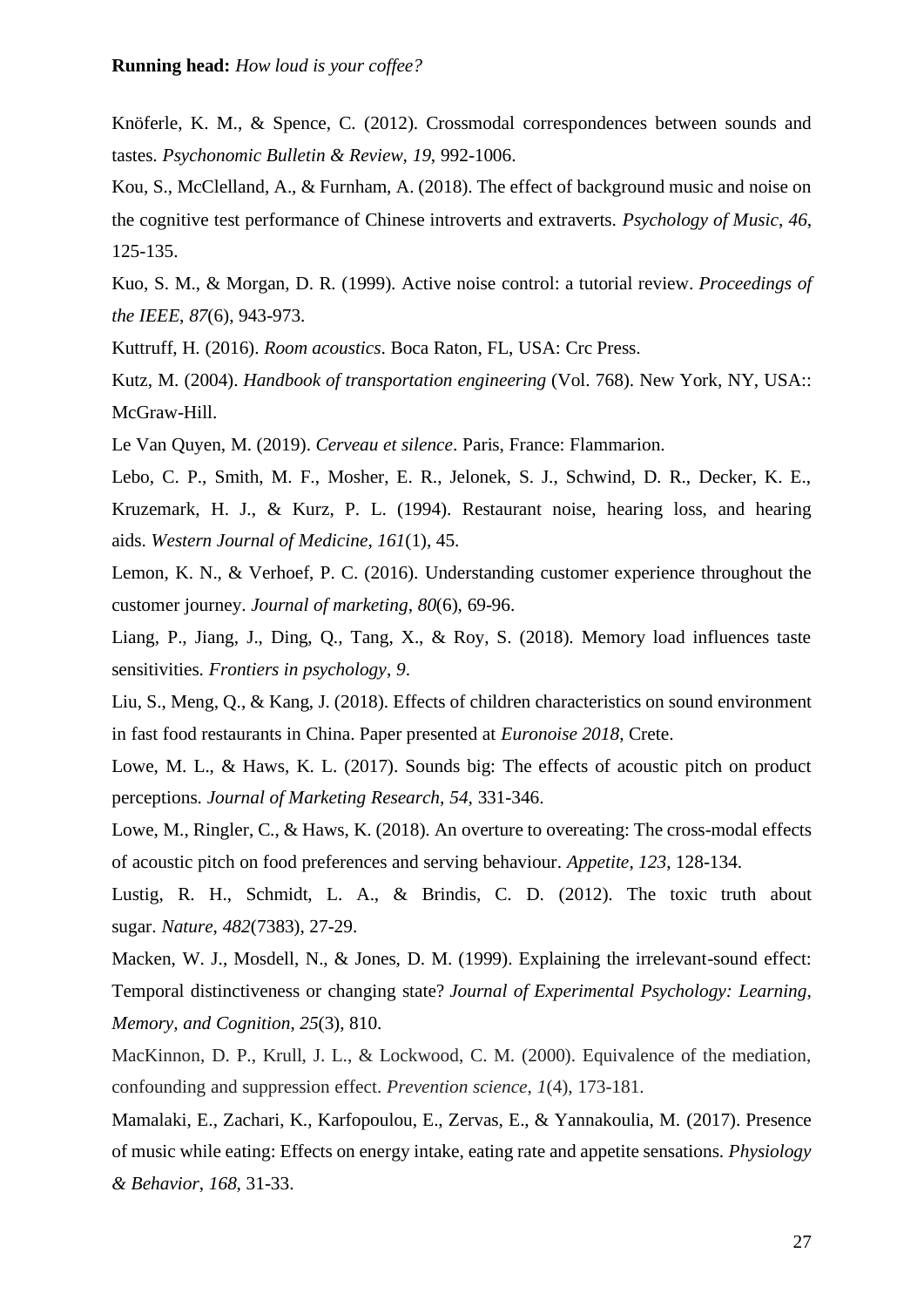Masi, C., Dinnella, C., Monteleone, E., & Prescott, J. (2015). The impact of individual variations in taste sensitivity on coffee perceptions and preferences. *Physiology & Behavior*, *138*, 219-226.

McNamara, T. P. (2005). *Semantic priming: Perspectives from memory and word recognition*. Psychology Press: New York, NY, USA.

Møller, H., Jensen, C. B., Hammershøi, D., & Sørensen, M. F. (1995). Design criteria for headphones. *Journal of the Audio Engineering Society*, *43*(4), 218-232.

Mulligan, M. (2018). Guess which is the leading headphone brand? *Midia, November 1<sup>st</sup>*. <https://www.midiaresearch.com/blog/guess-whos-the-leading-headphone-brand/>

Nederhof, A. J. (1985). Methods of coping with social desirability bias: A review. *European journal of social psychology*, *15*(3), 263-280.

Newman, C. W., Weinstein, B. E., Jacobson, G. P., & Hug, G. A. (1990). The Hearing Handicap Inventory for Adults: psychometric adequacy and audiometric correlates. *Ear and hearing*, *11*(6), 430-433.

North, A. C., Hargreaves, D. J., & McKendrick, J. (1997). In-store music affects product choice. *Nature*, *390*, 132.

North, A. C., Hargreaves, D. J., & McKendrick, J. (1999). The influence of in-store music on wine selections. *Journal of Applied Psychology*, *84*, 271-276.

Novak, C. C., La Lopa, J., & Novak, R. E. (2010). Effects of sound pressure levels and sensitivity to noise on mood and behavioral intent in a controlled fine dining restaurant environment. *Journal of Culinary Science & Technology*, *8*(4), 191-218.

Parise, C., & Spence, C. (2013). Audiovisual cross-modal correspondences in the general population. *The Oxford handbook of synaesthesia*, *790*, 815.

Pettit, L. A. (1958). The influence of test location and accompanying sound in flavor preference testing of tomato juice. *Food Technology*, *12*, 55-57.

Peynaud, E. (1987). *The taste of wine: The art and science of wine appreciation* (Trans. M. Schuster). London, UK: Macdonald & Co.

Plailly, J., Howard, J. D., Gitelman, D. R., & Gottfried, J. A. (2008). Attention to odor modulates thalamocortical connectivity in the human brain. *Journal of Neuroscience*, *28*, 5257- 5267.

Poddar, C. (2018). Smart headphone market overview. *Allied market research, July 2018.* <https://www.alliedmarketresearch.com/smart-headphone-market>

Poulton, E. C., & Stevens, S. S. (1955). On the halving and doubling of the loudness of white noise. *The Journal of the Acoustical Society of America*, *27*(2), 329-331.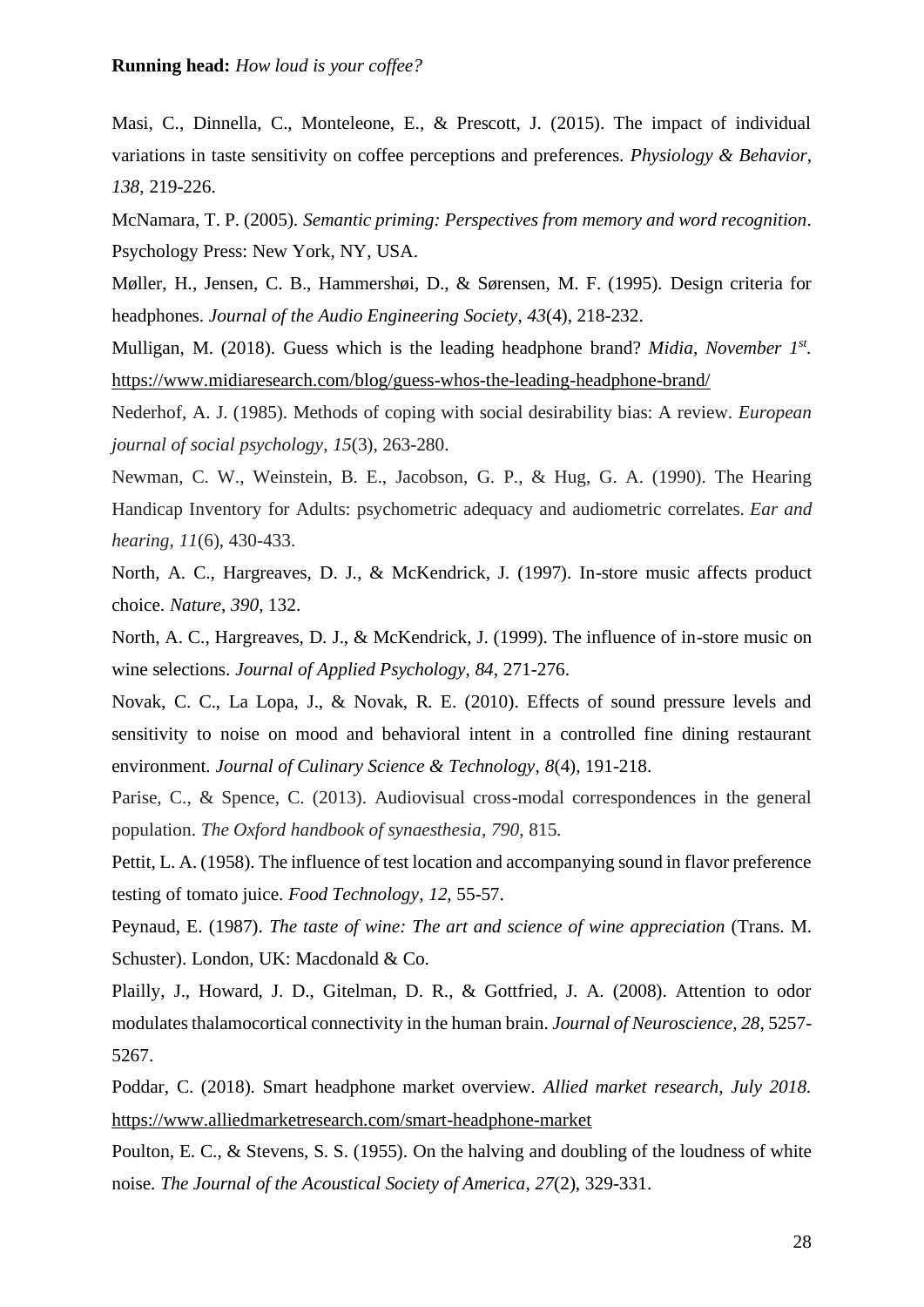Rahne, T., Köppke, R., Nehring, M., Plontke, S. K., & Fischer, H. G. (2018). Does ambient noise or hypobaric atmosphere influence olfactory and gustatory function? *PLoS One*, *13(1):*e0190837.

Reinoso-Carvalho, F., Dakduk, S., Wagemans, J., & Spence, C. (2019). Not just another pint! The role of emotion induced by music on the consumer's tasting experience. *Multisensory research*, *32*(4-5), 367-400.

Reinoso Carvalho, F., Van Ee, R., Rychtarikova, M., Touhafi, A., Steenhaut, K., Persoone, D., Spence, C., & Leman, M. (2015). Does music influence the multisensory tasting experience? *Journal of sensory studies*, *30*(5), 404-412.

Reinoso Carvalho, F., Wang, Q. J., Van Ee, R., & Spence, C. (2016). The influence of soundscapes on the perception and evaluation of beers. *Food quality and preference*, *52*, 32- 41.

Reinoso Carvalho, F., Wang, Q. J., van Ee, R., Persoone, D., & Spence, C. (2017). "Smooth operator": Music modulates the perceived creaminess, sweetness, and bitterness of chocolate. *Appetite*, *108*, 383-390.

Robinson, C. (2020). Does the Perceptual Load Hypothesis Predict Auditory Distractibility? <https://psyarxiv.com/yb4zs/>

Rudmin, F., & Cappelli, M. (1983). Tone-taste synesthesia: A replication. *Perceptual & Motor Skills, 56*, 118.

Rusnock, C. F., & Bush, P. M. (2012). Case study: an evaluation of restaurant noise levels and contributing factors. *Journal of occupational and environmental hygiene*, *9*(6), D108-D113.

Sharashenidze, N., Schacht, J., & Kevanishvili, Z. (2007). Age-related hearing loss: gender differences. *Georgian Med News*, *144*, 14-18.

Sherif, M., Taub, D., & Hovland, C. I. (1958). Assimilation and contrast effects of anchoring stimuli on judgments*. Journal of Experimental Psychology, 55*(2), 150.

Skulmowski, A., & Rey, G. D. (2017). Measuring cognitive load in embodied learning settings. *Frontiers in psychology*, *8*, 1191.

Sohail, O. (2019). Apple AirPod possessed an unrivaled market share for true wireless earphones, according to latest research. *WCCFTECH*, *March* 29<sup>th</sup>. [https://wccftech.com/apple](https://wccftech.com/apple-airpods-60-percent-market-share-q4-2018/)[airpods-60-percent-market-share-q4-2018/](https://wccftech.com/apple-airpods-60-percent-market-share-q4-2018/)

Sorokowski, P., Karwowski, M., Misiak, M., Marczak, M. K., Dziekan, M., Hummel, T., & Sorokowska, A. (2019). Sex differences in human olfaction: A meta-analysis. *Frontiers in psychology*, *10*, 242.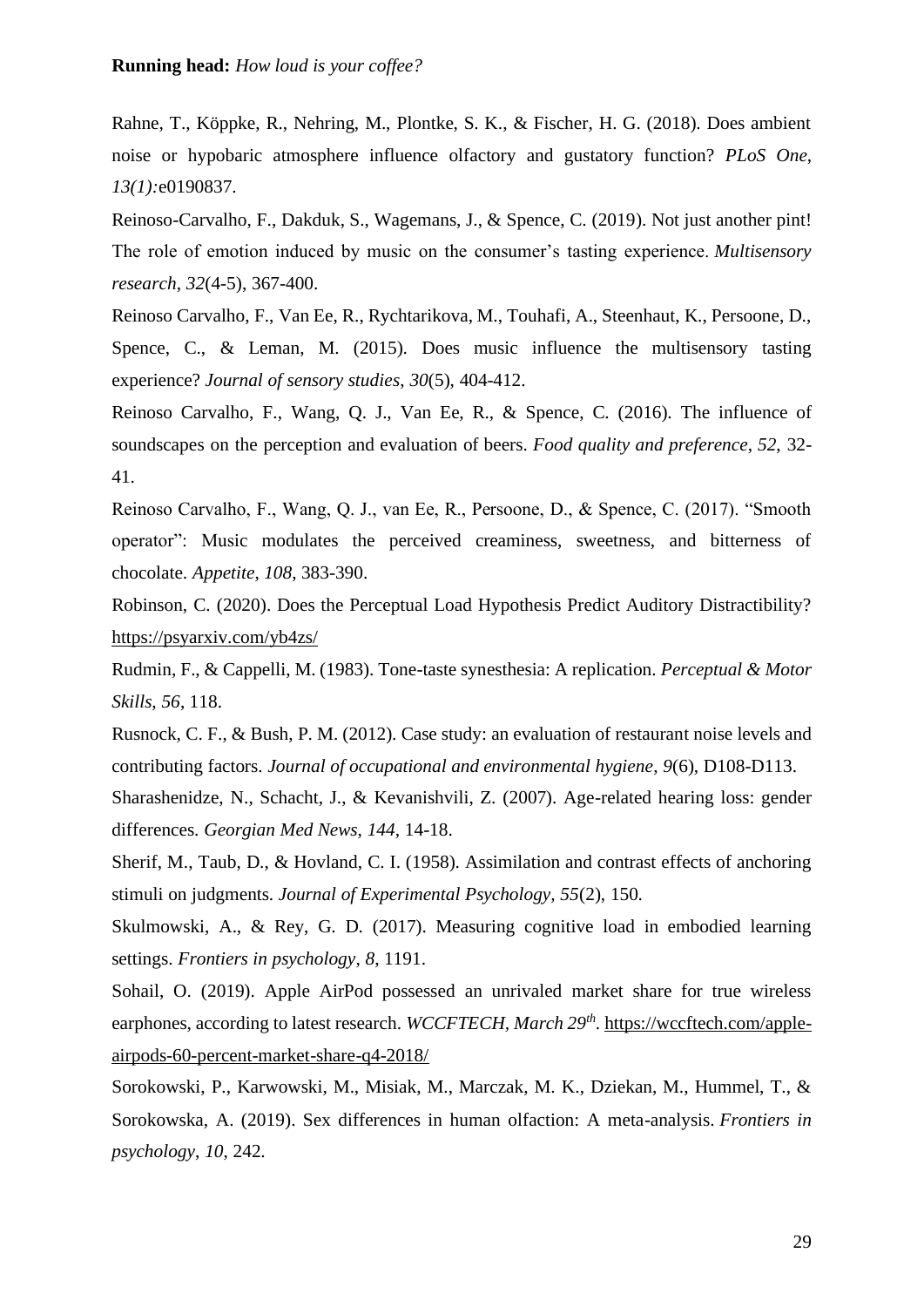Spence, C. (2011). Crossmodal correspondences: A tutorial review. *Attention, Perception, & Psychophysics*, *73*, 971-995.

Spence, C. (2012). The development and decline of multisensory flavour perception. In A. J. Bremner, D. Lewkowicz, & C. Spence (Eds.), *Multisensory development* (pp. 63-87). Oxford: Oxford University Press.

Spence, C. (2014). Noise and its impact on the perception of food and drink, *Flavour 3*:9. doi: 10.1186/2044-7248-3-9.

Spence, C. (2017). Sonic seasoning. In L. Minsky & C. Fahey (Eds.), *Audio branding: Using sound to build your brand* (pp. 52-58). London, UK: Kogan Page.

Spence, C. (2019a). Do men and women really live in different taste worlds? *Food Quality & Preference*, *73*, 38-45. [https://doi.org/10.1016/j.foodqual.2018.12.002.](https://doi.org/10.1016/j.foodqual.2018.12.002)

Spence, C. (2019b). On the relative nature of (pitch-based) crossmodal correspondences. *Multisensory Research*, **32**, 235-265.

Spence, C., Reinoso-Carvalho, F., Velasco, C., & Wang, Q. J. (2019). Extrinsic auditory contributions to food perception & consumer behaviour: An interdisciplinary review. *Multisensory research*, *32*(4-5), 275-318.

Spence, C., & Shankar, M. U. (2010). The influence of auditory cues on the perception of, and responses to, food and drink. *Journal of Sensory Studies*, *25*(3), 406-430.

Spence, C., & Wang, Q. (J.) (2015a). Sensory expectations elicited by the sounds of opening the packaging and pouring a beverage. *Flavour*, *4***:**35.

Spence, C., & Wang, Q. J. (2015b). Wine and music (II): can you taste the music? Modulating the experience of wine through music and sound. *Flavour*, *4*(1), 33.

Spence, C., & Wang, (Q.) J. (2017). Assessing the impact of closure type on wine ratings and mood. *Beverages, 3*:52; doi:10.3390/beverages3040052.

Staab, W. (2014). The Human ear canal V. Hearing. *Health & Technology matters, July 7th* . <https://hearinghealthmatters.org/waynesworld/2014/human-ear-canal-v/> .

Stafford, L. D., Agobiani, E., & Fernandes, M. (2013). Perception of alcohol strength impaired by low and high volume distraction. *Food Quality and Preference*, *28*(2), 470-474.

Stafford, L. D., Fernandes, M., & Agobiani, E. (2012). Effects of noise and distraction on alcohol perception. *Food Quality and Preference*, *24*(1), 218-224.

Stevenson, R. J., Boakes, R. A., & Wilson, J. P. (2000). Counter-conditioning following human odor–taste and color–taste learning. *Learning and Motivation*, *31*(2), 114-127.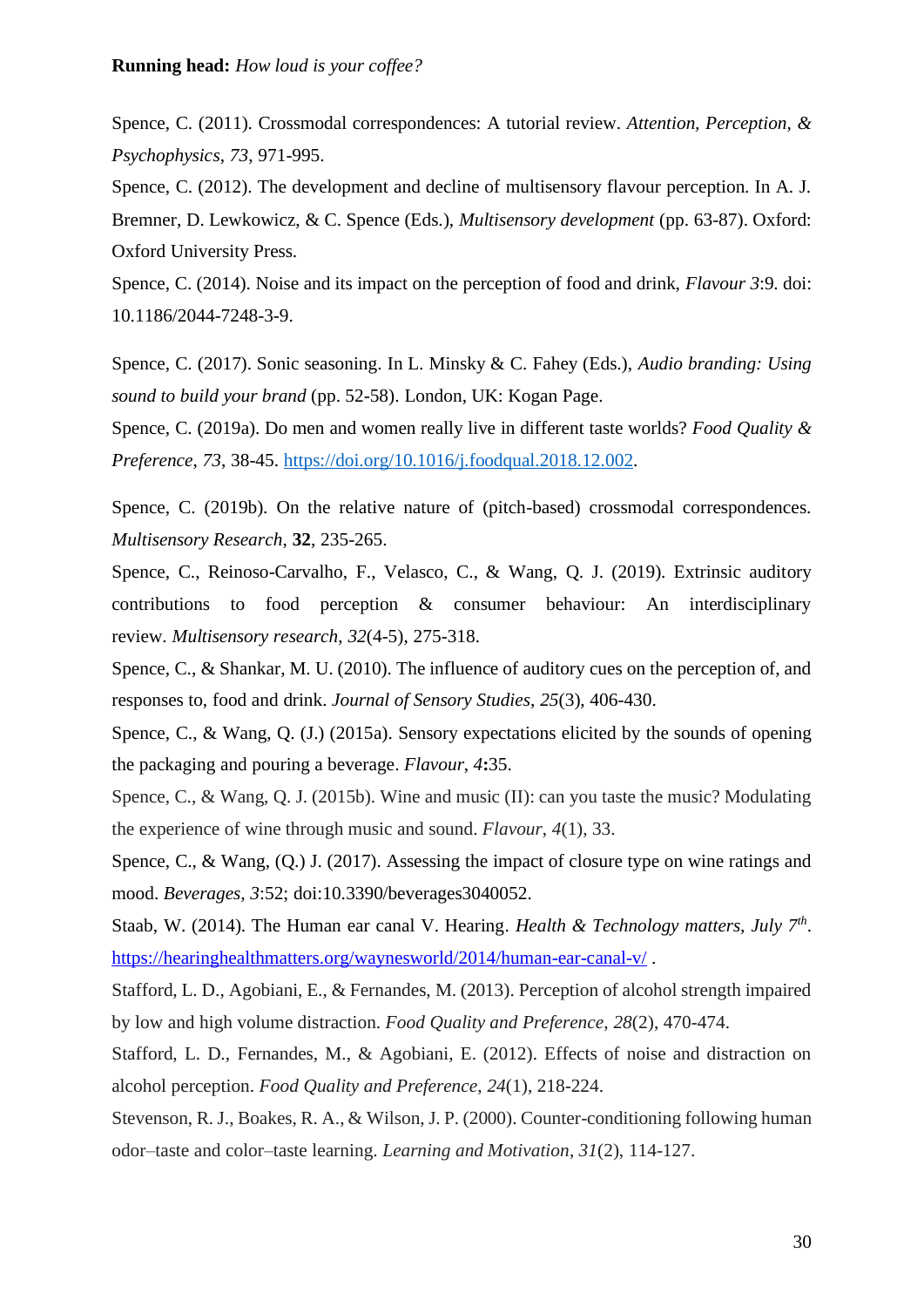Stone, H., Bleibaum, R. N., & Thomas, H. A. (2012). *Sensory evaluation practices* (4<sup>th</sup> Ed.). London, UK: Academic Press.

Sullivan, P. K., Brucker, M. J., & Patel, J. (2010). A morphometric study of the external ear: Age and sex related differences. *Journal of Plastic Surgery*, 401-06.

Sweller, J. (1988). Cognitive load during problem solving: Effects on learning. *Cognitive science*, *12*(2), 257-285.

Trautmann, J., Meier-Dinkel, L., Gertheiss, J., & Mörlein, D. (2017). Noise and accustomation: A pilot study of trained assessors' olfactory performance. *PLoS One*, *12(4):*e0174697.

Velasco, C., Balboa, D., Marmolejo-Ramos, F., & Spence, C. (2014). Crossmodal effect of music and odor pleasantness on olfactory quality perception. *Frontiers in Psychology*, *5*, 1352. Wang, Q. J., Keller, S., & Spence, C. (2017). Sounds spicy: Enhancing the evaluation of piquancy by means of a customised crossmodally congruent soundtrack. *Food quality and preference*, *58*, 1-9.

Wang, Q. J., & Spence, C. (2016). 'Striking a sour note': assessing the influence of consonant and dissonant music on taste perception. *Multisensory research*, *29*(1-3), 195-208.

Wang, Q. (J.), & Spence, C. (2018). "A sweet smile": The modulatory role of emotion in how extrinsic factors influence taste evaluation. *Cognition and Emotion*, *32*, 1052-1061.

Wesson, D. W., & Wilson, D. A. (2010). Smelling sounds: Olfactory-auditory sensory convergence in the olfactory tubercle. *Journal of Neuroscience*, *30*, 3013-3021.

Wesson, D. W., & Wilson, D. A. (2011). Sniffing out the contributions of the olfactory tubercle to the sense of smell: Hedonics, sensory integration, and more? *Neuroscience and Biobehavioral Reviews*, *35*, 655-668.

Wheeler, E. (1938). *Tested sentences that sell*. New York, NY: Prentice & Co. Hall.

Winter, B., Perez-Sobrino, P., & Brown, L. (2019). The sound of soft alcohol: Crossmodal associations between interjections and liquor. *PlOS ONE*, *14*(8).

World Health Organization. (2011). *Burden of disease from environmental noise: Quantification of healthy life years lost in Europe*. World Health Organization. Regional Office for Europe.

Wood. C. (2020). Apple sold nearly 60 million AirPods in 2019, analysts estimate. *Business insider, January 16th .* [https://www.businessinsider.com/apple-sold-nearly-60-million-airpods](https://www.businessinsider.com/apple-sold-nearly-60-million-airpods-in-2019-strategy-analytics-2020-1)[in-2019-strategy-analytics-2020-1](https://www.businessinsider.com/apple-sold-nearly-60-million-airpods-in-2019-strategy-analytics-2020-1) .

Woods, A. T., Poliakoff, E., Lloyd, D. M., Kuenzel, J., Hodson, R., Gonda, H., ... & Thomas, A. (2011). Effect of background noise on food perception. *Food Quality and Preference*, *22*(1), 42-47.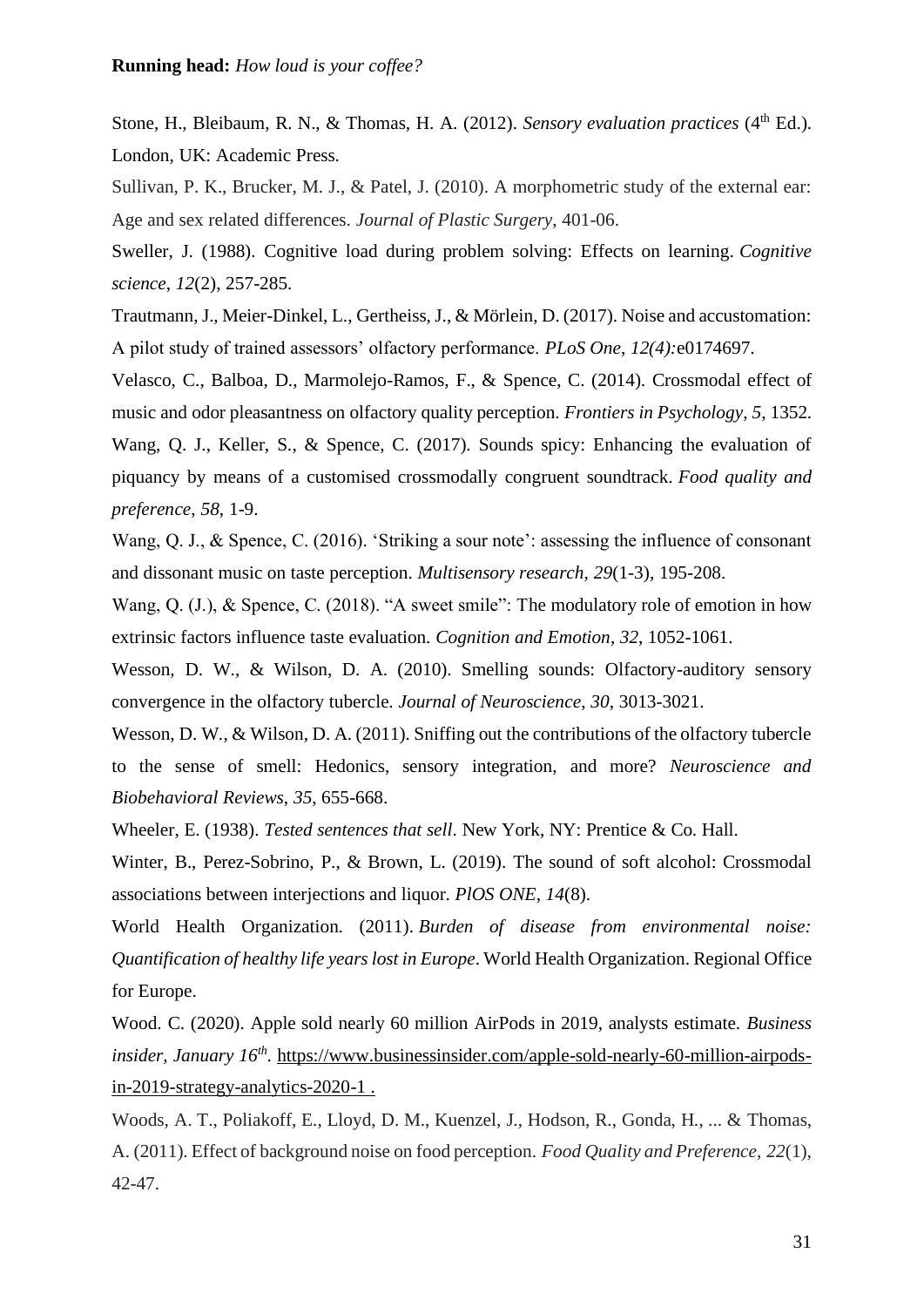Yan, K. S., & Dando, R. (2015). A crossmodal role for audition in taste perception. *Journal of Experimental Psychology: Human Perception and Performance*, *41*(3), 590.

Youssef, J., Youssef, L., Juravle, G., & Spence, C. (2017). Plateware and slurping influence regular consumers׳ sensory discriminative and hedonic responses to a hot soup. *International Journal of Gastronomy & Food Science*, *9*, 100-104.

Zampini, M., & Spence, C. (2004). The role of auditory cues in modulating the perceived crispness and staleness of potato chips. *Journal of Sensory Science*, *19*, 347-363.

Zellner, D., Geller, T., Lyons, S., Pyper, A., & Riaz, K. (2017). Ethnic congruence of music and food affects food selection but not liking. *Food Quality & Preference, 56,* Part A, 126-129.

Ziv, N. (2018). Musical flavor: The effect of background music and presentation order on taste. *European Journal of Marketing, 52*, 1485-1504.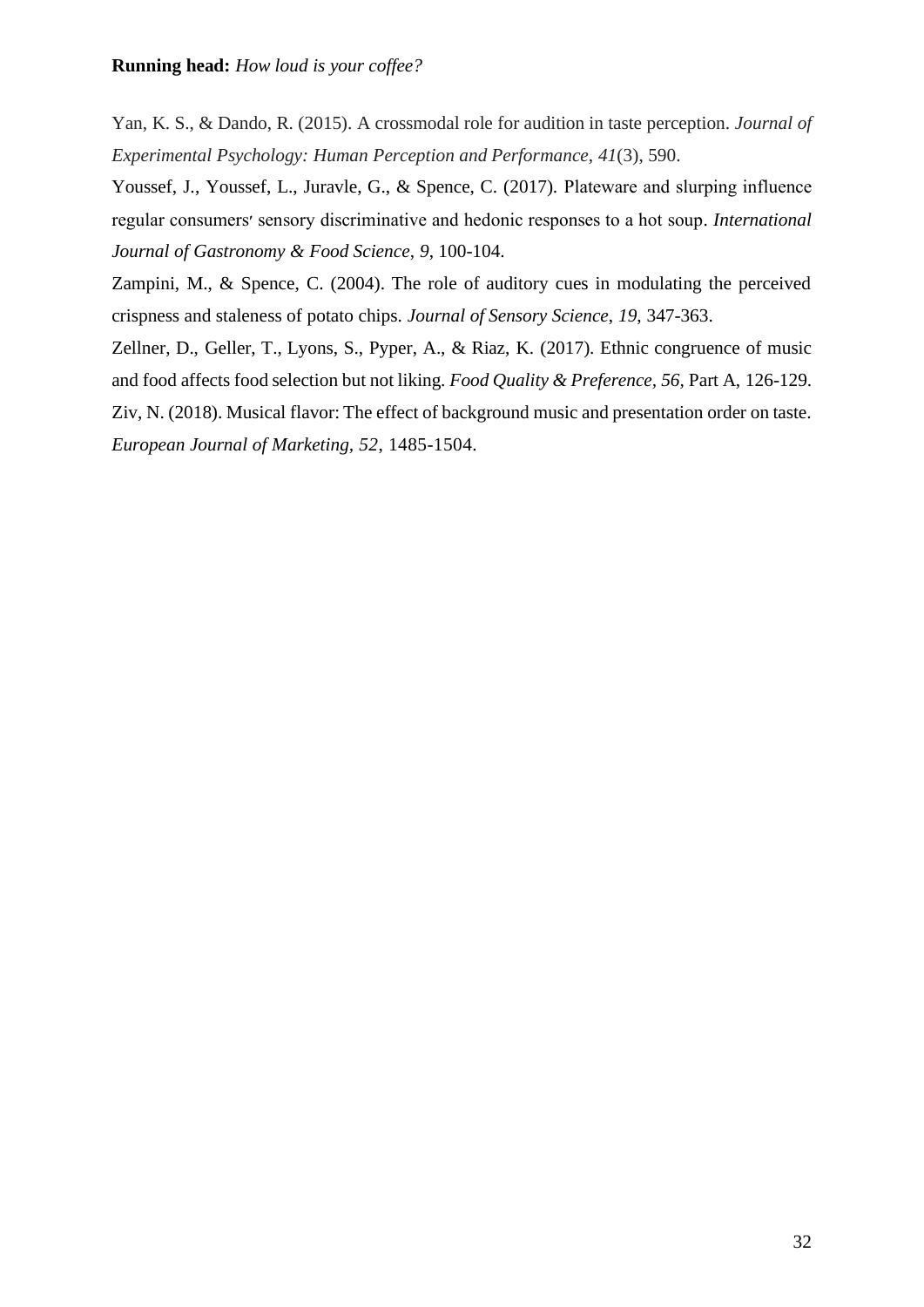# **Annex**



Figure A. Visual inspection of the room where the study was carried out.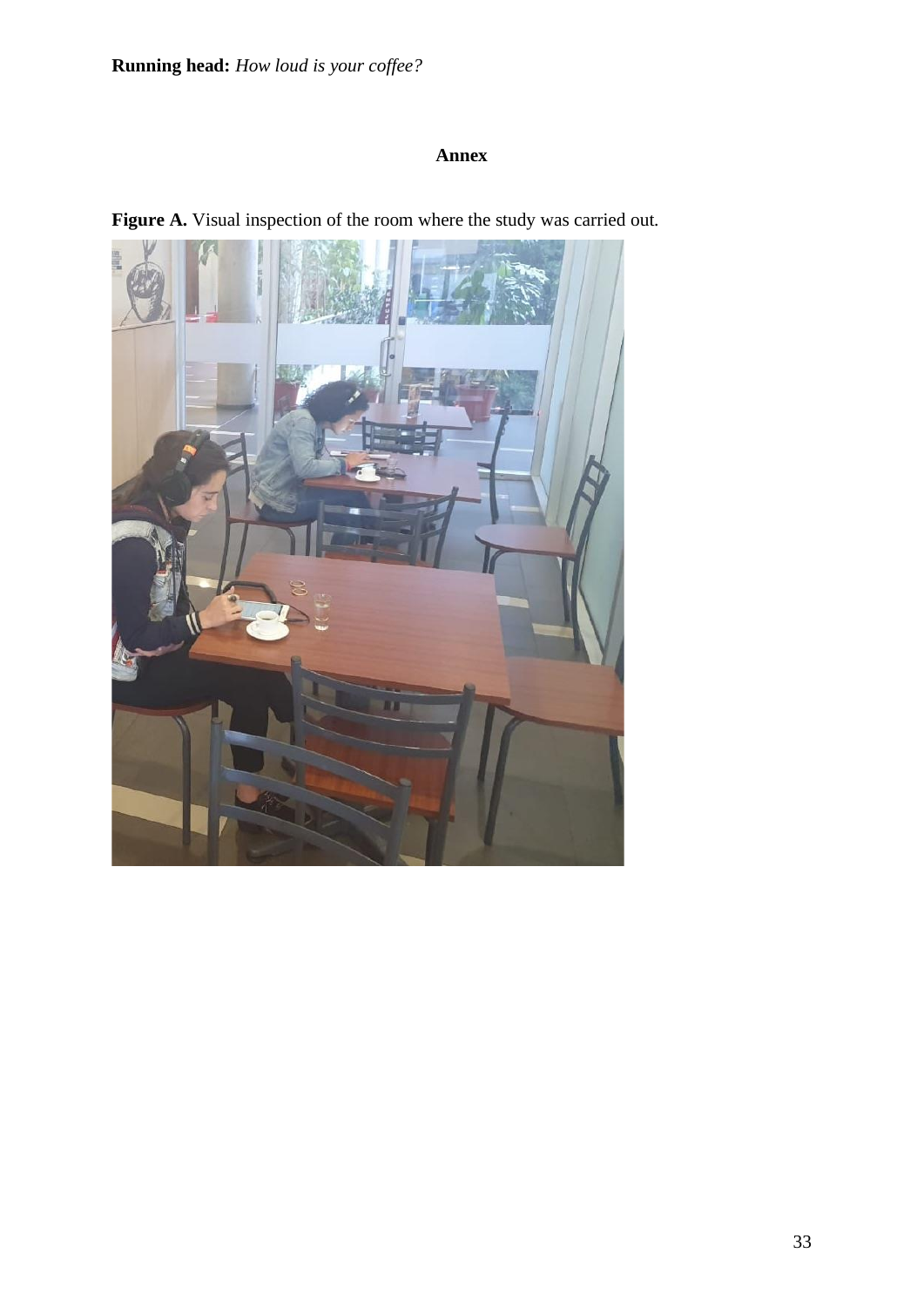| <b>Table B.</b> Details on the equalization parameters that were applied for the simulation of PBN |
|----------------------------------------------------------------------------------------------------|
| and ABN (equalization applied via Waves Q10 plug-in). The original sound source was the            |
| UBN.                                                                                               |

| Main Input (dB) |            |          | Type of Filter |                  | Gain (dB)   | Frequency band (Hz) |             |
|-----------------|------------|----------|----------------|------------------|-------------|---------------------|-------------|
| PBN             | <b>ABN</b> | PBN      | <b>ABN</b>     | PBN              | ABN         | PBN                 | ABN         |
|                 |            | Low-pass | Low-cut        | 10               | $-12$       | 125                 | 31          |
|                 |            | Bell     | Low-pass       | 6                | $-4$        | 250                 | 62          |
|                 |            | Bell     | Bell           | $\mathbf{1}$     | $-4$        | 500                 | 125         |
| $-24$           | $-18$      | Bell     | Bell           | $\mathbf{1}$     | $-4$        | 1000                | 250         |
|                 |            | Bell     | Bell           | $\overline{4}$   | $-4$        | 2000                | 500         |
|                 |            | Bell     | Bell           | $\overline{c}$   | $-3$        | 2100                | 800         |
|                 |            | Bell     | Deactivated    | $\overline{c}$   | Deactivated | 4000                | Deactivated |
|                 |            | Bell     | Deactivated    | $\boldsymbol{0}$ | Deactivated | 8000                | Deactivated |
|                 |            | Hi-cut   | Deactivated    | $\boldsymbol{0}$ | Deactivated | 16000               | Deactivated |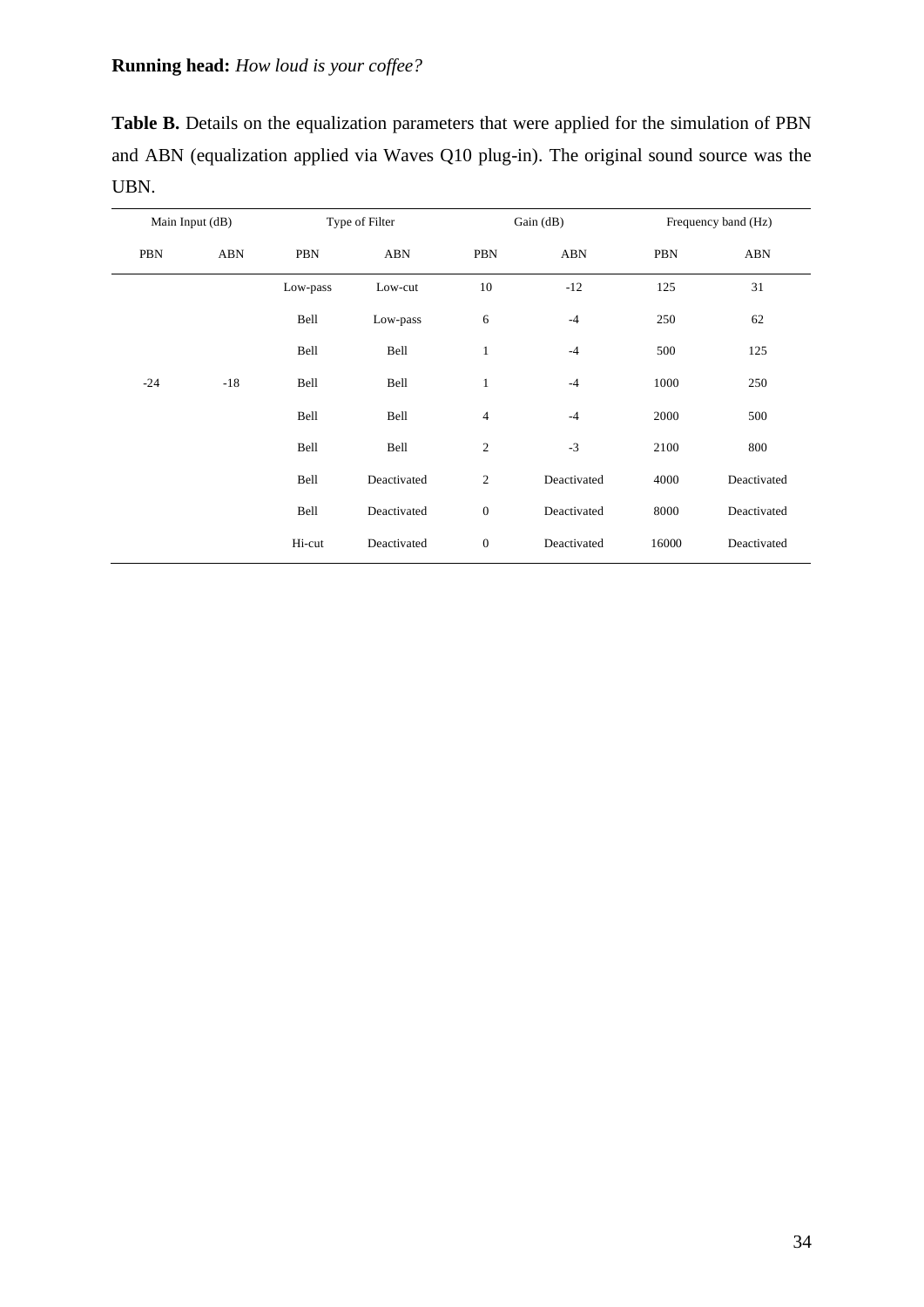Figure C. Visual inspection of the calibration setting, considering the signal flow – GUI (A), the experimental headphones being calibrated (B), the dummy head (C), and sound level meter (D).

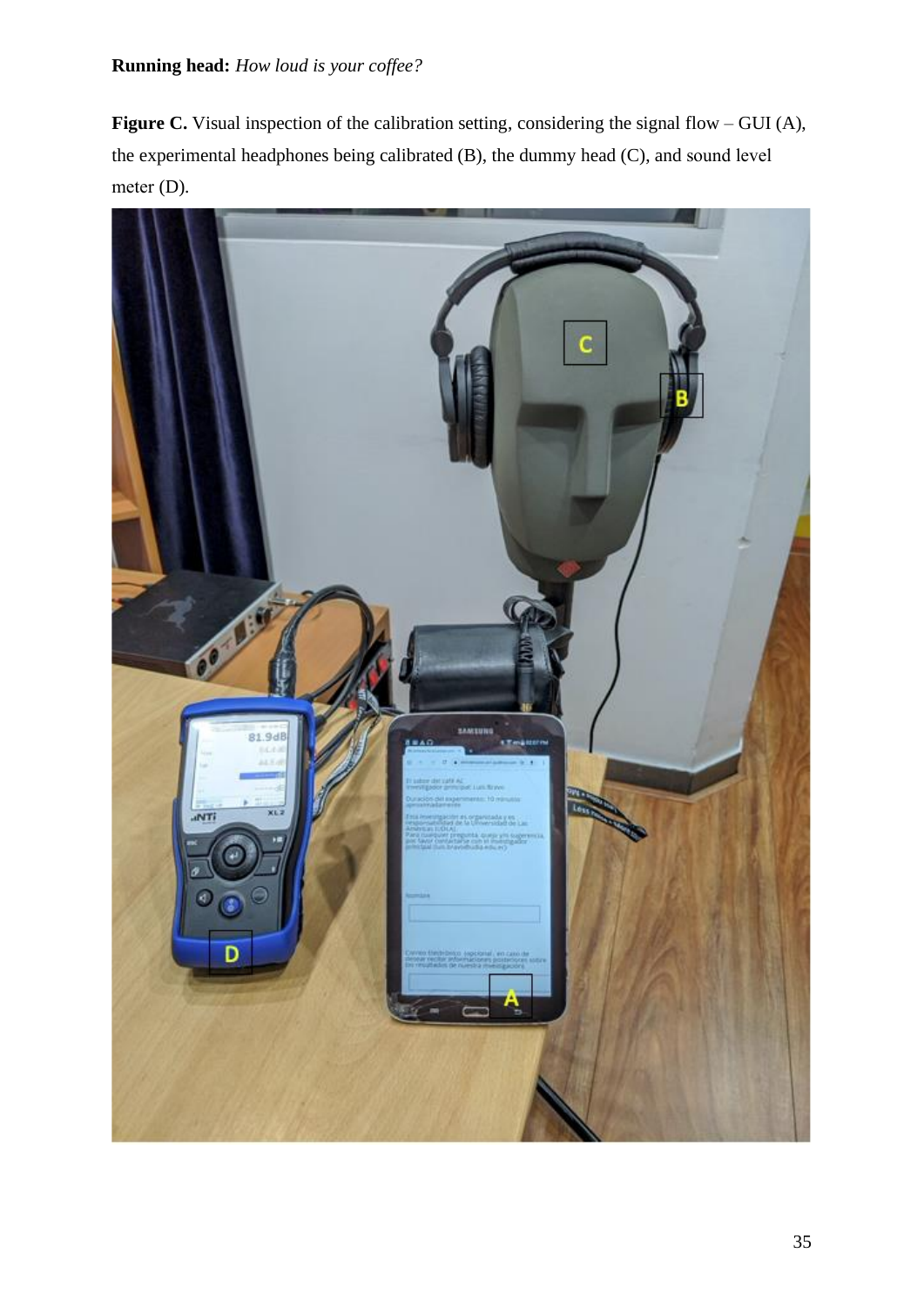|  |  | Table D. Details of the questionnaire, including the variables that were sampled, and the |  |  |  |  |
|--|--|-------------------------------------------------------------------------------------------|--|--|--|--|
|  |  | system that was used to measure each variable.                                            |  |  |  |  |

| Section of Questionnaire                          | Variable                                                                                                                                                                                |                   | Measurement system                                                                                                                      |  |  |
|---------------------------------------------------|-----------------------------------------------------------------------------------------------------------------------------------------------------------------------------------------|-------------------|-----------------------------------------------------------------------------------------------------------------------------------------|--|--|
| Demographics & basic coffee<br>1.                 | Age                                                                                                                                                                                     |                   | Open numerical                                                                                                                          |  |  |
| habits (prior both tastings)                      | Gender                                                                                                                                                                                  |                   | 1=Male; 2=Female                                                                                                                        |  |  |
|                                                   | Do you like coffee?                                                                                                                                                                     |                   | $1 = Yes$ ; $2 = No$                                                                                                                    |  |  |
|                                                   | Flavor liking of coffee                                                                                                                                                                 |                   |                                                                                                                                         |  |  |
| 2A. Ratings Scales (After tasting<br>each coffee) | Sweetness of coffee<br><b>Bitterness of coffee</b><br>Acidity of coffee<br>Flavor intensity<br>Aroma intensity of coffee<br>Coffee temperature<br>Sound liking<br>Sound-flavor matching |                   | 100-point continuous rating scale<br>(horizontal slide), with 1 being 'not at all /<br>very low', and 100 being 'very much / a<br>lot'. |  |  |
|                                                   | Purchase intention                                                                                                                                                                      |                   |                                                                                                                                         |  |  |
| 2B. Open question (After tasting<br>each coffee)  | Willingness to pay (WTP)                                                                                                                                                                |                   | Open numerical in local currency (in this<br>case, US dollars), including message with<br>local reference.                              |  |  |
|                                                   | Which coffee do you think was better?                                                                                                                                                   |                   | 1=UBN; 2=PBN/ABN; 3=both equally<br>good.                                                                                               |  |  |
|                                                   | Which coffee do you think is the most<br>expensive one?                                                                                                                                 |                   | $1 = UBN$ ; $2 = PBN/ABN$ ; $3 = both equally$<br>expensive.                                                                            |  |  |
|                                                   |                                                                                                                                                                                         | Quality of flavor |                                                                                                                                         |  |  |
|                                                   |                                                                                                                                                                                         | Sweetness         |                                                                                                                                         |  |  |
|                                                   |                                                                                                                                                                                         | <b>Bitterness</b> |                                                                                                                                         |  |  |
| 3.<br>Contrasting multiple-choices                |                                                                                                                                                                                         | Acidity           |                                                                                                                                         |  |  |
| (After tasting both coffees)                      | Please select which<br>characteristics of the                                                                                                                                           | Flavor intensity  | 1=More present with UBN; 2=More                                                                                                         |  |  |
|                                                   | experience were                                                                                                                                                                         | Aroma intensity   | present with PBN/ABN; 3=Equally                                                                                                         |  |  |
|                                                   | more present during                                                                                                                                                                     | Temperature       | present in both coffees                                                                                                                 |  |  |
|                                                   | the coffee tasting                                                                                                                                                                      | Quality of sound  |                                                                                                                                         |  |  |
|                                                   |                                                                                                                                                                                         |                   |                                                                                                                                         |  |  |
|                                                   | A better<br>association<br>between sound and<br>coffee flavor                                                                                                                           |                   |                                                                                                                                         |  |  |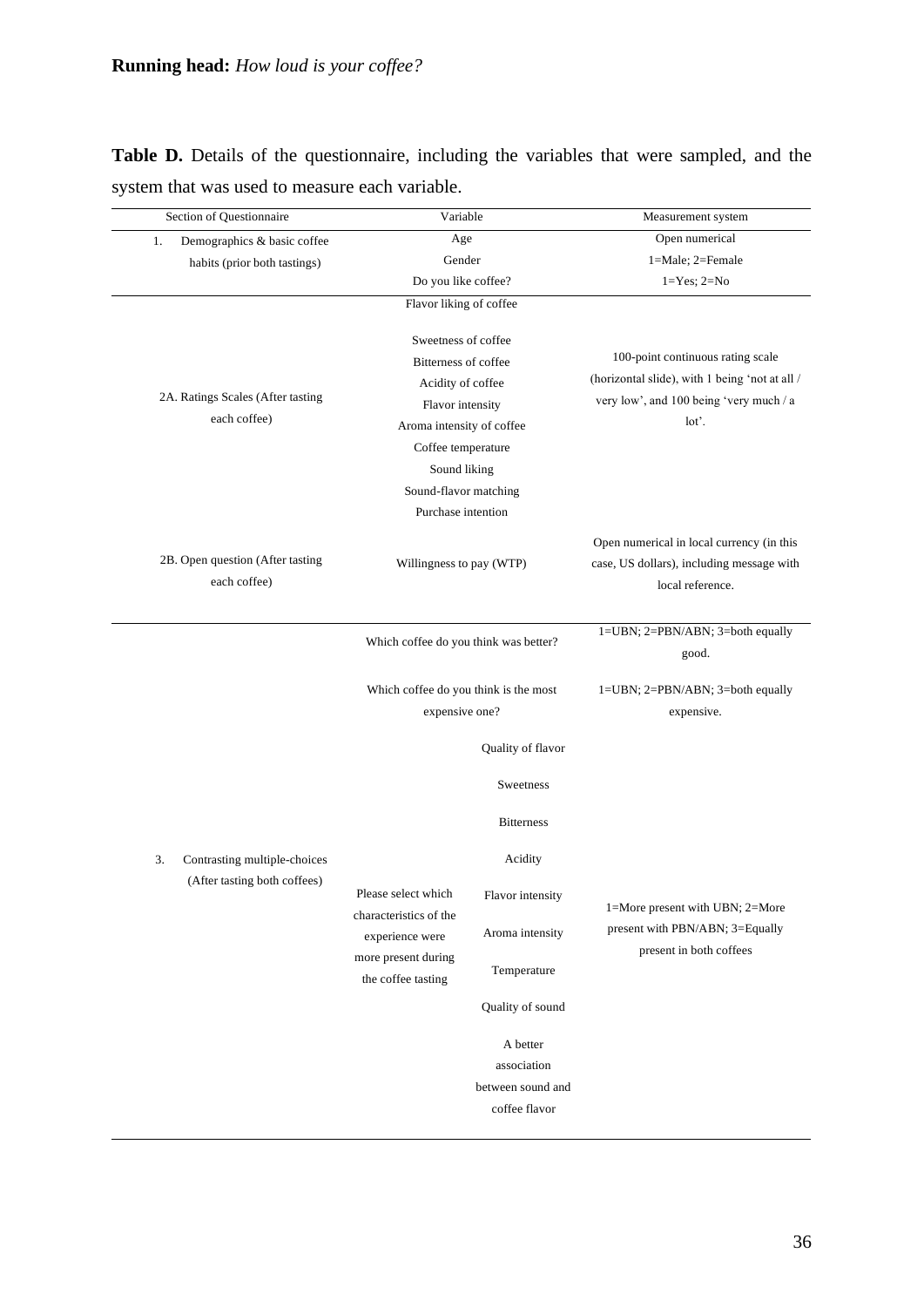**Table E.** Summary of the results of the multivariate (top) and univariate (bottom) tests of the mixed design MANOVA, with the two combinations of experimental sounds – intercept (1=UBN vs PBN; 2=UBN vs ABN) as between-participant factors, and type of noise (UBN vs PBN/ABN), as within participants factors, without controls for gender, age, coffee liking, and order of the presentation of sounds effects (only Pillai's trace test being reported, and sphericity is being assumed). Values in bold indicate a significant different at 95% confidence interval. Note that, in this case, the values related to temperature (in the Univariate tests) are nonsignificant (cf. **Table 3**, where temperature results are significant). There may be, at least, two possible explanations for the changes in these temperature results. First, the groups being compared were different on the covariate, and the estimated scores on the dependent variable are now sufficiently far apart to be statistically significant. Secondly, the inclusion of the covariate may have removed some of what otherwise would have gone as unexplained variation in the dependent variable, making the error term smaller (e.g., MacKinnon et al., 2000).

|                         | Multivariate Tests <sup>a</sup>                                                      |                      |          |                     |  |  |
|-------------------------|--------------------------------------------------------------------------------------|----------------------|----------|---------------------|--|--|
|                         |                                                                                      | F                    | Sig. (p) | Partial Eta Squared |  |  |
| Between<br>participants | Intercept                                                                            | 997.665 <sup>b</sup> | 0.000    | 0.967               |  |  |
|                         | Combination of noises (1=UBN vs<br>PBN; 2=UBN vs ABN)                                | 1.275 <sup>b</sup>   | 0.237    | 0.036               |  |  |
| Within<br>participants  | <b>Type of Noise (UBN vs</b><br><b>PBN/ABN)</b>                                      | 17.681 <sup>b</sup>  | 0.000    | 0.342               |  |  |
|                         | Type of noise * Combination of<br>noises $(1=UBN \text{ vs } PBN; 2=UBN \text{ vs }$ | 0.582 <sup>b</sup>   | 0.843    | 0.017               |  |  |
|                         | ABN)                                                                                 |                      |          |                     |  |  |

a. Design: Intercept + Gender + Age + Coffee liking + Order of presentation of sounds + Combination of noises (1=UBN vs PBN; 2=UBN vs ABN). Within participants design: Noise

#### b. Exact statistic

c. Computed using alpha = .05

|                      | Univariate Tests |          |                     |  |  |
|----------------------|------------------|----------|---------------------|--|--|
|                      | F                | Sig. (p) | Partial Eta Squared |  |  |
| <b>Flavor liking</b> | 49.180           | 0.000    | 0.114               |  |  |